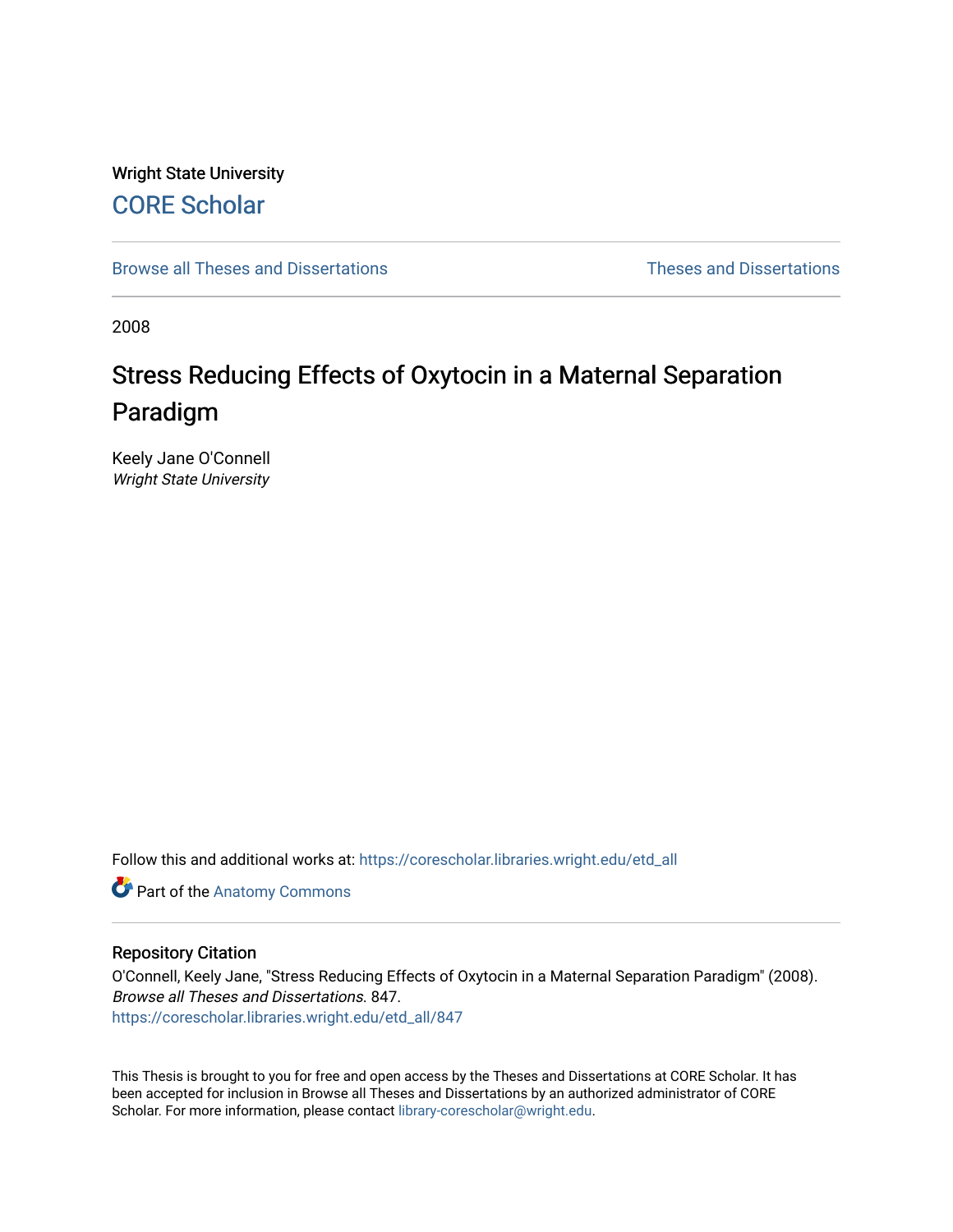# STRESS REDUCING EFFECTS OF OXYTOCIN IN A MATERNAL SEPARATION PARADIGM

A thesis submitted in partial fulfillment of the requirements for the degree of Master of Science

By

KEELY JANE O'CONNELL B.S., Creighton University, 2006

> 2008 Wright State University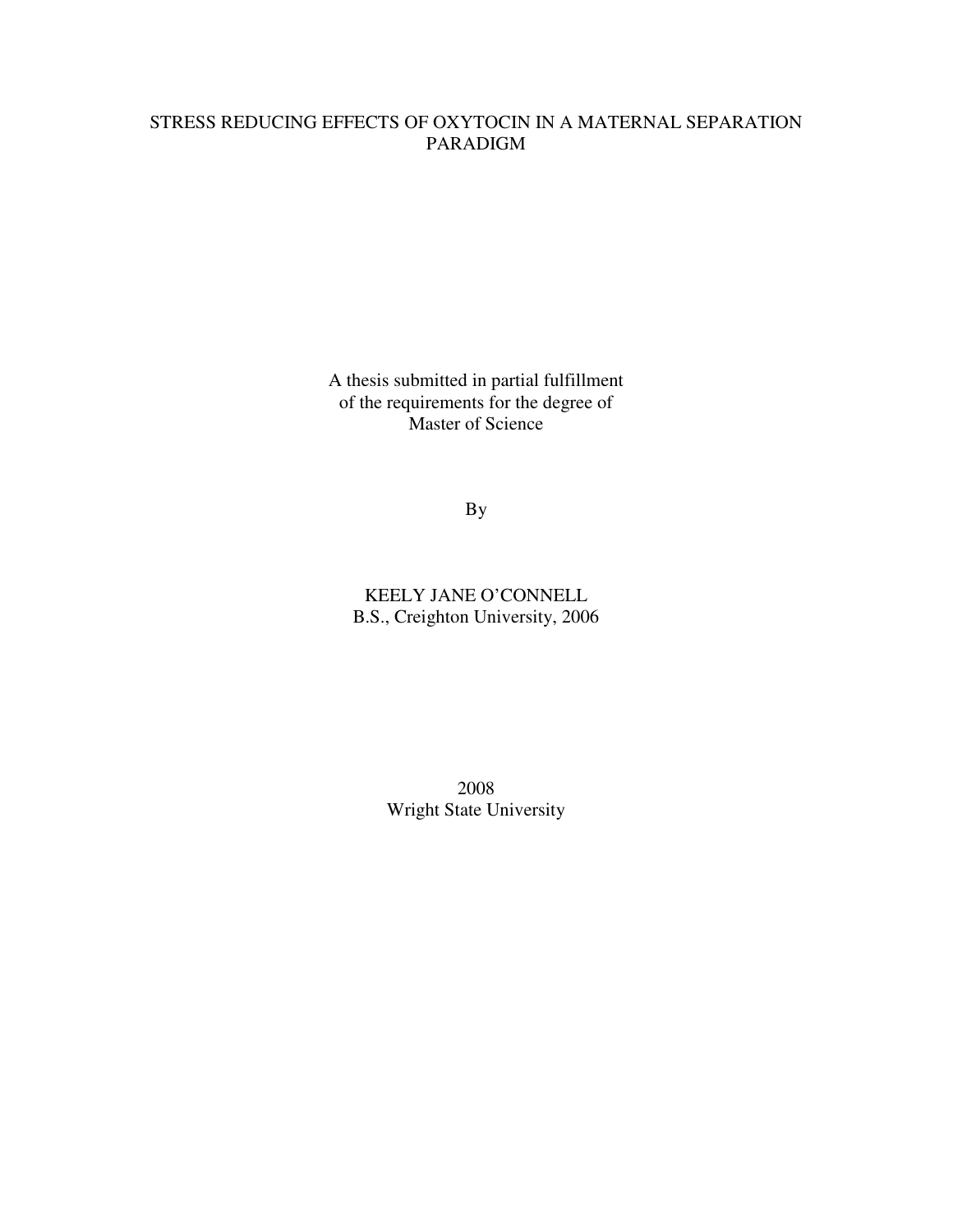June 16, 2008

I HEREBY RECOMMEND THAT THE THESIS PREPARED UNDER MY SUPERVISION BY Keely Jane O'Connell ENTITLED Stress Reducing Effects of Oxytocin in a Maternal Separation Paradigm BE ACCEPTED IN PARTIAL FULFILLMENT OF THE REQUIREMENTS FOR THE DEGREE OF Master of Science

> Michael Hennessy, Ph.D. Thesis Director

Timothy Cope, Ph.D. Department Chair

Committee on Final Examination

Dragana Claflin, Ph.D.

Michael Hennessy, Ph.D.

John Pearson, Ph.D.

Patricia Schiml-Webb, Ph.D.

Joseph F. Thomas, Jr., Ph.D. Dean, School of Graduate Studies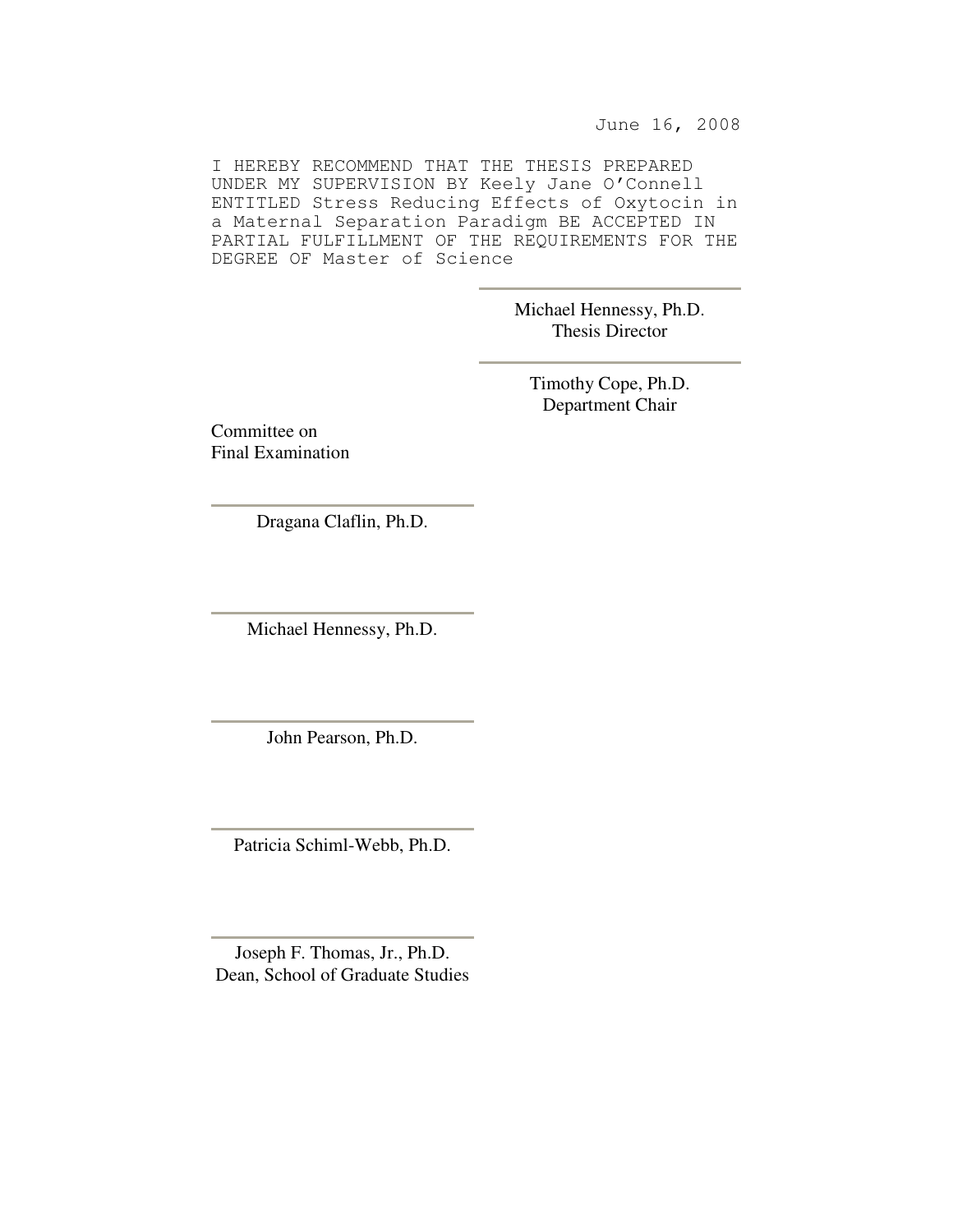O'Connell, Keely Jane. M.S., Anatomy Program, Department of Neuroscience, Cell Biology, and Physiology, Wright State University, 2008. Stress Reducing Effects of Oxytocin in a Maternal Separation Paradigm.

#### **Abstract**

This study compared the effects of centrally and peripherally administered oxytocin (OT) on HPA axis activity and the presence of both stress-induced active and passive behaviors in female guinea pig pups (*Cavia porcellus)* after 180-min of isolation . In Experiment 1, one dose of oxytocin (10µg/.2ml) was injected subcutaneously into the periphery. Plasma cortisol levels were reduced after 180-min of isolation and two passive behaviors, eye-closure and crouch, were reduced as well with the administration of oxytocin. In Experiment 2, two different doses (10µg/.2ml and 20µg/.2ml) were injected into the periphery with no significant results. In Experiment 3 one dose of oxytocin (1µg/5µl) was infused centrally. Plasma cortisol levels were marginally reduced after 30 min of isolation. Both the active and passive behaviors were unchanged.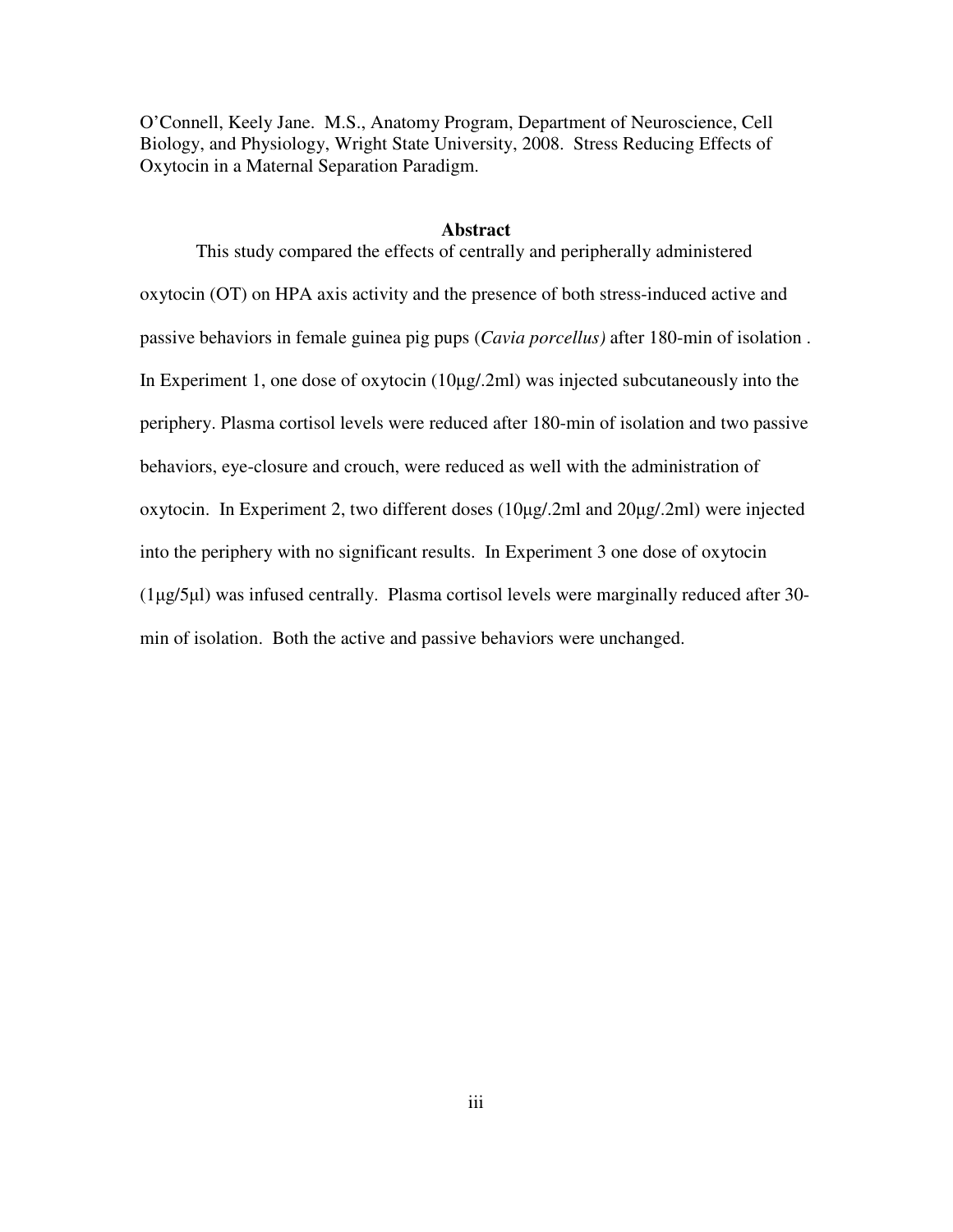#### TABLE OF CONTENTS

| Page                                       |  |
|--------------------------------------------|--|
| Ι.                                         |  |
| Central Effects of oxytocin 2              |  |
| Possible reward role of oxytocin 3         |  |
| Oxytocin and stress related effects. 4     |  |
| Anti-inflammatory Properties of oxytocin 7 |  |
| Interim Summary 8                          |  |
| Maternal Separation 8                      |  |
| The Guinea pig model 9                     |  |
|                                            |  |
| GENERAL METHODS 11<br>II.                  |  |
|                                            |  |
|                                            |  |
| Drug administration 12                     |  |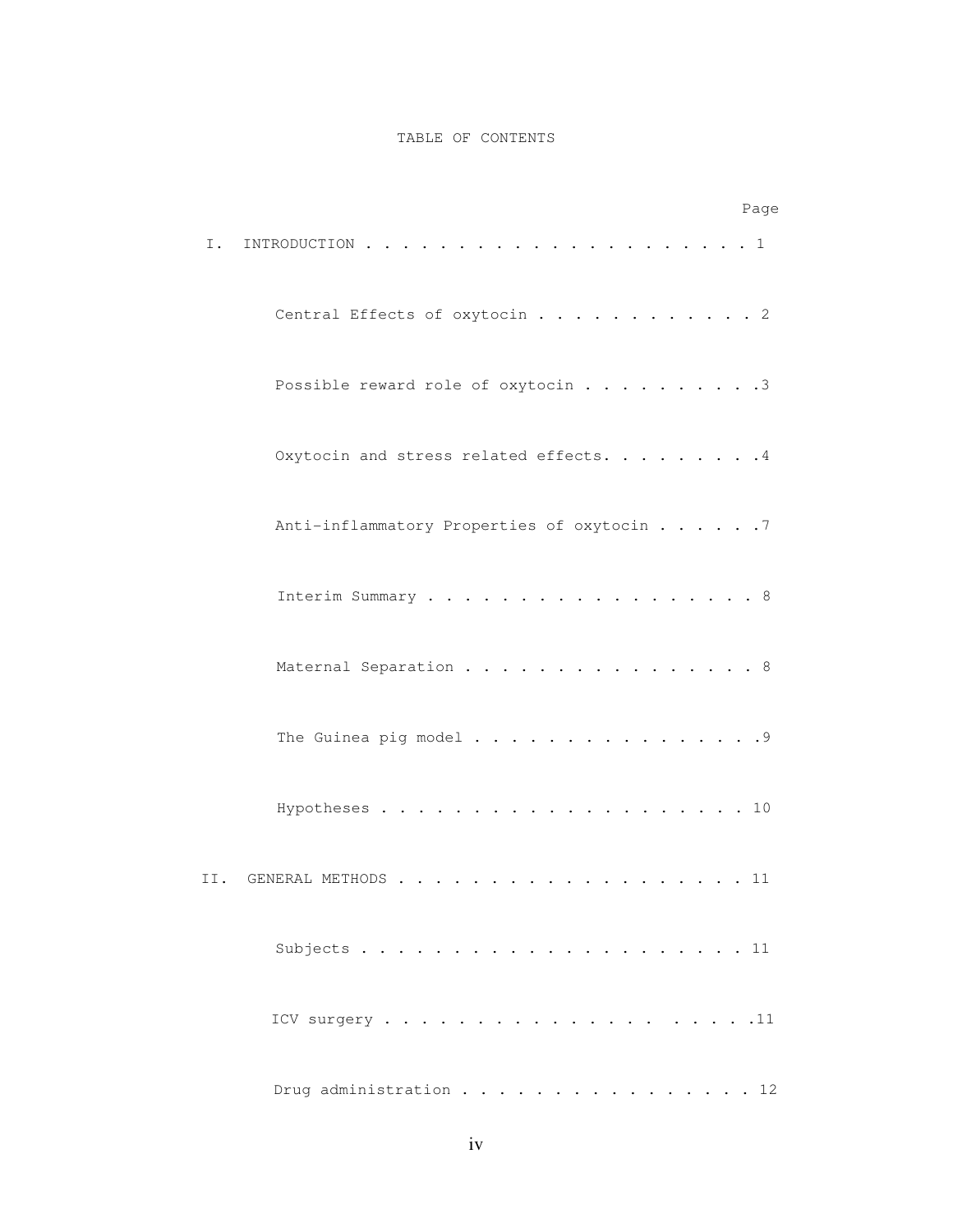| Test procedures 12                           |  |
|----------------------------------------------|--|
| Behavioral observation 13                    |  |
| Blood sampling and cortisol determination 14 |  |
|                                              |  |
|                                              |  |
|                                              |  |
|                                              |  |
|                                              |  |
| Active Behaviors 17                          |  |
| Passive Behaviors 19                         |  |
|                                              |  |
|                                              |  |
|                                              |  |
|                                              |  |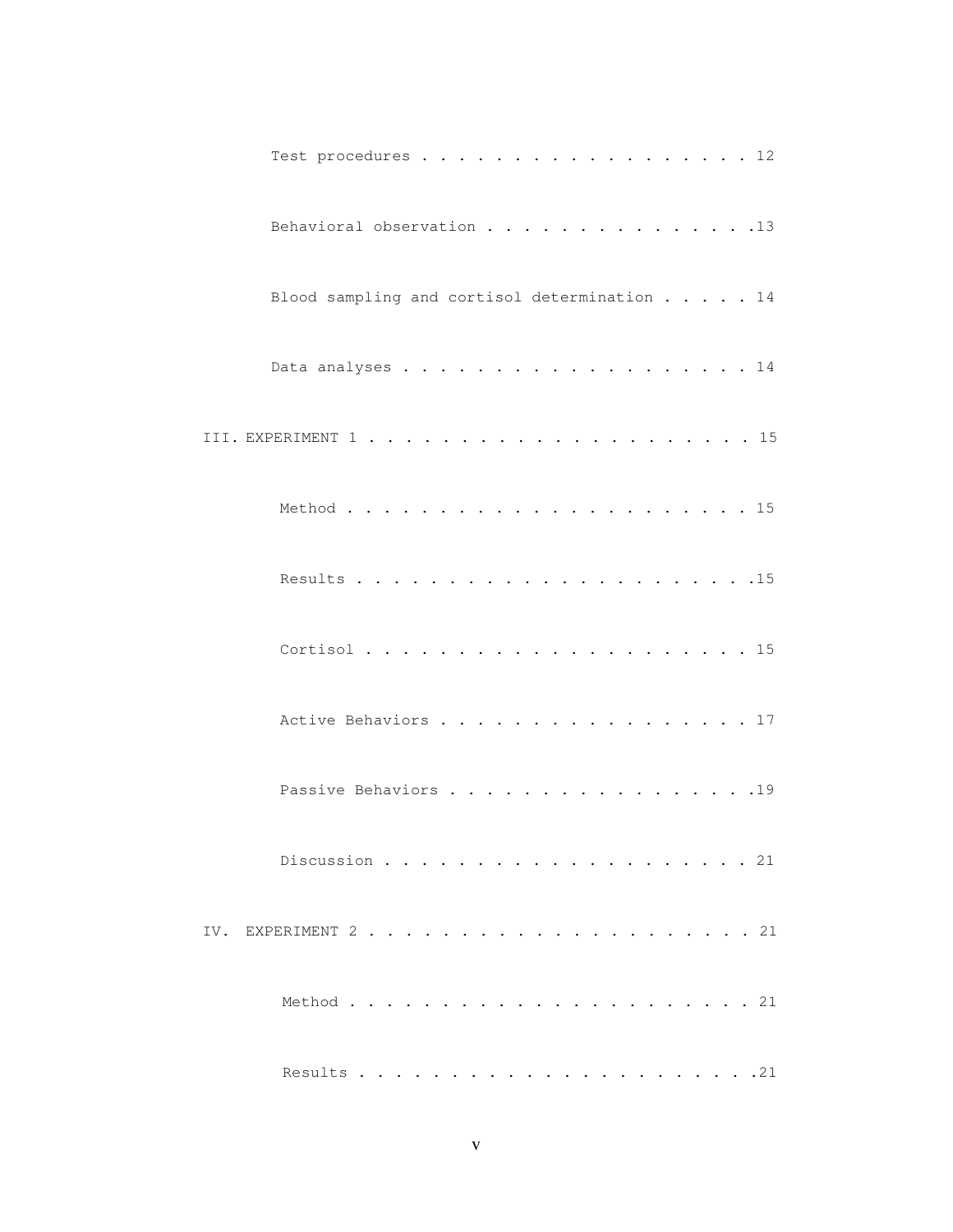|                            | Active Behaviors 24  |  |  |
|----------------------------|----------------------|--|--|
|                            | Passive Behaviors 26 |  |  |
|                            |                      |  |  |
| V.                         |                      |  |  |
|                            |                      |  |  |
|                            |                      |  |  |
|                            |                      |  |  |
|                            | Active Behaviors 31  |  |  |
|                            | Passive Behaviors 33 |  |  |
|                            | Discussion 35        |  |  |
| VI. GENERAL DISCUSSION. 35 |                      |  |  |
|                            |                      |  |  |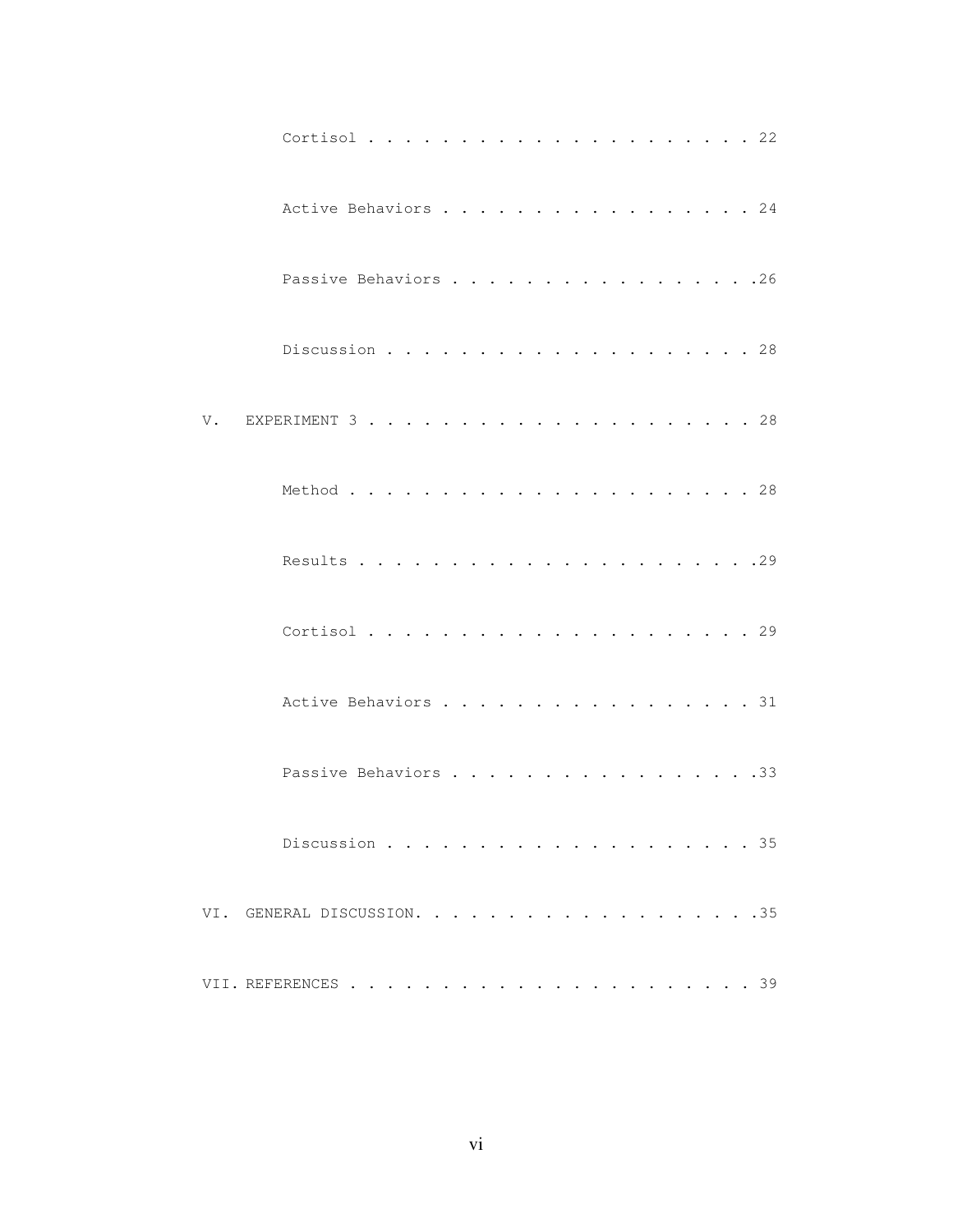### LIST OF FIGURES

| Fiqure |                                                    | Page |
|--------|----------------------------------------------------|------|
|        | 1. Mean plasma cortisol levels (Exp. 1) 16         |      |
|        | 2. Median values of passive behaviors (Exp. 1) 20  |      |
|        | 3. Mean plasma cortisol levels (Exp. 2). 23        |      |
|        | 4. Median values of passive behaviors (Exp. 2). 27 |      |
|        | 5. Mean plasma cortisol levels (Exp. 3). 30        |      |
|        | 6. Median values of passive behaviors (Exp. 3) 34  |      |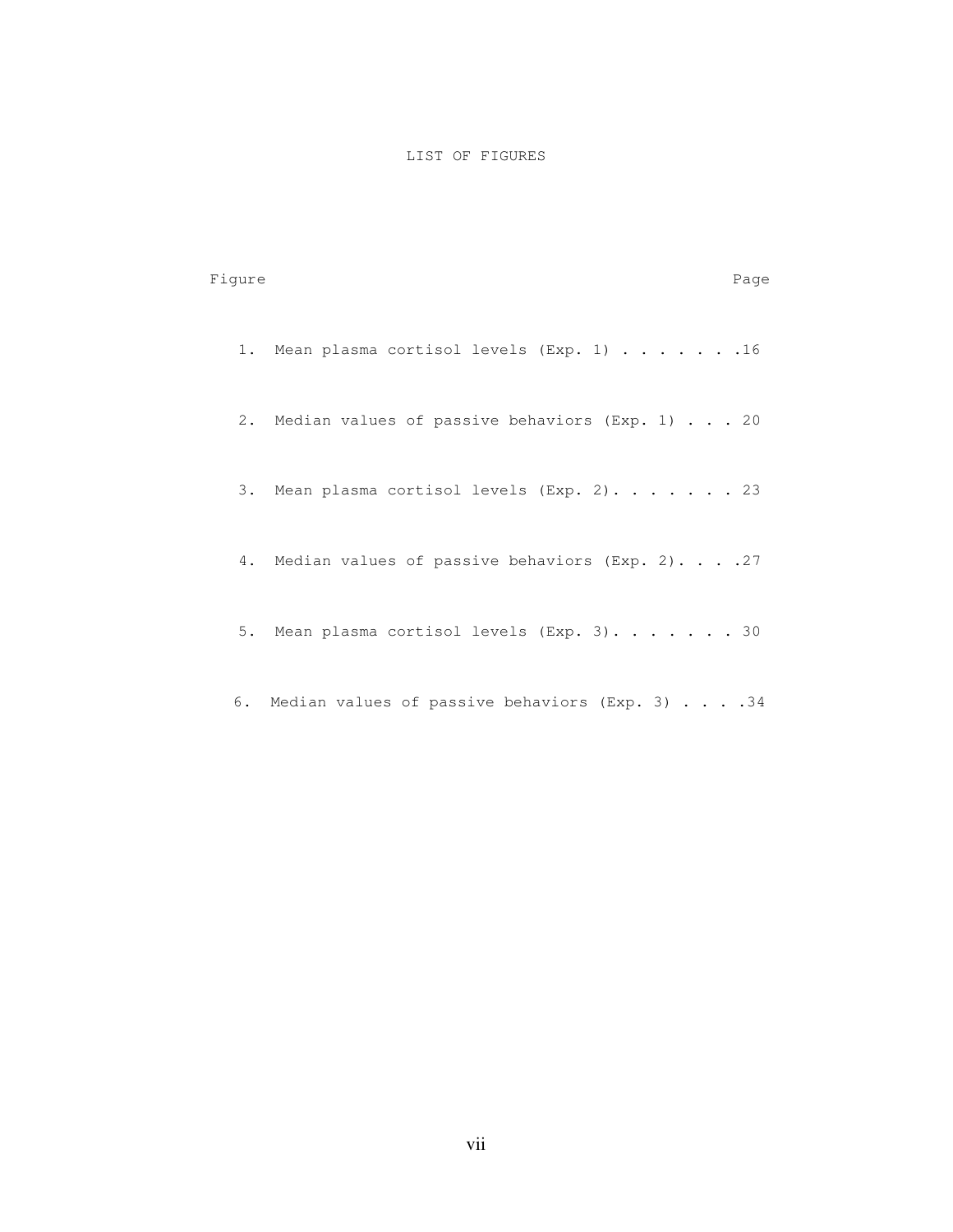## LIST OF TABLES

| Table |                                                                  | Page |
|-------|------------------------------------------------------------------|------|
|       | 1. Median and semi-interquartile range (SIR) of active behaviors |      |
|       | 2. Median and semi-interquartile range (SIR) of active behaviors |      |
|       | 3. Median and semi-interquartile range (SIR) of active behaviors |      |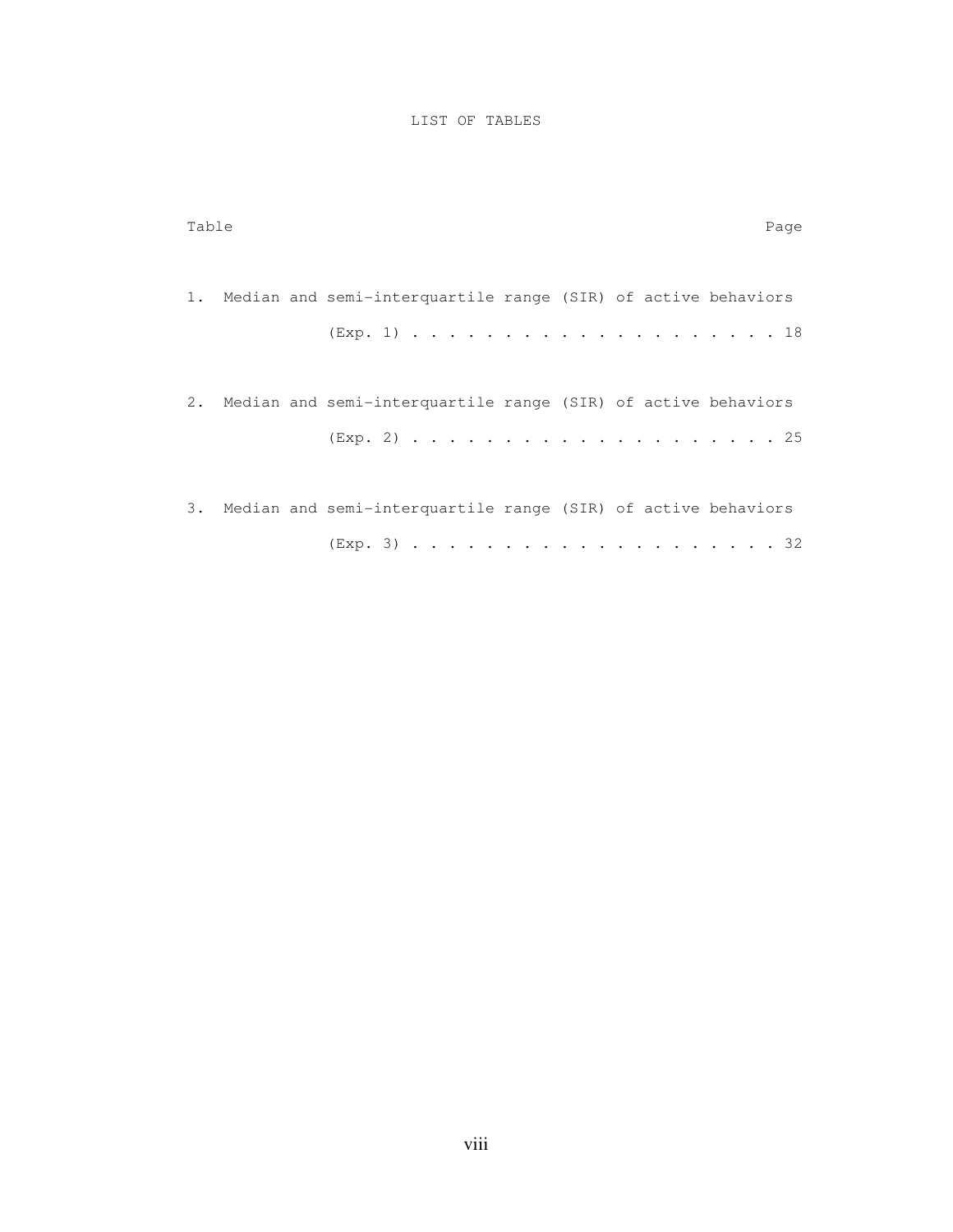#### **Introduction**

Oxytocin is a neuropeptide hormone synthesized in the magnocellular neurons of the paraventricular (PVN) and supraoptic (SON) nuclei of the hypothalamus. One of the major peptides produced in the hypothalamus, this peptide is secreted by the posterior pituitary gland. Oxytocin has an extensive range of physiological effects produced through two separate systems: the peripheral and the central oxytocinergic systems (Ring, Malberg, Potestio, Ping, Boikess, Luo et al, 2006). The difference between the two is based on their distinct anatomy, functionality and sites of release and action (Ring, et al, 2006). Peripherally, oxytocin is best known for its hormonal role. In mammals, it is responsible for stimulating the smooth muscle of the uterus to initiate contractions during the birthing process and promoting lactation thereafter in the myoepithelial cells of the breast. Centrally, oxytocin can act as a neurotransmitter/neuromodulator and control some behavioral and physiological CNS parameters. This peptide is thought to influence various aspects of maternal (Numan & Insel, 2003), affiliative (Insel & Shapiro, 1992), and sexual behavior (Argiolas & Gessa, 1991). Physiologically, it may be able to suppress or initiate the release of various peptides also produced within the hypothalamus (Suh, Liu, Rasmussen, Gibbs, Steinberg & Yen, 1986).

Determining the influence of both central and peripheral oxytocin action is the blood brain barrier (BBB). This barrier's limited permeability discourages the passing of numerous substances such as many drugs and endogenous chemicals. Oxytocin, being non-steroid and water soluble, is carried freely within the blood; still, it is a peptide and therefore has limited ability to cross the BBB  $(-0.1\%$  systemic oxytocin enters the brain; Jones & Robinson, 1982). However, there is evidence that suggests the BBB allows for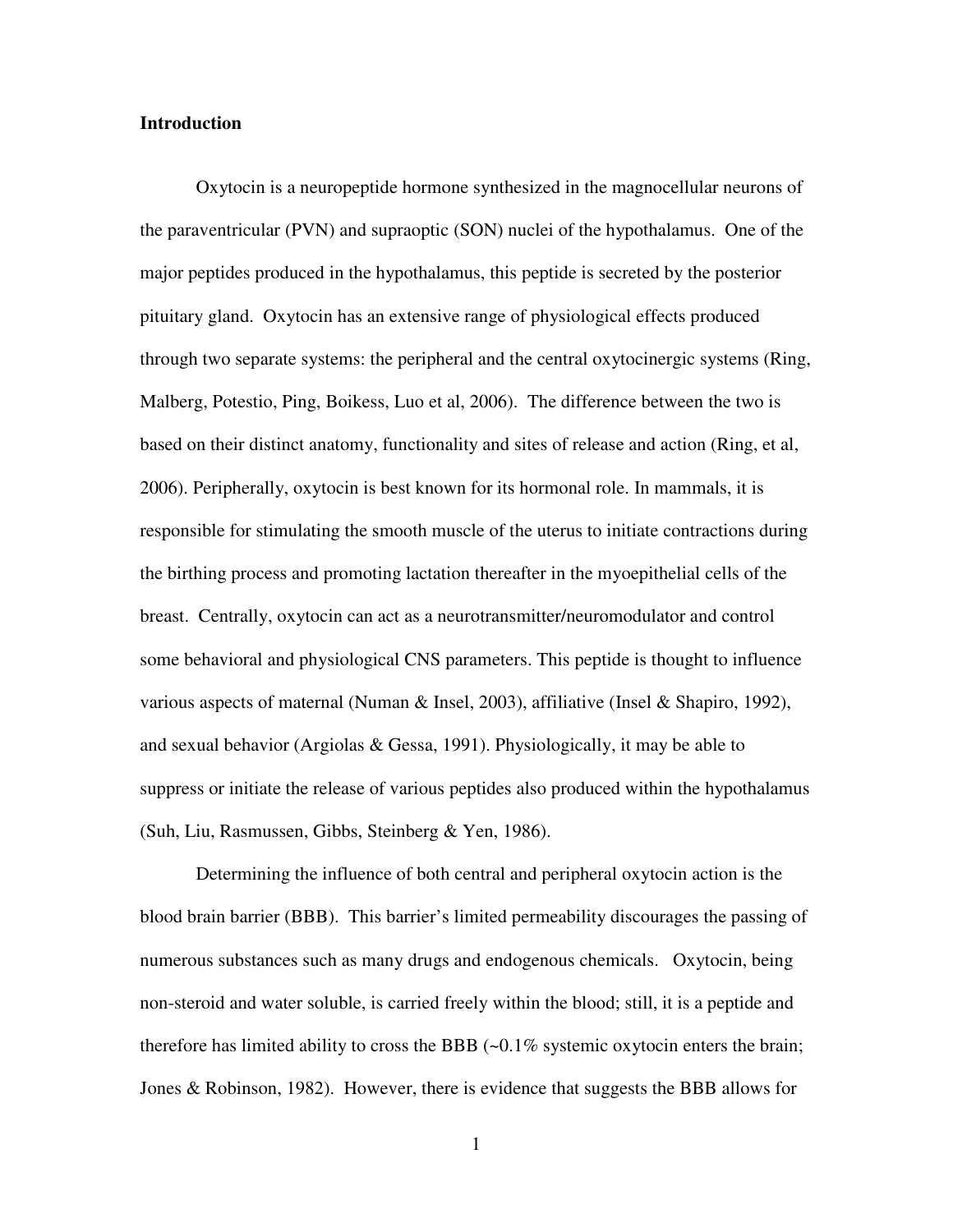interaction between the two oxytocinergic systems. Research has shown that peripheral injections of oxytocin can mirror effects seen with central administration of this peptide. One such example is found in Mongolian gerbils where affiliation between monogamous females and their partners was increased by subcutaneous injections of oxytocin (Razzoli, Cushing, Carter &Valsecchi, 2003). With a short half life (only 4-5 minutes) and an unknown pathway of action in the periphery, oxytocin's prolonged effects remain unclear (Uvnäs-Moberg, 1998). Perhaps, it is crossing a weak area of the blood brain barrier (the circumventricular regions) in tiny, yet sufficient amounts or influencing the release or action of other compounds which, in turn, produce persistent CNS activity.

# *Central effects of oxytocin*

In sheep, centrally administered oxytocin can significantly increase the frequency of most maternal behaviors (low-pitch bleats, sniffing, licking, and approaching/following the lamb; Kendrick, Keverne & Baldwin, 1987). Sheep are a useful model of bonding because unlike many other animals, ewes show highly selective maternal behavior only with their own lamb (Lim & Young, 2006). However, with vagino-cervical stimulation, a process that increases the release of oxytocin measured in cerebrospinal fluid and in the brain using microdialysis (Kendrick, Keverne, Baldwin & Sharman, 1986), acceptance of an unfamiliar lamb can be induced even following the ewe's bonding with her own lamb (Kendrick, Lévy & Keverne, 1991). The vagino-cervical stimulation mimics that of parturition, which appears to naturally cause the increase in oxytocin and subsequent acceptance of young. Oxytocin injected intracerebroventricularly (ICV) can, alone, induce acceptance of an unfamiliar lamb even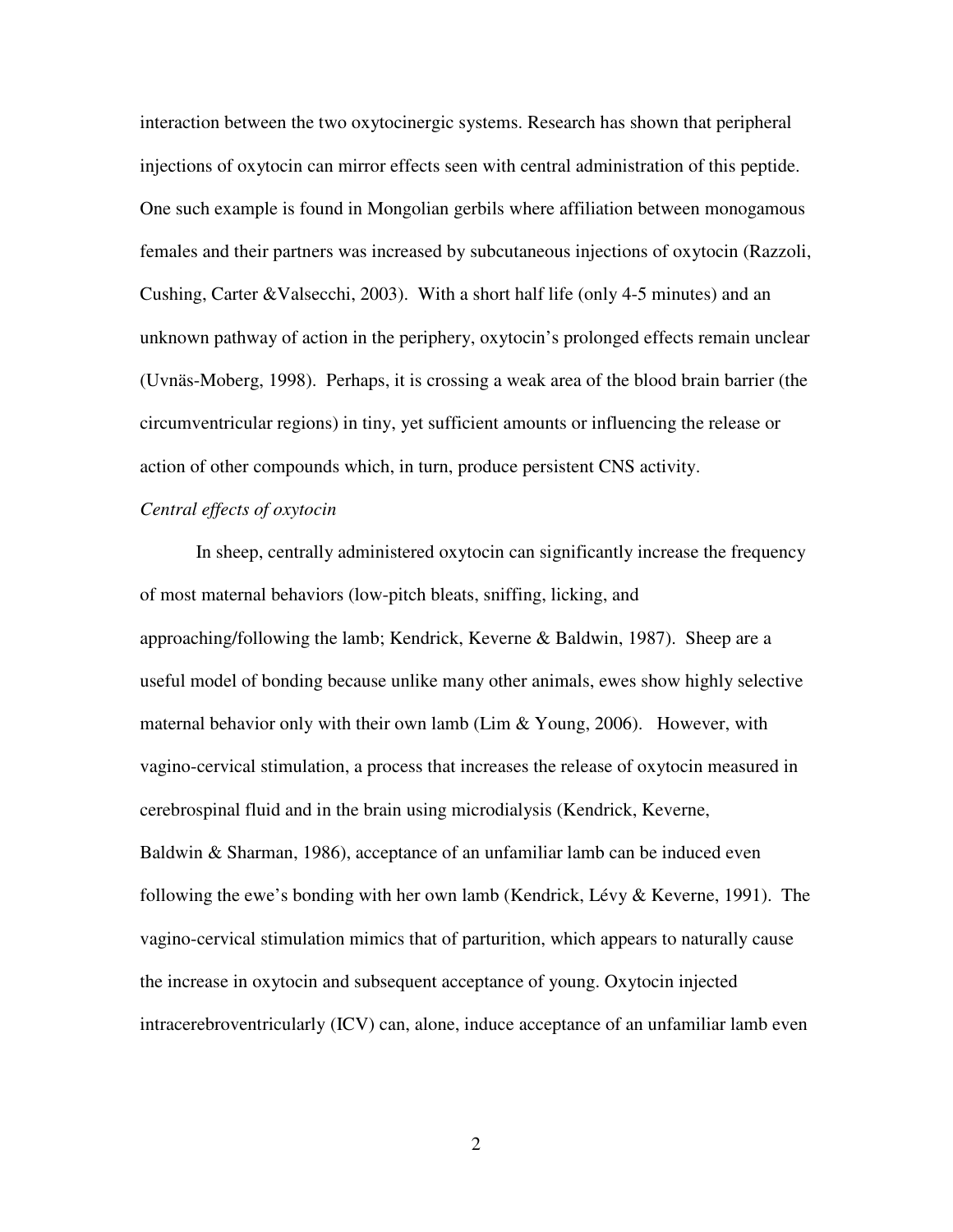in non-pregnant ewes (Kendrick et al., 1987). Therefore, oxytocin plays a significant role in the bonding of the mother with her offspring.

 One study demonstrated the role of oxytocin in partner preferences for both males and females in the monogamous prairie vole. Central administration of this peptide caused both males and females to exhibit increased social contact and significant preference for the familiar partner (Cho, DeVries, Williams & Carter, 1999). Though mating is typically required for formation of the monogamous pair bond, this bond forms even in the absence of mating with oxytocin administration (Cho et al., 1999; Williams, Carter& Insel, 1992). Further, formation of the pair bond has been shown to be blocked with the ICV infusion of oxytocin receptor antagonists even after extended mating bouts (Cho et al., 1999; Williams, Insel, Harbaugh & Carter, 1994; Winslow, Hastings, Carter, Harbaugh & Insel, 1993). This research provides clear evidence indicating that oxytocin is essential for social bonding under some conditions.

#### *Possible reward role of oxytocin*

Oxytocin has been found to play a key role in several prosocial behaviors. Examples include maternal behavior in sheep, affiliative behavior in several species such as sheep and rodents, and sexual behavior in prairie voles. Secretion of this peptide is thought to be induced through quiet physical contact with another animal (Carter, 1998). Oxytocin administration has been shown to inhibit the rise in circulating glucocorticoid levels; much like the presence of an attachment figure is able to do (Windle, Shanks, Lightman & Ingram, 1997). Therefore, with rodents, it has been hypothesized that maternal presence or contact induces oxytocin release in the young and, in turn, is rewarding to the pup (Nelson & Panksepp, 1996). In that study, infant rats that received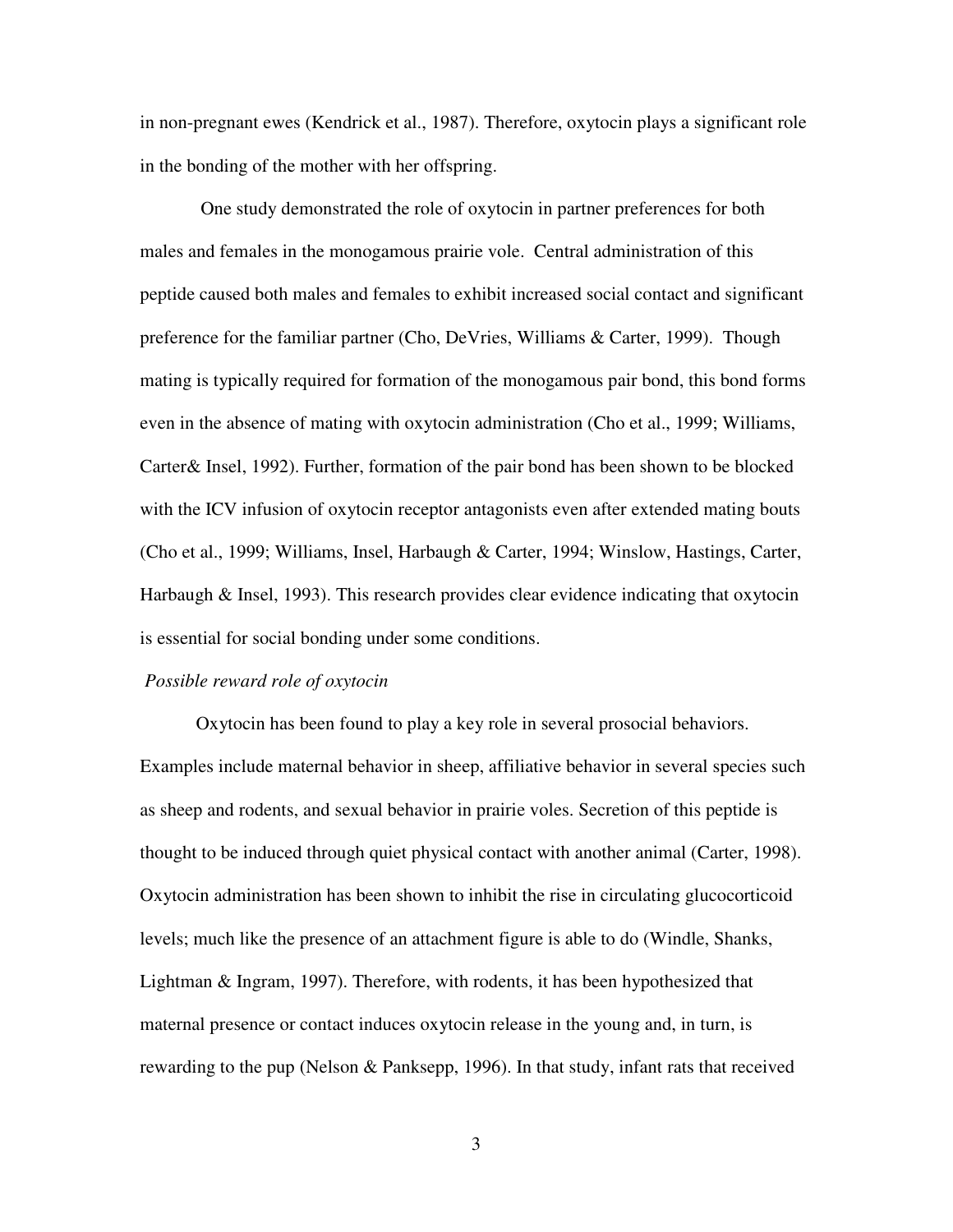central administration of oxytocin tended to spend less time in contact with or near, their mother. The authors suggest that stimulation of oxytocin receptors reduced the motivation for, and the maintenance of, social contact (Nelson & Panksepp, 1996). These findings suggest that oxytocin contributes to the rewarding properties of social interaction for the pup and may help account for why social interaction is extremely important for young. Rewarding effects of positive experiences can become conditioned to neutral cues, implying that maternal presence alone, without physical contact, might induce oxytocin release. Indeed, though oxytocin is most likely released endogenously in the pup during the infant-mother attachment process via somatosensory stimulation, its release also has been shown to be elicited by nonnoxious stimuli such as warm temperature and odors, stimuli that the mother typically provides (Uvnäs-Moberg, 1998). All of these stimuli are believed to be rewarding to the pup and promote the animal's attachment to its mother.

#### *Oxytocin and stress-related effects*

Oxytocin appears to play a key role in reducing stress. Of particular relevance here, oxytocin has been found to reduce the activity of the hypothalamic-pituitary-adrenal (HPA) axis and behavioral signs of anxiety. The HPA axis plays a critical role in the body's response to stress. Its state of activation is often taken to indicate whether the body is experiencing some degree of stress. When activated by stressors, the PVN of the hypothalamus releases corticotropin releasing factor (CRF) which in turn activates the pituitary gland to release adrenocorticotropin hormone (ACTH). ACTH is transported to the adrenal gland where it initiates the release of glucocorticoids (primarily cortisol or corticosterone depending on the species) from the adrenal cortex. Cortisol enhances the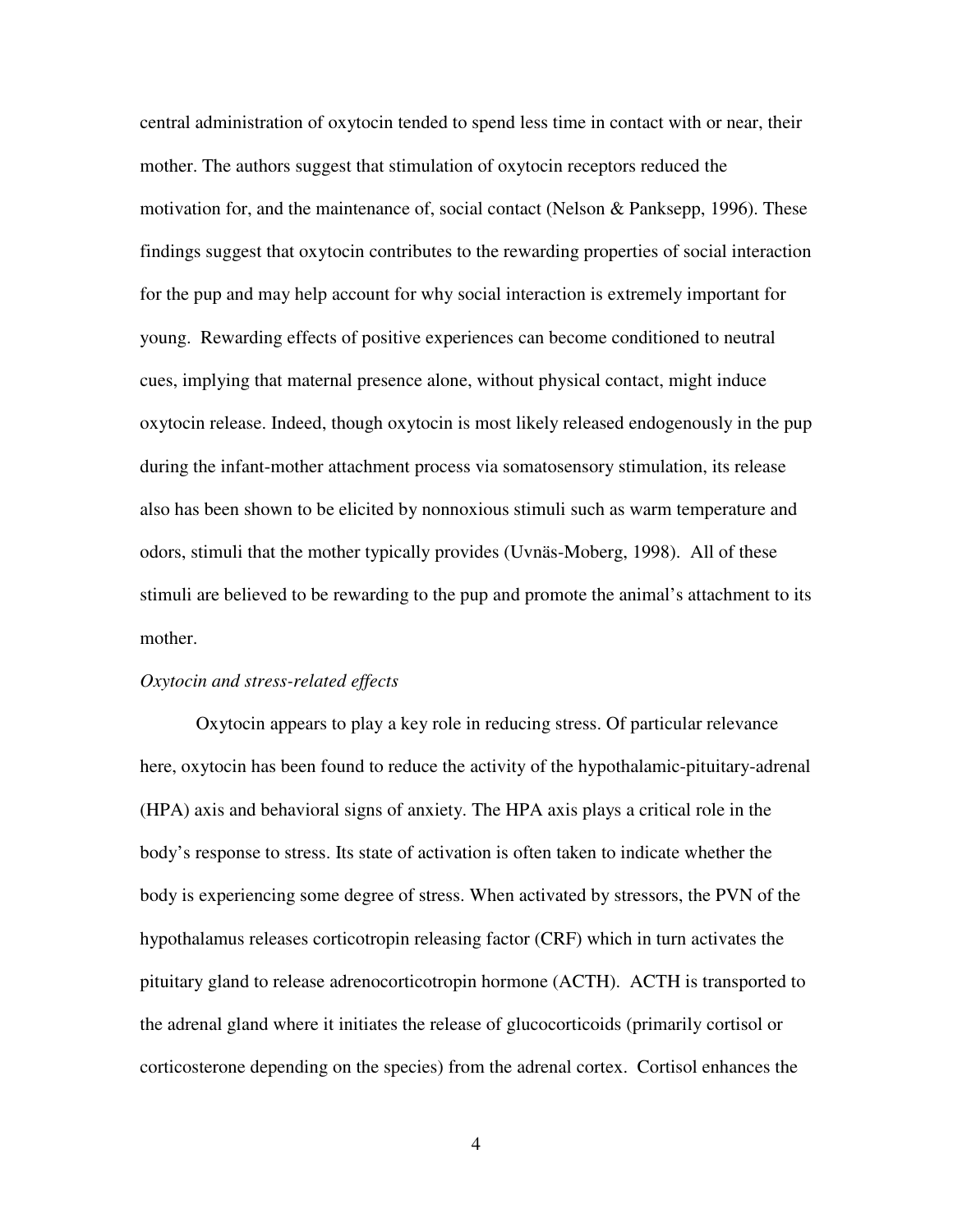physiological response to stress, be it physical (e.g. electric shock, tissue damage) or psychological (uncertainty, novelty, or separation from attachment figure). The time course of plasma cortisol elevation varies greatly in length depending on the severity and duration of the stressor(s). Return of HPA activity to basal levels is facilitated by negative feedback mechanisms by which cortisol acts at central sites and the pituitary to inhibit further release of CRF and ACTH.

Central neuropeptides, including oxytocin, have been implicated in the control of the HPA axis. Prairie voles, when treated with oxytocin both peripherally and centrally, show reduced HPA activity (Carter, 1998). Experimental studies in other animals have shown that ICV oxytocin inhibits the stress-induced activation of the HPA axis (Neumann, Krömer, Toschi & Ebner, 2000; Uvnäs-Moberg, Ahlenius, Hillegaart & Alster, 1994; Uvnäs-Moberg, Bjökstrand, Hillegaart & Ahlenius, 1999; Windle et al, 1997). This also appears to occur in humans: in lactating women, a suppression of HPA activity has been observed if breast-feeding starts 30-60 min before exposure to a stressor (Altemus, Deuster, Galliven, Carter & Gold, 1995; Altemus, Redwine, Leong, Frye, Porges & Carter, 2001; Heinrichs, Meinlschmidt, Neumann, Wagner, Kirschbaum, Ehlert et al., 2001; Heinrichs, Neumann & Ehlert, 2002). Oxytocin's ability to reduce HPA activity may be due to the presence of both oxytocin and CRF containing neurons in the PVN. Oxytocin, somehow, either by blocking receptors or the actual production of CRF inhibits the release of CRF from the PVN, which, in turn suppresses HPA activity (Suh et al, 1986).

Oxytocin can produce anxiolytic-like effects; central and peripheral administration of oxytocin has been shown to reduce anxiety-like behavior in female rats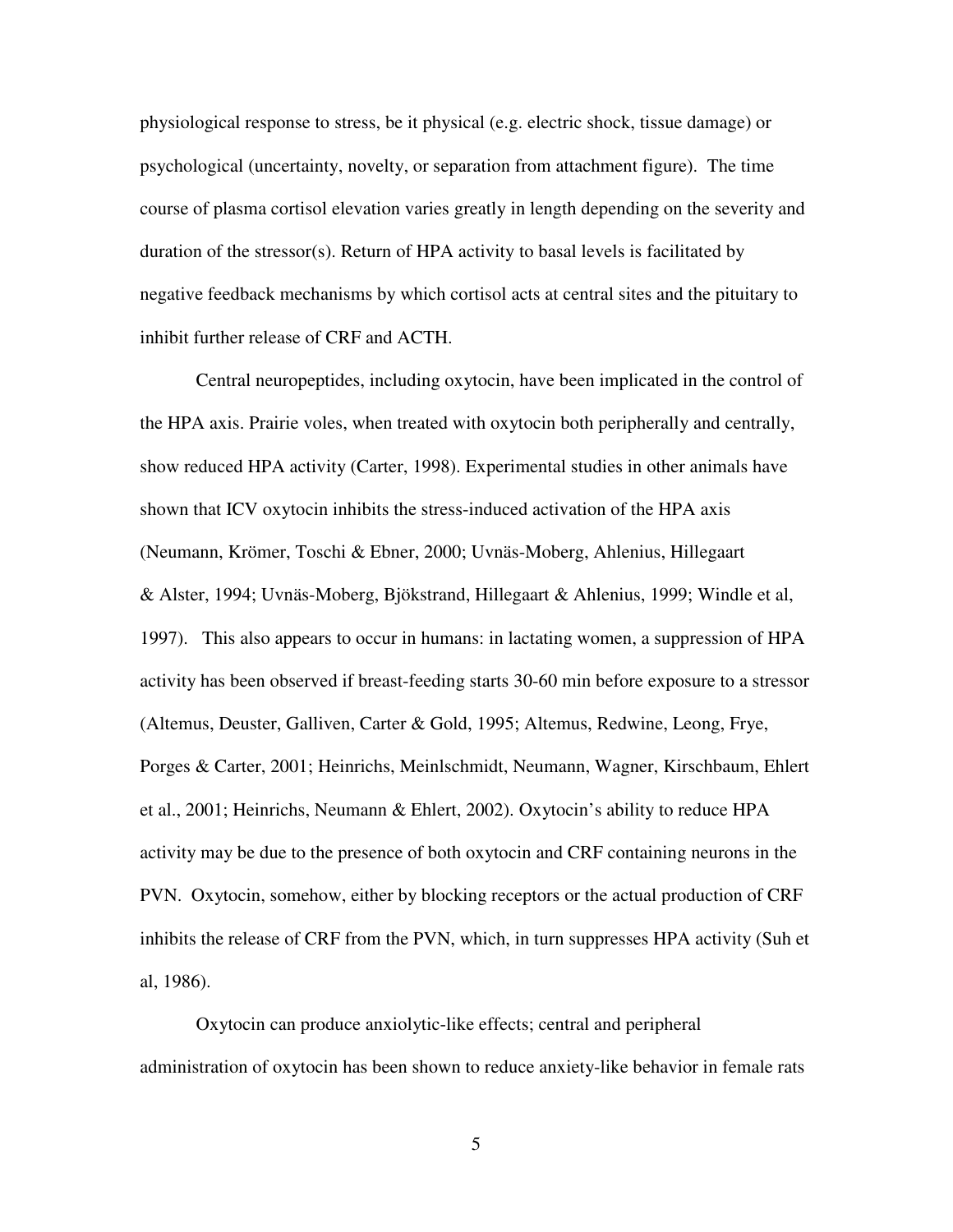and mice (Bale, Davis, Auger, Dorsa & McCarthy, 2001; McCarthy, McDonald, Brooks & Goldman, 1996; Windle et al, 1997) Intense calling behavior is considered a measure of anxiety in the young of some species. The excessive calling behavior of isolated domestic chicks has been shown to be diminished following injection of oxytocin (Panksepp, Nelson & Bekkedal, 1997). In rat pups, separation cries were inhibited by central treatment with oxytocin (Insel & Winslow, 1991; Winslow & Insel, 1993). These examples suggest that oxytocin has anxiety reducing effects by way of both central and peripheral administration.

Male mice that were exposed to a pharmacologically validated preclinical model of anxiety, the four-plate test (FPT), were found to display behavior that indicated the anxiolytic-like effect of oxytocin as well. The four-plate apparatus consists of a Plexiglas chamber with a floor made of four identical metal plates. The plates are separated by a small gap (4mm) and electric shocks can be delivered through the metal plates. Foot shocks were delivered to the mice to suppress their exploration. If the mouse crossed from plate to plate despite the shocks given with each crossing, the number of shocks administered were recorded as "punished crossings". Both peripheral and central administration of oxytocin produced dose-dependent increases in punished crossings (Ring, et al 2006). This particular experiment explored the anxiolytic-like effects of oxytocin, but perhaps, the oxytocin was also having an analgesic or antinociceptive effect causing the shock to be less painful or disruptive.

Oxytocin is also known for its anxiolytic-like effects in sexual intercourse. Thirty minutes after intercourse, male rats typically show increased time in the open arms of an elevated plus maze. Increased open-arm exploration (percentage of time spent on, and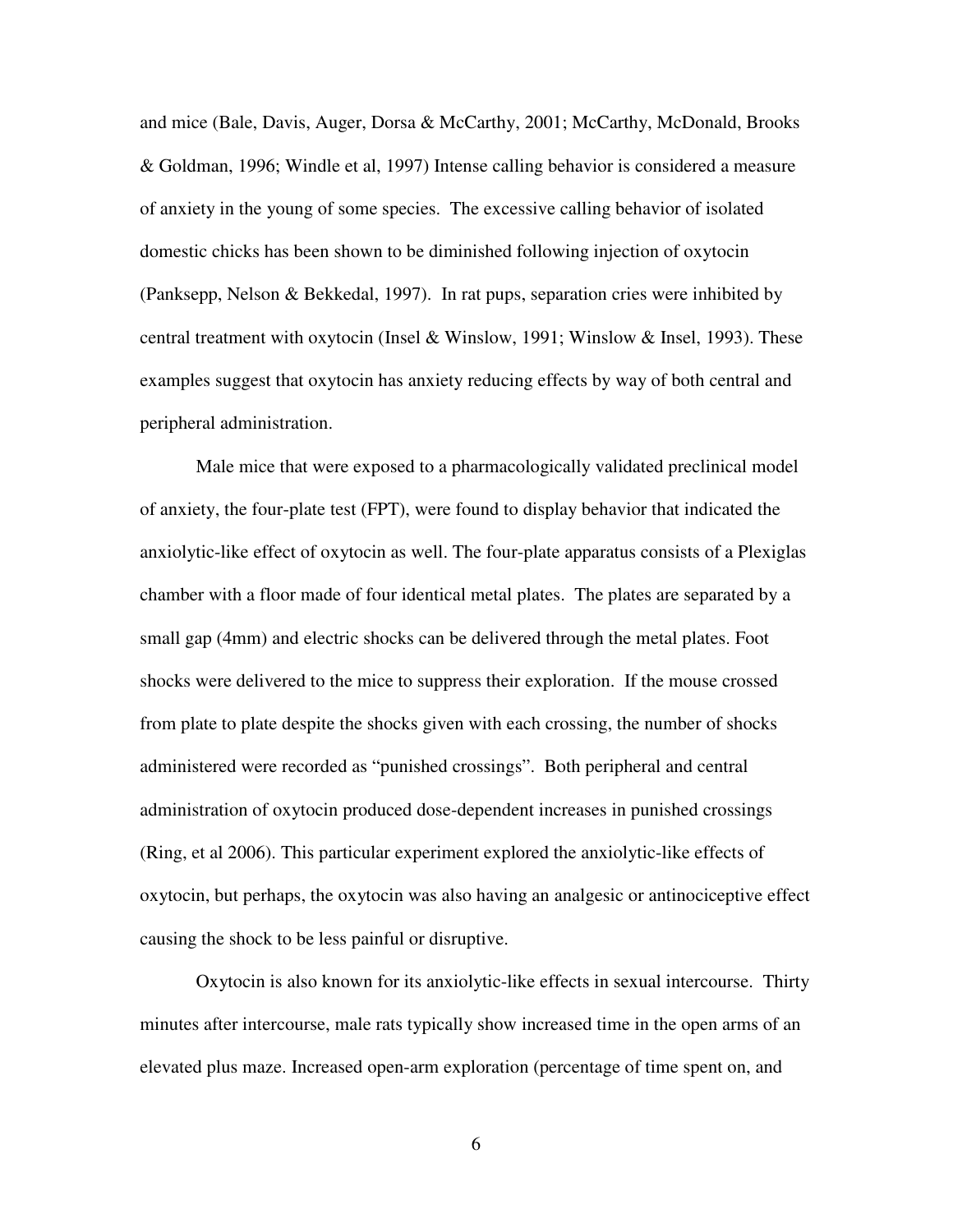number of entries into, open arms) indicates reduced anxiety. Central administration of an oxytocin receptor antagonist immediately after mating reduced the open-arm exploratory behavior of the male rats. Administration of this antagonist had no effect on anxiety-related behavior in nonmated rats, suggesting that an up-regulation of the oxytocin-system is responsible for the anxiolytic effect of mating (Waldherr  $\&$  Neumann, 2007).

## *Anti-inflammatory properties of oxytocin*

Oxytocin has antisecretory and antiulcer effects, facilitates wound healing and is involved in immune and inflammatory processes (Işeri, Gedik, Erzik, Uslu, Arbak et al, 2008). It can act as an anti-inflammatory and may also produce antinocicpetive effects due to its anti-inflammatory properties. These properties have been shown to be comparable to dexamethasone, a powerful anti-inflammatory (Petersson, Wiberg, Lundeberg &Uvnäs-Moberg, 2001). Some of the anti-inflammatory effects of oxytocin have been reported to be mediated through the inhibition of neutrophil-dependent oxidative damage (Işeri, Sener, Sağlam, Gedik et al., 2005).

The latex of the *Calotropis procera* plant produces inflammation of the skin and mucous membranes. In one particular study (Padhy  $\&$  Kumar, 2005), aqueous extracts of dried latex of *C procera* or carrageenan were injected into the subplantar surface of a rat paw 30 minutes after the subcutaneous administration of oxytocin. The resulting hyperalgesic response and functional impairment were evaluated during a 24 hour period. Oxytocin produced a dose-dependent decrease at 1mg/kg in edema formation by the dried latex and carrageenan, with a 32% and 40% inhibition, respectively. At 0.1mg/kg there was no significant effect. Oxytocin was fairly effective in ameliorating inflammatory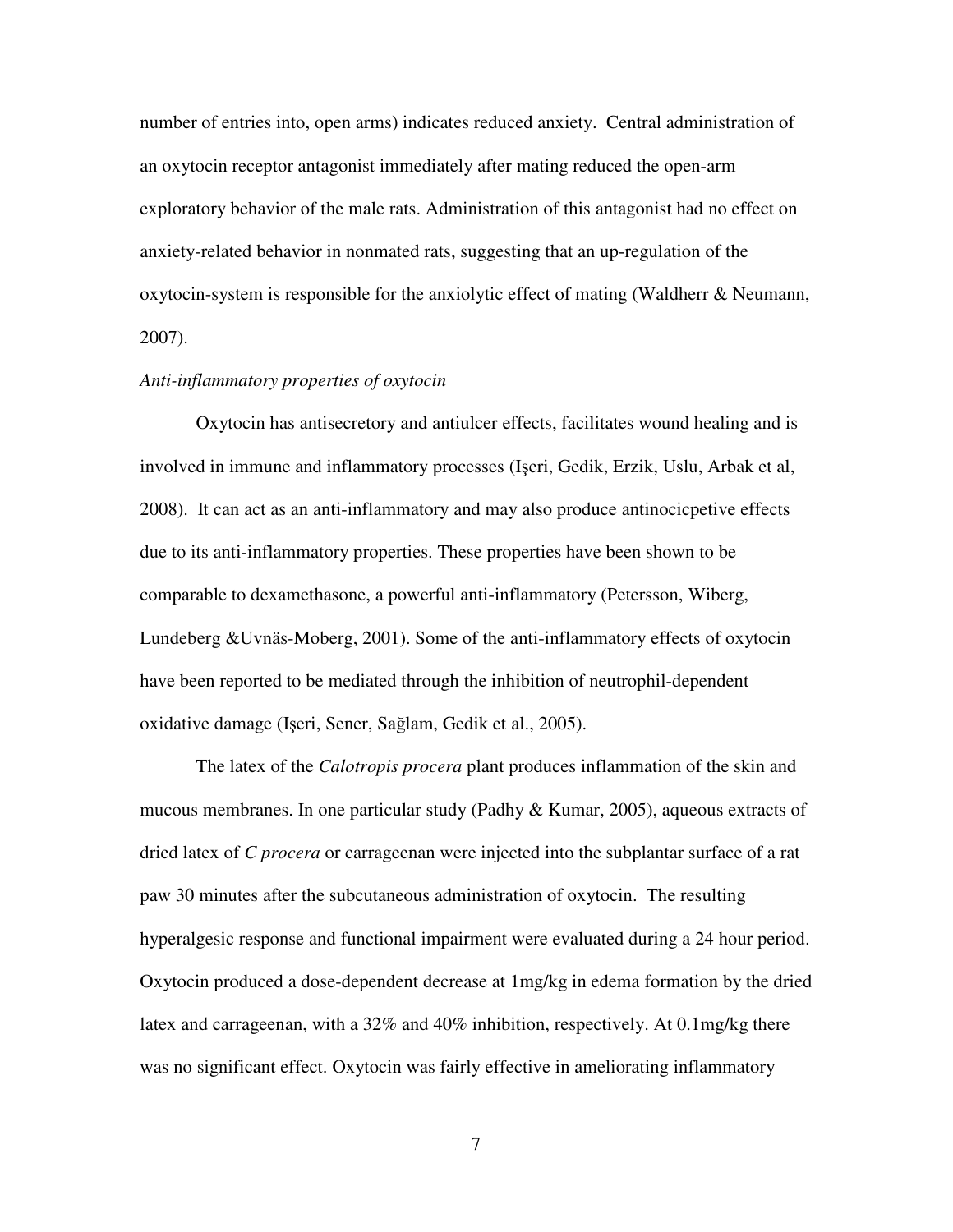hyperalgesia. Its anti-nociceptive effects persisted up to 24 hours after exposure to the irritant. A mobility test (assessment of the animal's locomotor ability) showed that oxytocin prevented impairment; the pup was able to move about with limited difficulty. In a stair climbing test (assessment of the pup's ability to climb up three stairs of increasing height), treatment of oxytocin produced improvement in the task with dried latex as well as carrageenan-induced inflammatory hyperalgesia. The effect of oxytocin was more pronounced in the case of carrageenan.

 In rats, intraperitoneal oxytocin was found to improve renal function in tissue cultures. The rats were treated with oxytocin and later underwent a nephrectomy in which the kidneys were removed for tissue cultures. The oxytocin protected the renal tissue against ischemia/ reperfusion-induced oxidative damage through its anti-inflammatory action (Tuğtepe, Sener, Biyikli, Yüksel et al., 2007). Oxytocin provided a therapeutic benefit by reducing the release of inflammatory cytokines, such as IL-1 and IL-6. *Interim Summary* 

Oxytocin is a neuropeptide involved in prosocial behaviors. It is hypothesized to be secreted endogenously in young animals either in the presence of, or contact with, their mother. This peptide is also capable of reducing the activity of the HPA axis and has anxiolytic-like properties, which include reducing the calling of distressed infants. Its protective role as an anti-inflammatory may shield body tissues from damage. All of these effects are thought to be initiated through oxytocin's natural endogenous release. *Maternal Separation* 

Maternal separation can be an extremely stressful situation for the young of many species. If placed alone in a novel environment, infants of several species exhibit HPA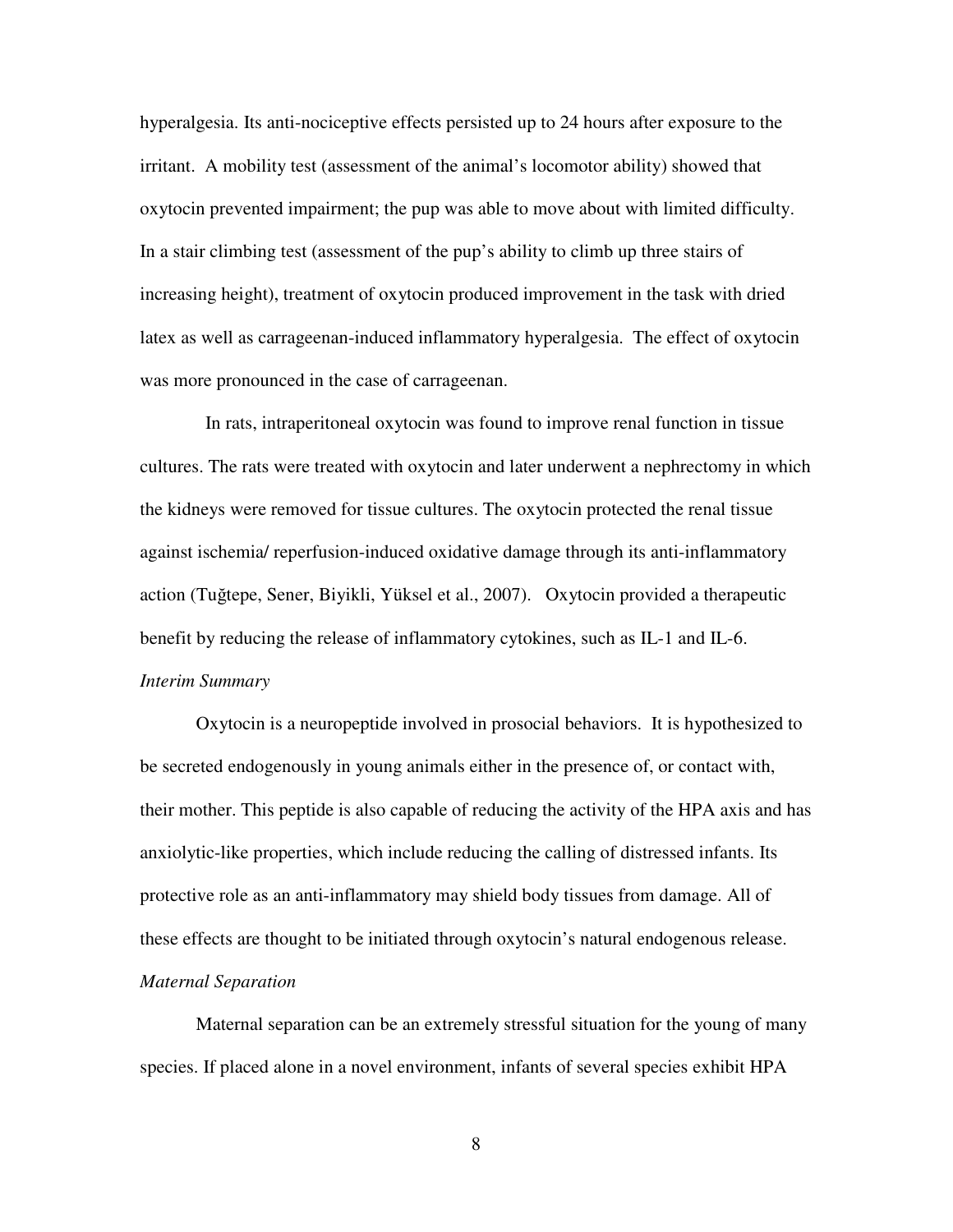activation and distinct behavioral changes (Rosenblum & Plimpton, 1981; Hennessy et al., 2001). In most species maternal separation produces an immediate increase in active behaviors, especially vocalizing. In some species of primates this is followed by a passive stage characterized by reduced vocalizing and locomotor activity, together with reduced responsiveness and overall activity and the occurrence of slouched or hunched postures. Studies with primates are of particular interest because primates display a specific emotional attachment to the mother that appears to mimic human attachment (Harlow, 1958).

## *The Guinea Pig Model*

 The guinea pig is a highly social rodent that has been found to display evidence of standard criteria used to define attachment in primates and humans. These include: recognition of and preference for the rearing figure as well as distressful reaction upon involuntary separation (Carter & Marr, 1970; Hennessy & Ritchey, 1987; Herman & Panksepp, 1978). Many similarities have been documented in the response of guinea pig pups and species of primate infants to brief maternal separation (Hennessy, 2003). When isolated, guinea pig pups exhibit HPA activation which, as in some primates is accompanied by an initial active, and subsequent passive, stage of behavioral responsiveness.

The active behaviors, vocalization and locomotor activity, are typically displayed immediately following separation. The pups emit high-pitched vocalizations thought to be contact calls (Hennessy & Moorman, 1989). These vocalizations also appear to reflect a heightened anxiety-like state since studies have shown that administration of anxiolytic drugs selectively reduce this particular behavior (Molewijk, Hartog, Van der Poel, Mos  $\&$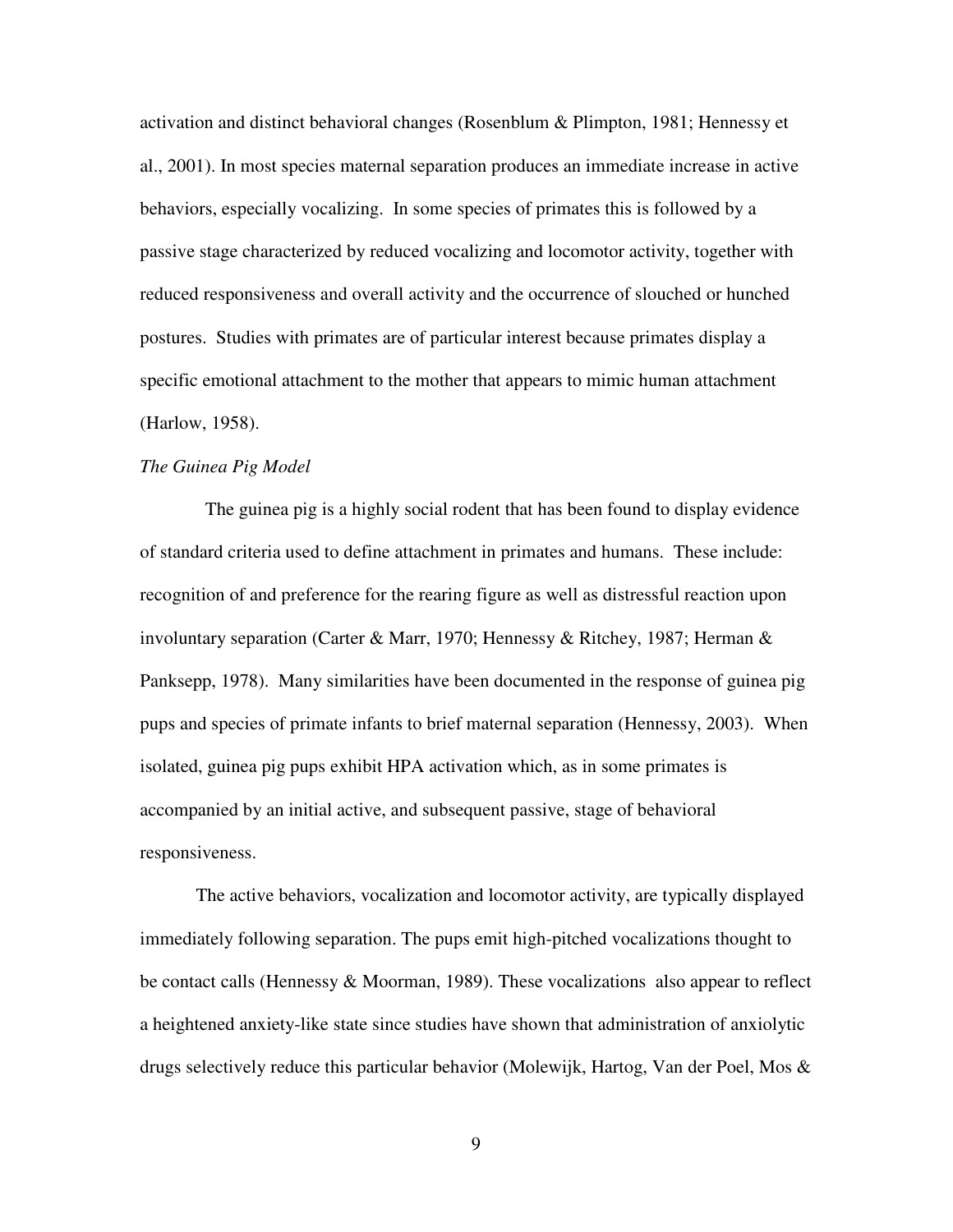Olivier, 1996). If the pup remains isolated in a novel environment for about an hour or more, active behavioral responses wane and the animal begins displaying a constellation of passive responses, notably a characteristic crouched stance, prolonged closure of the eyes, and extensive piloerection. These passive responses appear to be governed by proinflammatory factors, such as cytokines, acting in the CNS. Pups that were given lipopolysacchride (LPS), a promoter of inflammatory responses, displayed the same constellation of passive behavioral effects as prolonged isolation from the mother typically elicits (Hennessy et al, 2004). Further, these specific behavioral responses have been shown to be reduced with anti-inflammatory administration (Schiml-Webb, Deak, Greenlee, Maken, & Hennessy, 2006). These passive responses appear specific to the absence of the mother because placing the pup into the test cage with the mother fully blocks these responses, whereas the presence of an unfamiliar adult female did not (Hennessy & Morris, 2005).

#### *Hypotheses*

The presence of the mother may be able to cause the release of oxytocin in her pups, which in turn may have stress-reducing effects on her young. These might include an ability to reduce HPA activity as well as, active (anxiogenic) and passive (proinflammatory mediated) behaviors. To test this hypothesis, we administered oxytocin to female guinea pig pups isolated from the mother. Only females were used in this study because oxytocin often has a greater impact on females than it does on males (Cho et al, 1999). In this exploratory study, oxytocin was administered to pups both peripherally (via injection) and centrally (via ICV infusion) because both routes of administration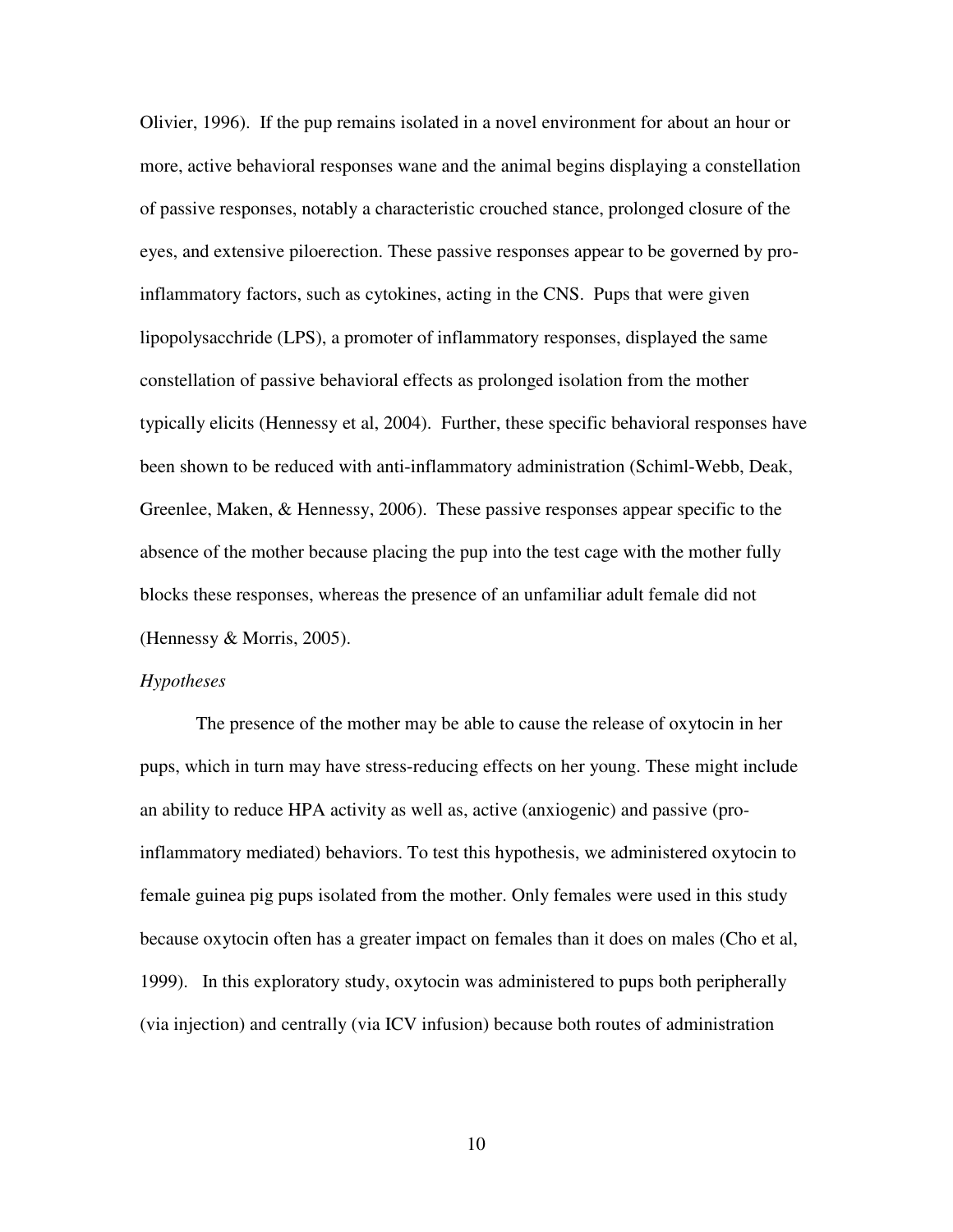were effective in previous studies. Isolation behavior was monitored and blood samples were taken for analysis of HPA activity via cortisol assays.

#### **General methods**

#### *Subjects*

 Female albino guinea pigs (*Cavia porcellus*) of the Hartley strain were bred in our laboratory and housed with their mothers and littermates. They remained in plastic cages (75cm x 54cm x 24cm) filled with sawdust bedding located in our laboratory colony room. Their diets consisted of water and guinea pig chow which were always freely available. The lights in the colony room were maintained on a 12:12 light/dark cycle with lights on at 7:00 am and out at 7:00 pm. The testing rooms and colony rooms were maintained between 65 and 70 ˚ F. All of the procedures used were approved by the Wright State University Laboratory Animal Care and Use Committee.

#### *ICV surgery*

Pups ( $\geq$  190g) underwent surgery for placement of a cannula aimed at the right lateral ventricle between days 16 and 19 under isoflurane anesthesia with additional local anesthesia to the scalp (0.25mg/0.1ml 0.25% bupivicaine). Guide cannulae (26 gauge) were placed relative to bregma with coordinates of -3.0mm anterior-posterior, -3.0 medial-lateral, and -4.0mm dorsal-ventral, and a stainless steel screw was placed adjacent to the guide cannulae to help secure the cranioplastic cement. All cannula supplies were sterile at the time of surgery and were purchased from Plastics One (Roanoke, VA). All pups were treated with buprenorphine (0.015mg/0.05ml) post-surgery to control for pain. Following surgery animals were weighed daily and dummy cannulae were checked for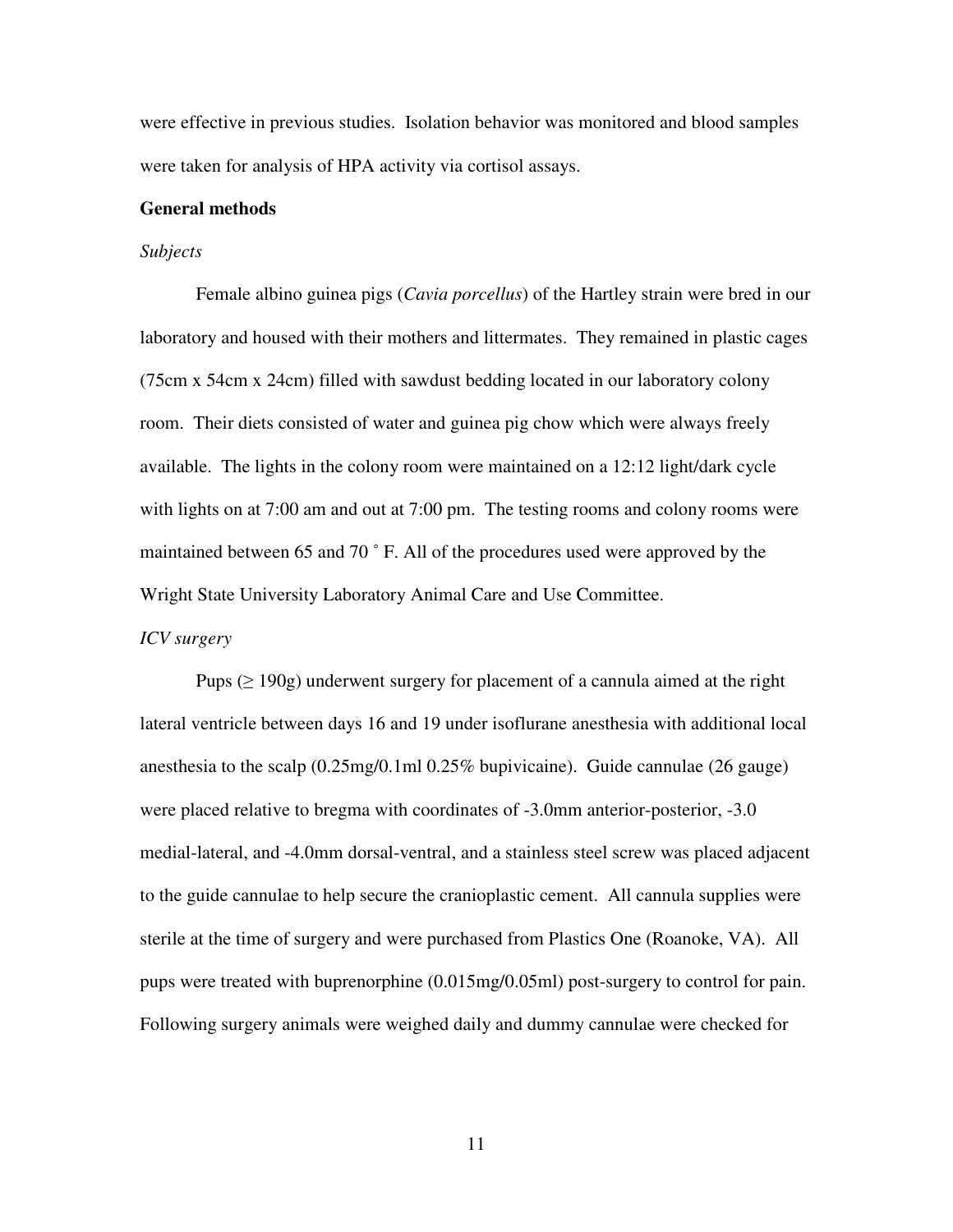patency. Animals were allowed to recover from surgery for at least 4 days prior to the first test.

#### *Drug Administration*

 Each pup was tested twice, once with a vehicle solution and once with a particular dose of oxytocin (Bachem Laboratories). The oxytocin doses were prepared in our laboratory and both the oxytocin and the vehicle solution were kept at -80° C until just prior to injection or central infusion. Typically, no more than one pup per litter was used in an experimental group; however, there were a few exceptions in Experiment 2 where more than one pup per litter received the same dose of oxytocin. For peripheral administration, pups were removed from their home cages and injected subcutaneously in the nape of the neck with oxytocin or saline. Once injected, the pup was returned to the home cage for 20 minutes prior to testing. For central administration, pups were removed from their home cages and infused (1µl/ 30 seconds) with 5µl of artificial cerebrospinal fluid (aCSF) vehicle, or oxytocin in aCSF vehicle with a Hamilton microsyringe. The tip remained in place for an additional 30 seconds to ensure all the fluid was administered. Once infused, the pup was returned to the home cage for 20 minutes prior to testing. *Test Procedures* 

For testing, the pup was taken in a carrying cage to the test room and placed in a transparent, plastic testing cage (47cm x 24cm x 20cm) with a clear vented lid. The test room was kept approximately at 67°F. If the testing room is found to be below 65°F, a space heater was used to adjust the temperature before testing began.

 A pup's first test took place between days 19-22 (with day 0 being the day of birth), and the second between days 23-26 with a minimum of three days between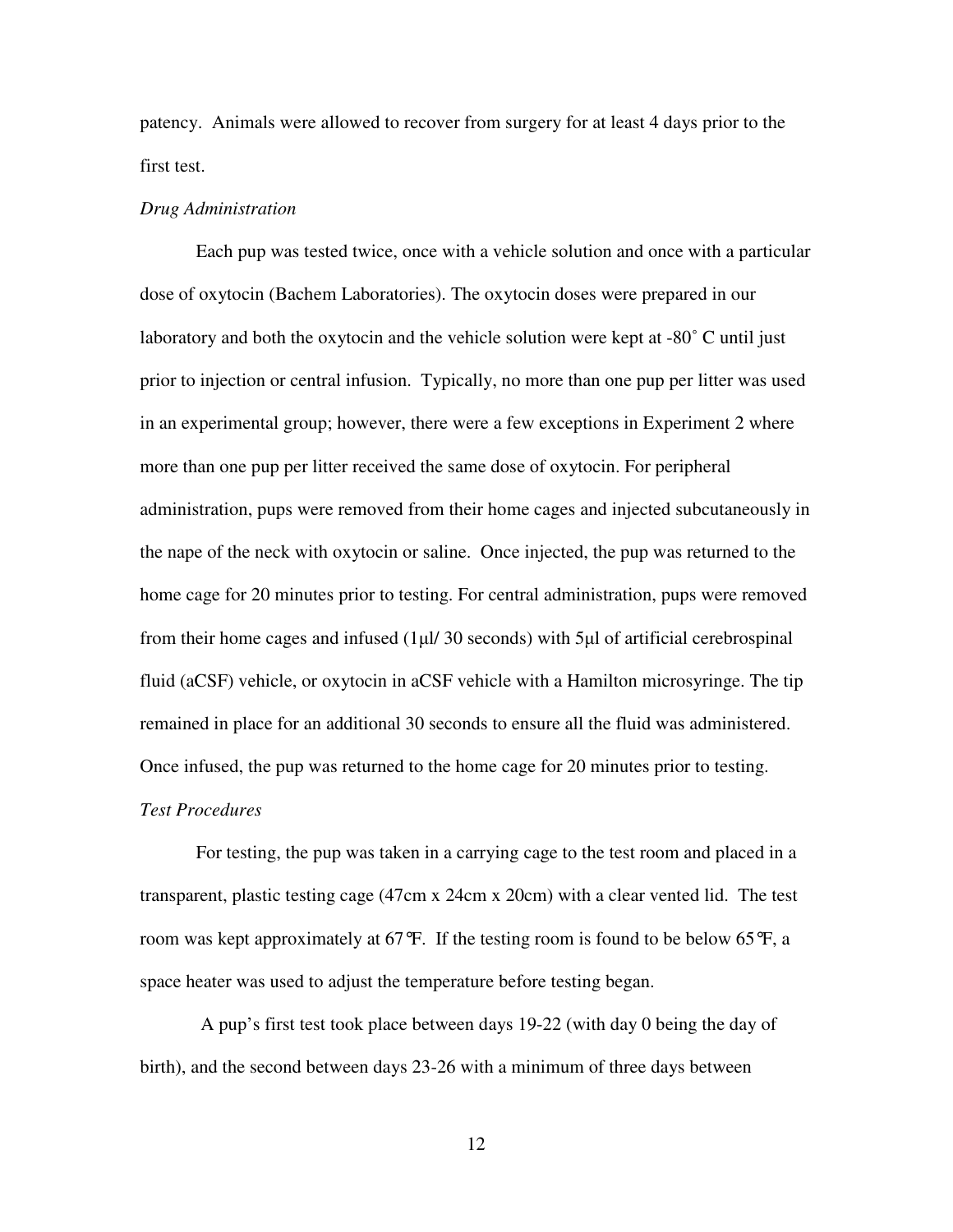behavior tests. The order in which oxytocin and the vehicle were administered was counterbalanced across pups. Pups were exposed alone to the test cage for three hours, with behavior observed at 0-30, 60-90, and 150-180 minutes. The pup's two tests always started at the same time of day; 10:00 am-1:00 pm, 10:30 am-1:30 pm, 12:00 pm-3:00 pm, 12:30 pm-3:30 pm, or 4:00 pm-7:00 pm.

#### *Behavioral observation*

Active and passive separation behaviors were scored by a trained observer through one way glass. The behaviors noted, with pencil and paper, included: vocalizations, line crossings, crouch, eye closure, and piloerection. A microphone situated above the test cage was used to transmit vocalizations to a headphone worn by the observer. "Whistle" vocalizations were tallied on a hand counter. Locomotor activity was measured by the number of times the pup crossed any of four lines dividing the testing cage into four equal sections. Whereas vocalizing and line-crossing (the active behaviors) were scored continuously, one-zero sampling was used for the passive responses (crouch, eye closure, piloerection), which tended to occur over prolonged periods of time. The number of 60-s intervals in which the animal displayed the crouched stance (body hunched down with head lowered and feet tucked beneath), eye-closing (more than 1 s of sustained complete closure or near-complete closure of one eye or both eyes), and extensive piloerection (occurring over most of the visible body surface) was scored (i.e., maximum score = 30 for each 30-min observation session). When all three of these passive behaviors are seen simultaneously, they are termed a "full passive response".

#### *Blood sampling and cortisol determination*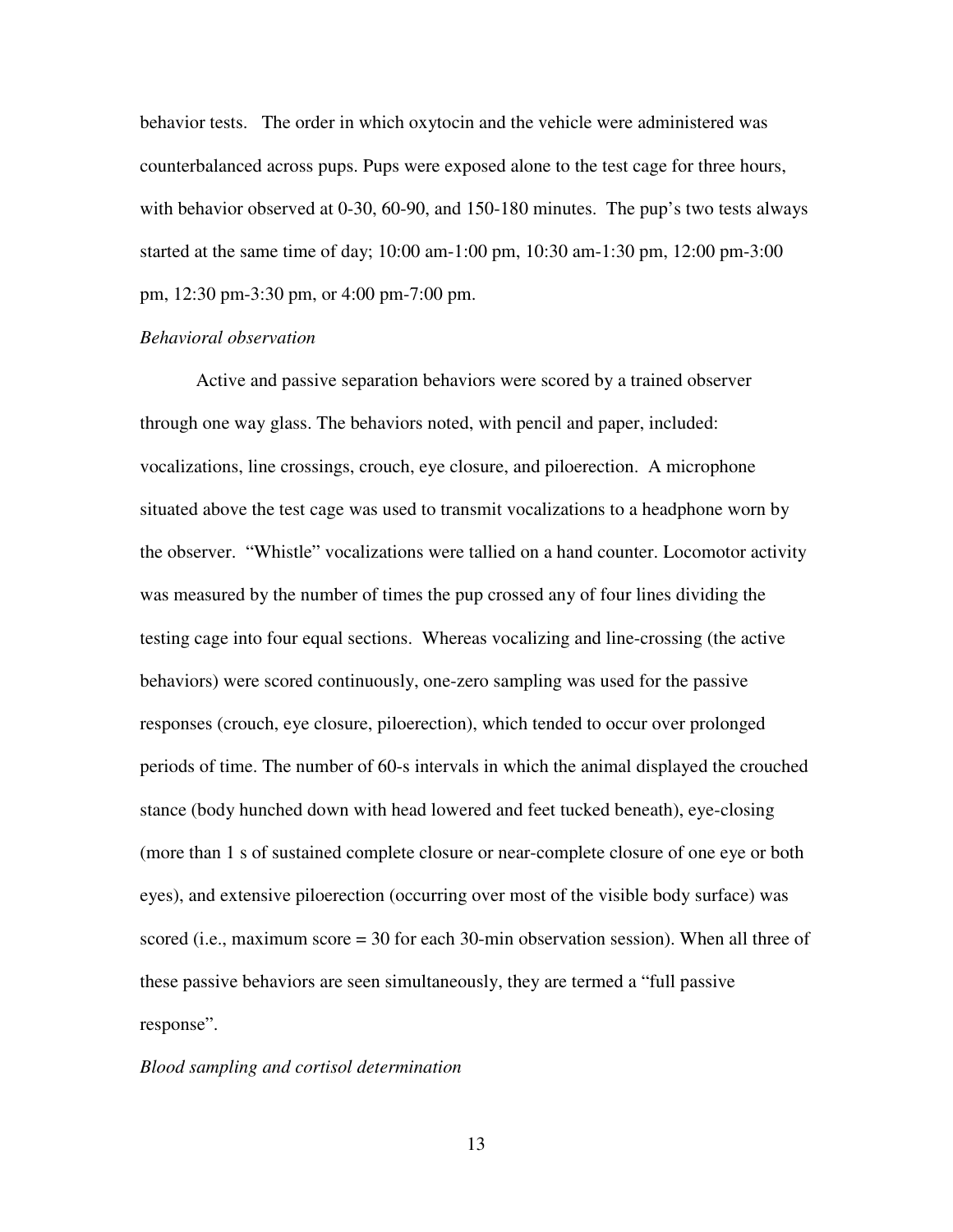Ear veins located along the periphery of the external ear were used to collect blood for cortisol analysis. One experimenter held the pup on his or her lap while a second experimenter pricked the blood vessels with a 23g injection needle. The blood was collected in a capillary tube as the ear was massaged to increase blood flow.

During the 3- hour separation period, blood samples were taken after 30 minutes, 90 minutes, and 180 minutes. Blood samples for estimates of resting levels were collected at the same time of day at least 24 hours after the first, and 24 hours before the second, isolation tests. The blood samples were collected within 5 minutes of the initiation of disturbance. This is rapidly enough to ensure cortisol levels in the samples obtained were not affected by its sampling procedure (Sachser, 1994). The blood was centrifuged and the plasma was separated and frozen until the time of assay. Cortisol concentrations were determined in duplicate using a standard radioimmunoassay kit  $(^{125}I)$ 'Coat-a-Count' Cortisol, Diagnostic Products, Los Angeles, CA). Intra- and inter- assay coefficients of variation were 8.9% and 3.2%, respectively.

## *Data Analyses*

Because of large numbers of zero scores and otherwise nonnormal distributions of nearly all measures, and for consistency and ease of presentation, nonparametric tests were used for all behavior analyses, and central tendency and variability are represented by medians and semi-interquartile ranges. Cortisol levels were assessed with analysis of variance (ANOVA) or *t*-test, with central tendency and variability represented with means and standard errors. Because some animals did not provide complete data (primarily due to an inability to collect sufficient blood) sample sizes varied from 9 to 18 for different measures.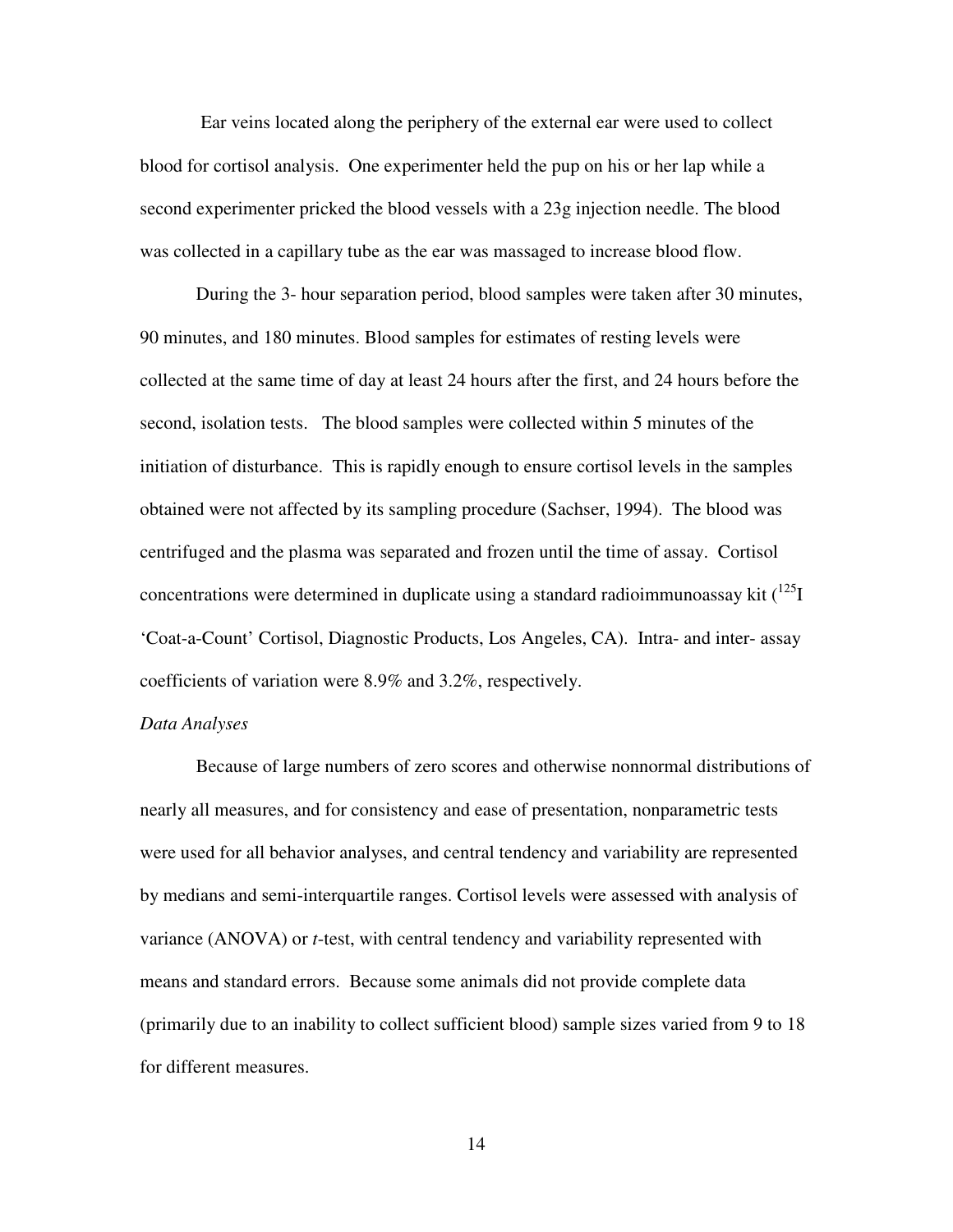# **Experiment 1**

To test the behavioral and physiological effects of peripheral injection of oxytocin in isolated guinea pig pups, oxytocin was injected subcutaneously.

# *Method*

Each pup was tested once with a saline solution and once with a 10µg dose of oxytocin in a volume of .2 ml. This dose of oxytocin was chosen because it has been found to have behavioral effects in rodents of similar size to guinea pig pups (Witt, Carter & Walton, 1990).

# *Results*

*Cortisol.* The repeated measures ANOVA showed a significant Drug X Time interaction,  $F(2, 16) = 5.71$ . Follow- up simple main effects tests revealed that subcutaneous injection of 10µg oxytocin significantly reduced the levels of plasma cortisol in isolated female guinea pig pups at 180 minutes compared to the vehicle saline, *p* < 0.01. There was no significant effect at either the 30 or 90 minute time points.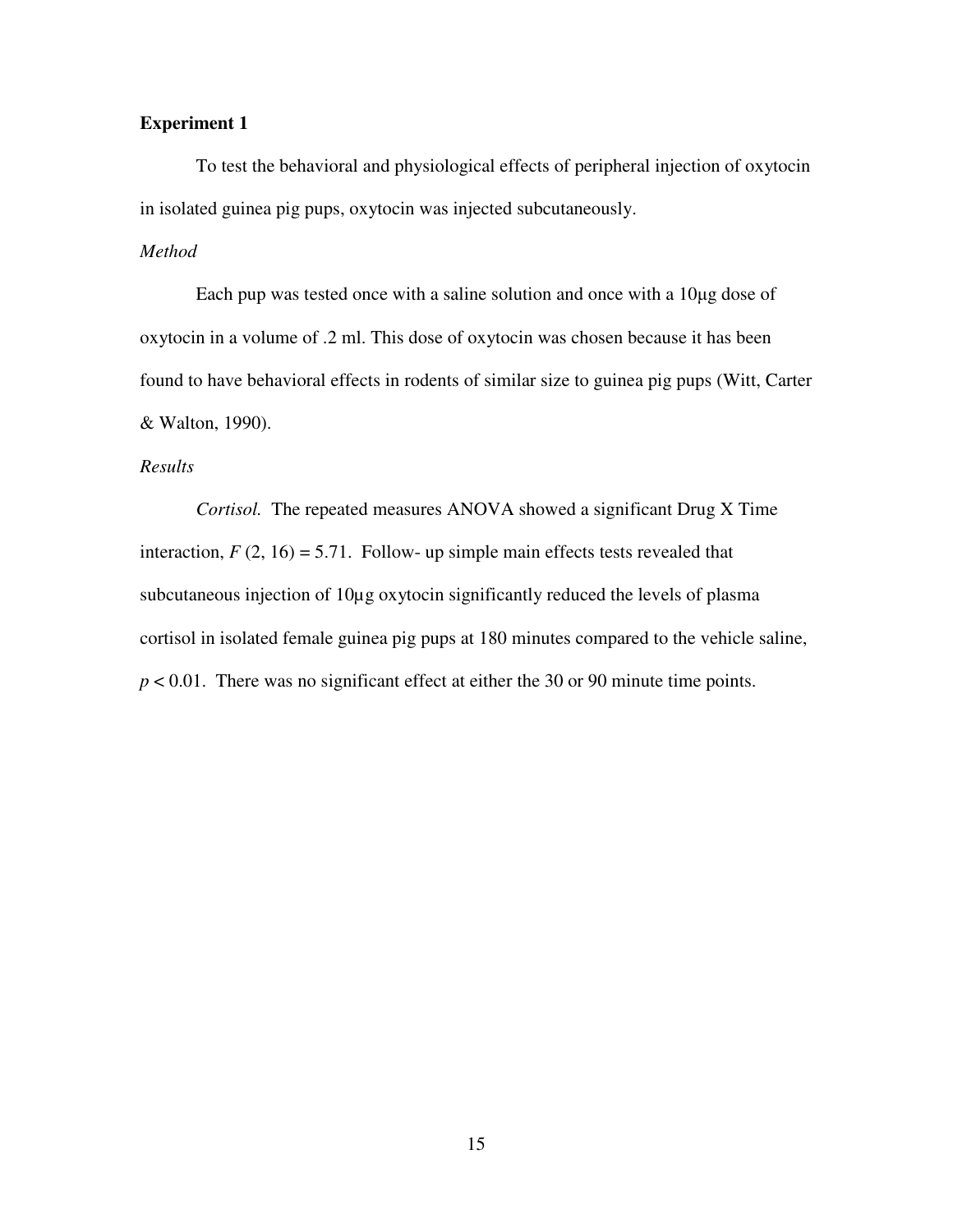

Fig.1. Mean plasma cortisol levels and standard errors (vertical lines) of female guinea pig pups (*N*=9) in the base (0 min) condition and 30, 90 and 180-min following exposure to the novel environment in the oxytocin and saline conditions.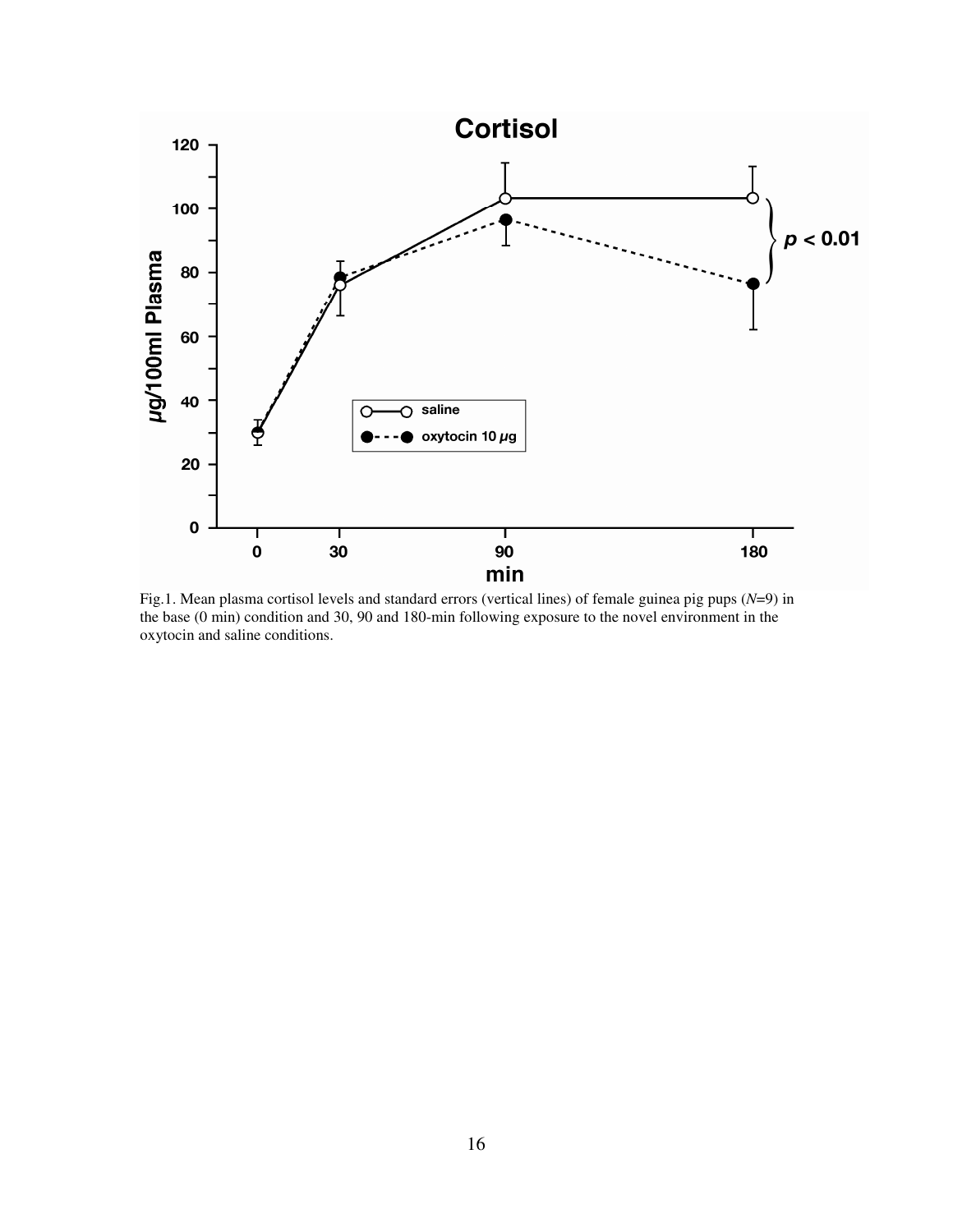*Active Behaviors.* The Wilcoxon test showed that the administration of oxytocin did not significantly affect the active behaviors (vocalization and line-crossing) in comparison to the vehicle in isolated guinea pig pups (*N*=15). The semi interquartile ranges (SIR) were greater than the median values for both groups, indicating a high degree of variability in scores.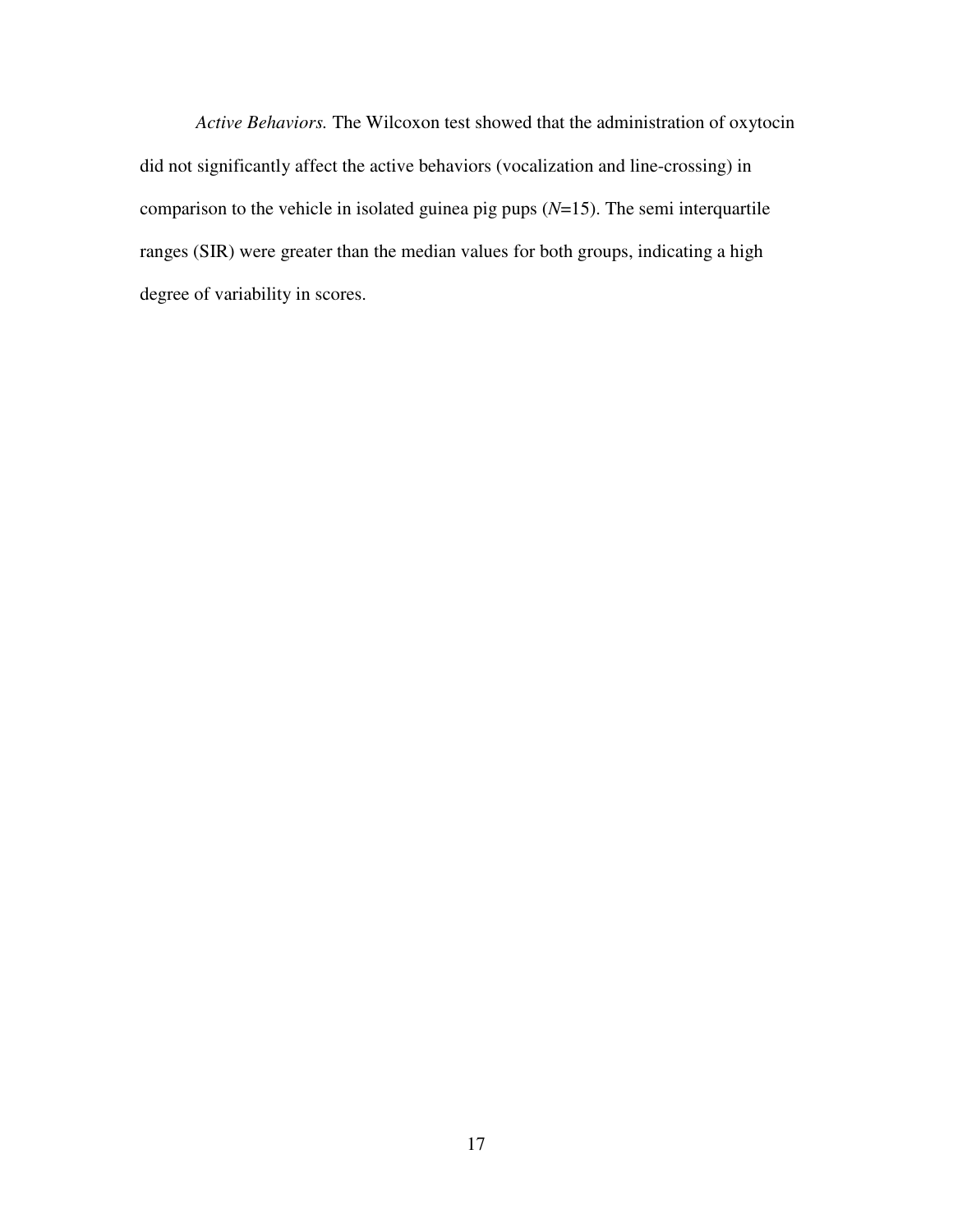| Saline        |
|---------------|
|               |
| 258           |
| 443           |
|               |
| $\mathcal{D}$ |
| 23            |
|               |

Table 1 *Median and Semi-Interquartile Range (SIR)of Active Behaviors in Experiment 1*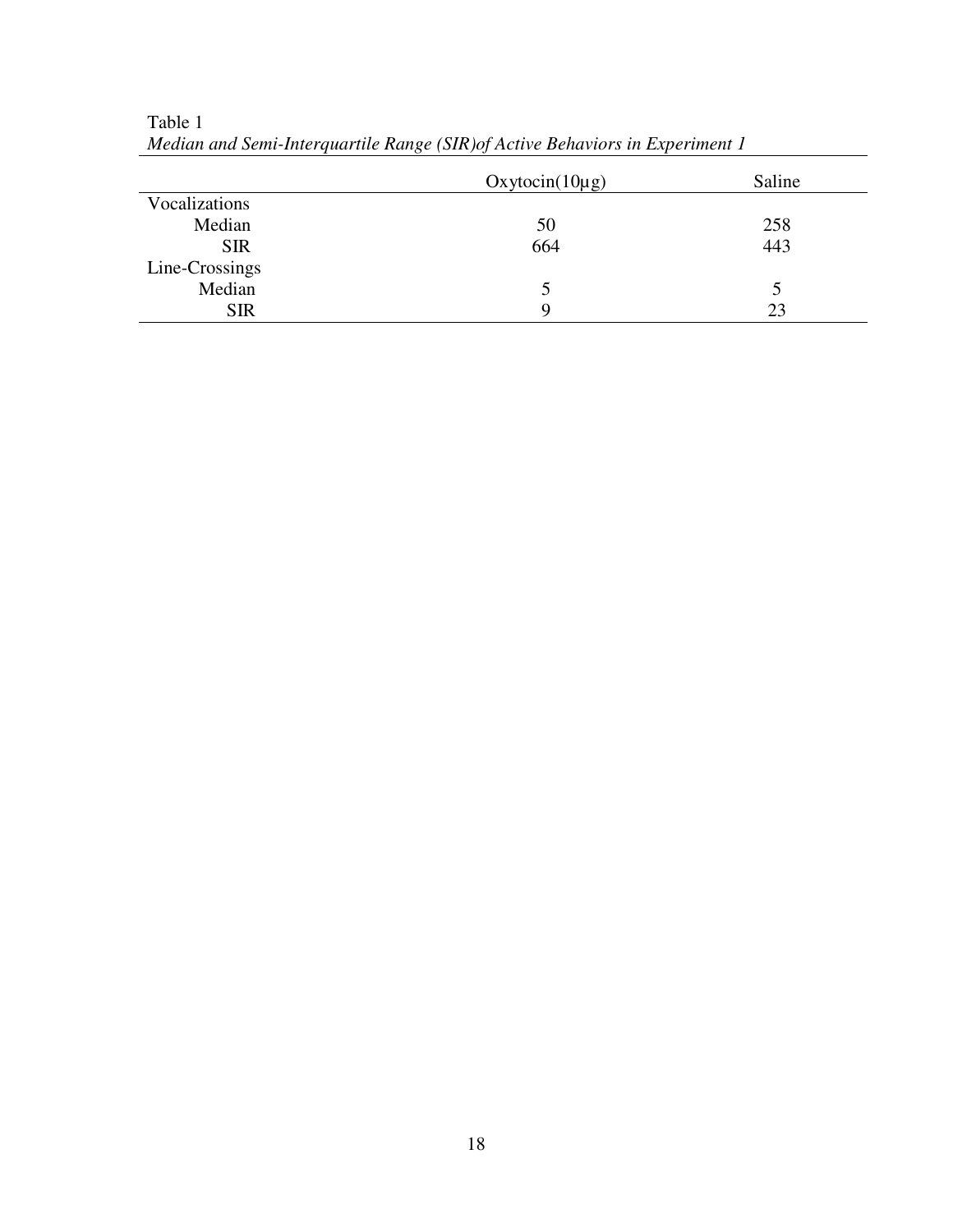*Passive Behaviors.* The Wilcoxon test showed that pups exhibited a marginally significant decrease in crouching ( $p$  <0.08) and a significant reduction in eye closure ( $p$ <0.05) with the administration of oxytocin compared to those given the vehicle, saline. No difference was found for piloerection or the full passive response.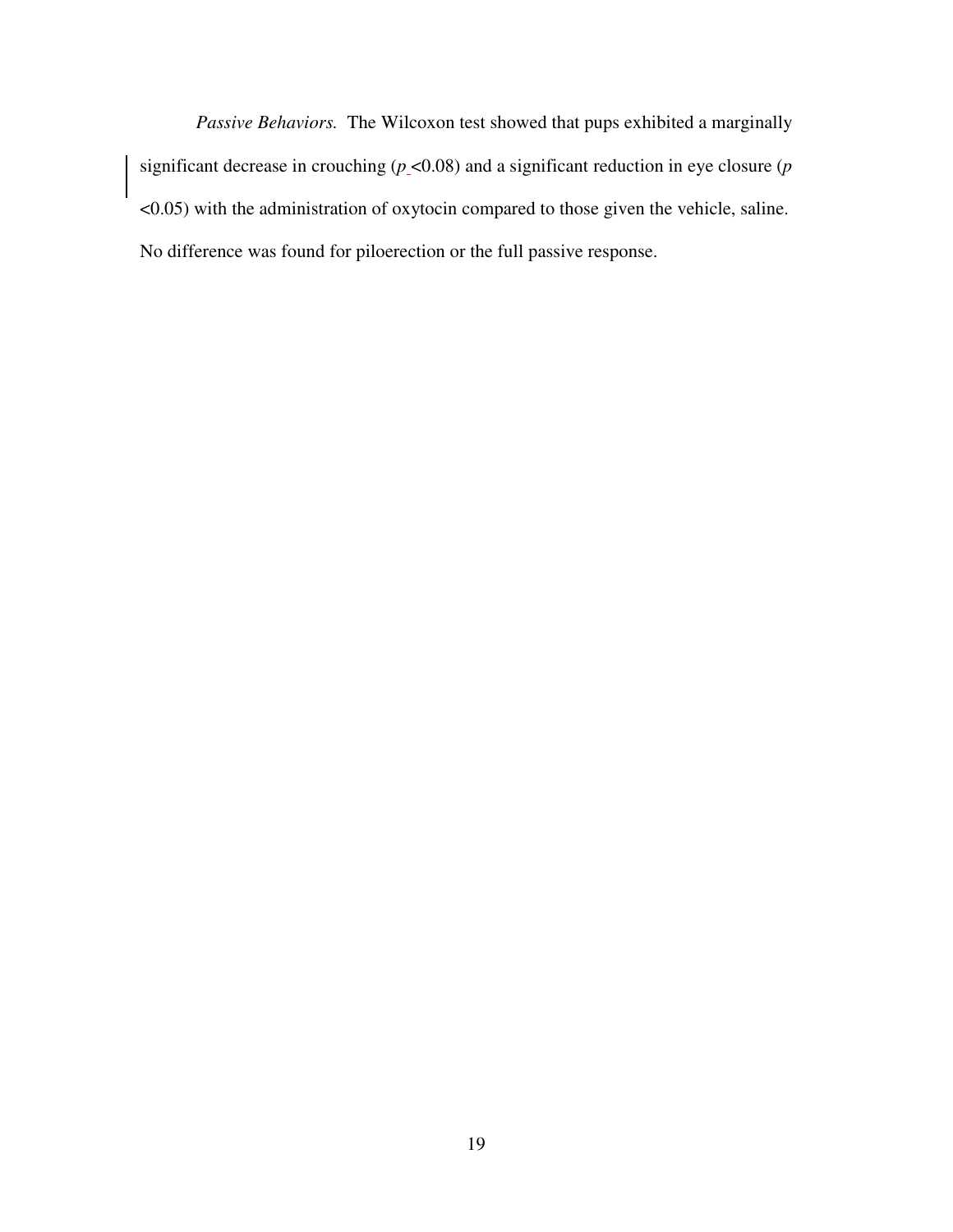

Fig.2. Median and semi interquartile range (SIR) number of crouch, eye-close, piloerection, and the full passive response observed in female guinea pig pups during 180-min isolation test in Experiment 1.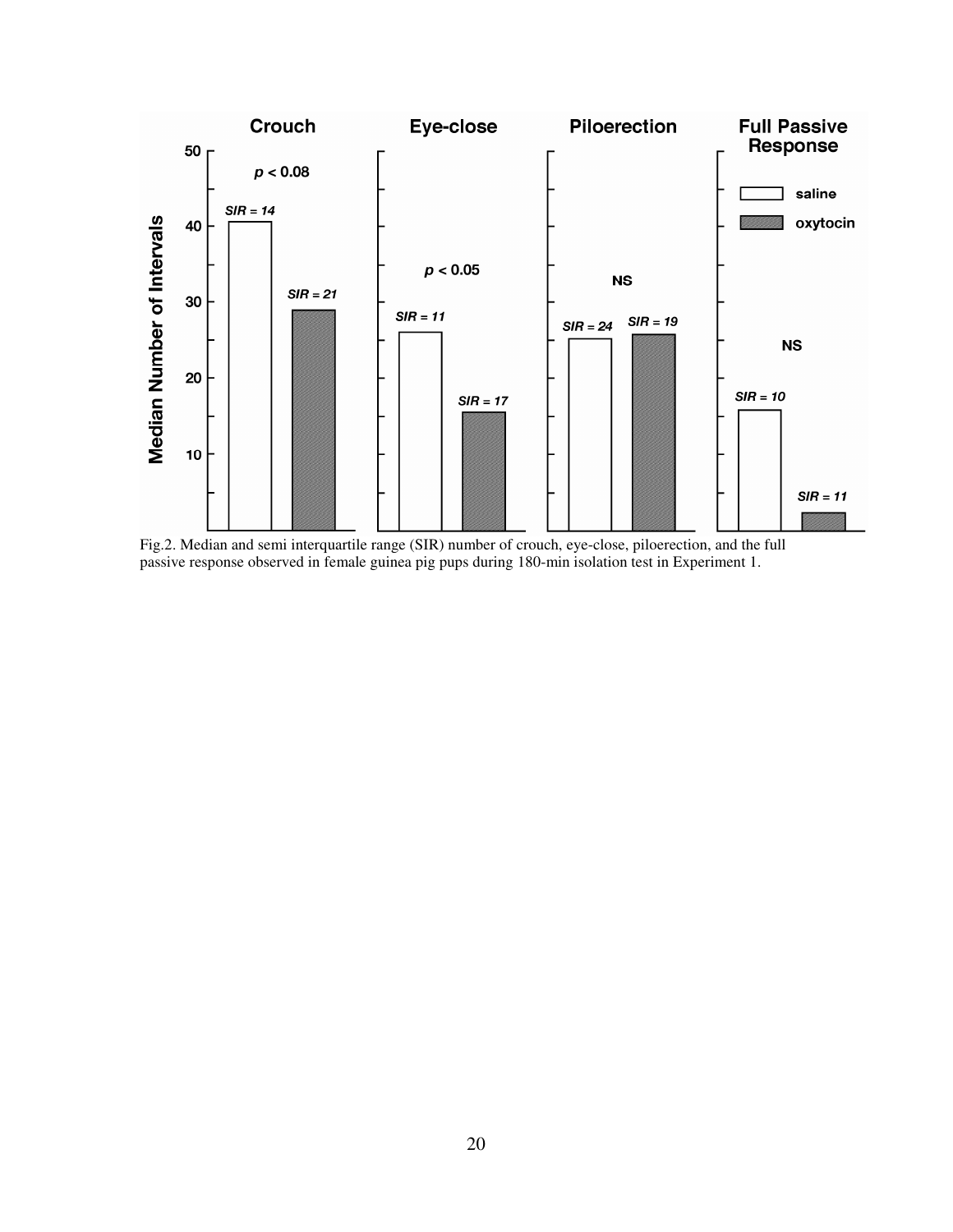#### *Discussion*

Oxytocin reduced plasma cortisol levels in isolated guinea pig pups at 180 minutes of separation. The active behaviors scored were not significantly affected. The vocalization values were numerically lower with administration of oxytocin as opposed to saline. However, the great variability of the scores was more striking. For example, of the 15 animals tested, the number of vocalizations documented ranged from 0 for some animals to thousands for others in the same condition. The passive behavior of eye closure was significantly reduced by oxytocin while crouch was marginally reduced. The other two behaviors were not significantly different. It appears then that the oxytocin administration procedure used here had a small moderating influence on the passive response.

#### **Experiment 2**

In Experiment 1, one of the four passive behaviors was significantly reduced and cortisol was found to be significantly lower at 180-min with the administration of oxytocin. Therefore, it was thought that increasing the dose might enhance the effects of oxytocin. Furthermore, because there was no sign of an effect of oxytocin on cortisol levels at 30 or 90-min, and because the disturbance of collecting these samples might have influenced behavior, Experiment 2 assessed cortisol responses only at the 180-min time point. Both a 10 and 20µg dose were administered.

#### *Method*

Two groups of pups, one receiving 10µg dose and the other a 20µg dose, were each tested twice, once with oxytocin and once with saline, with blood samples collected only at 180 minutes to reduce disturbance.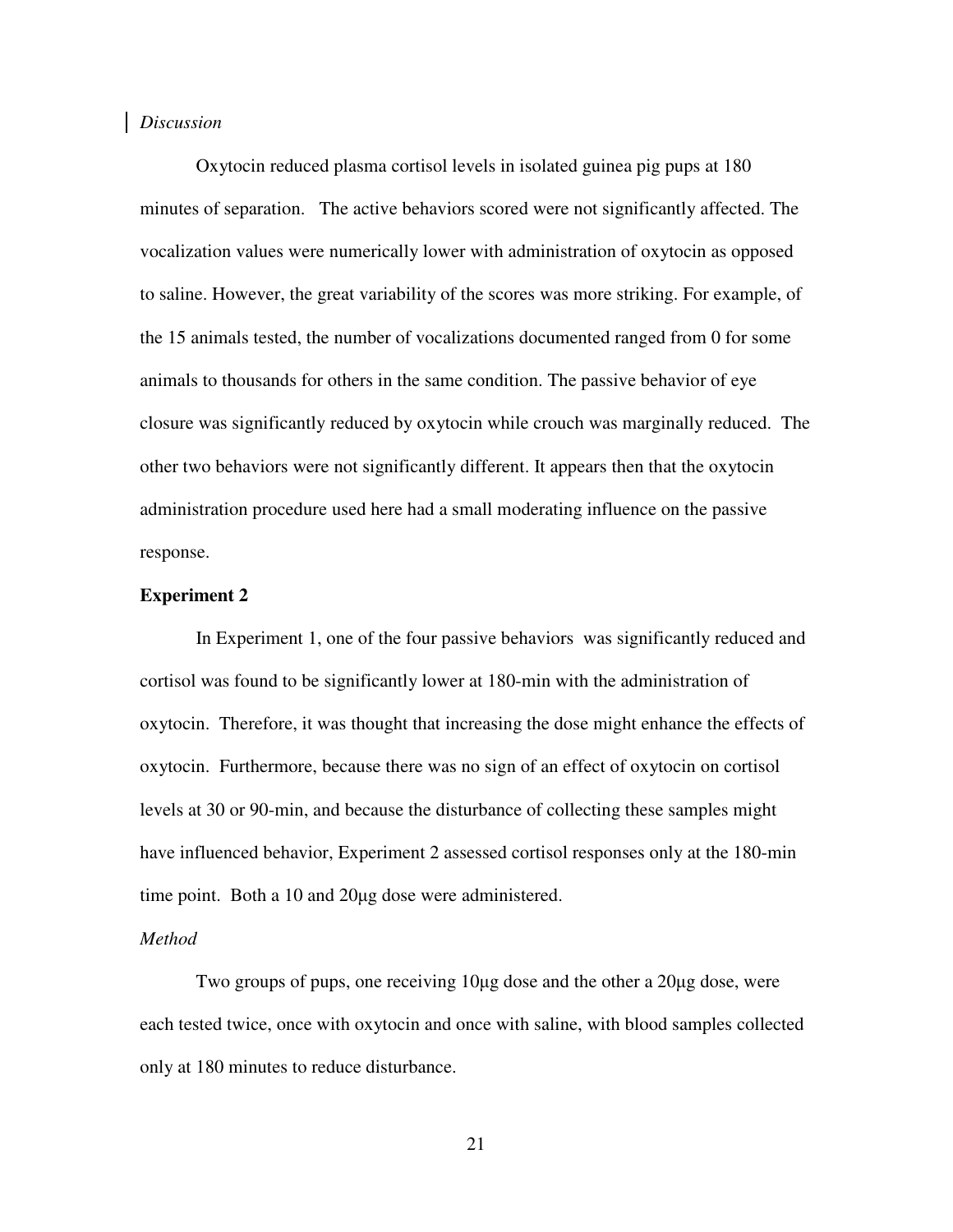# *Results*

 *Cortisol.* A paired *t*-test of 180-min cortisol values showed that subcutaneous injection of either10µg (*N*= 18) or 20µg (*N*=14) oxytocin had no measurable effect on the cortisol response.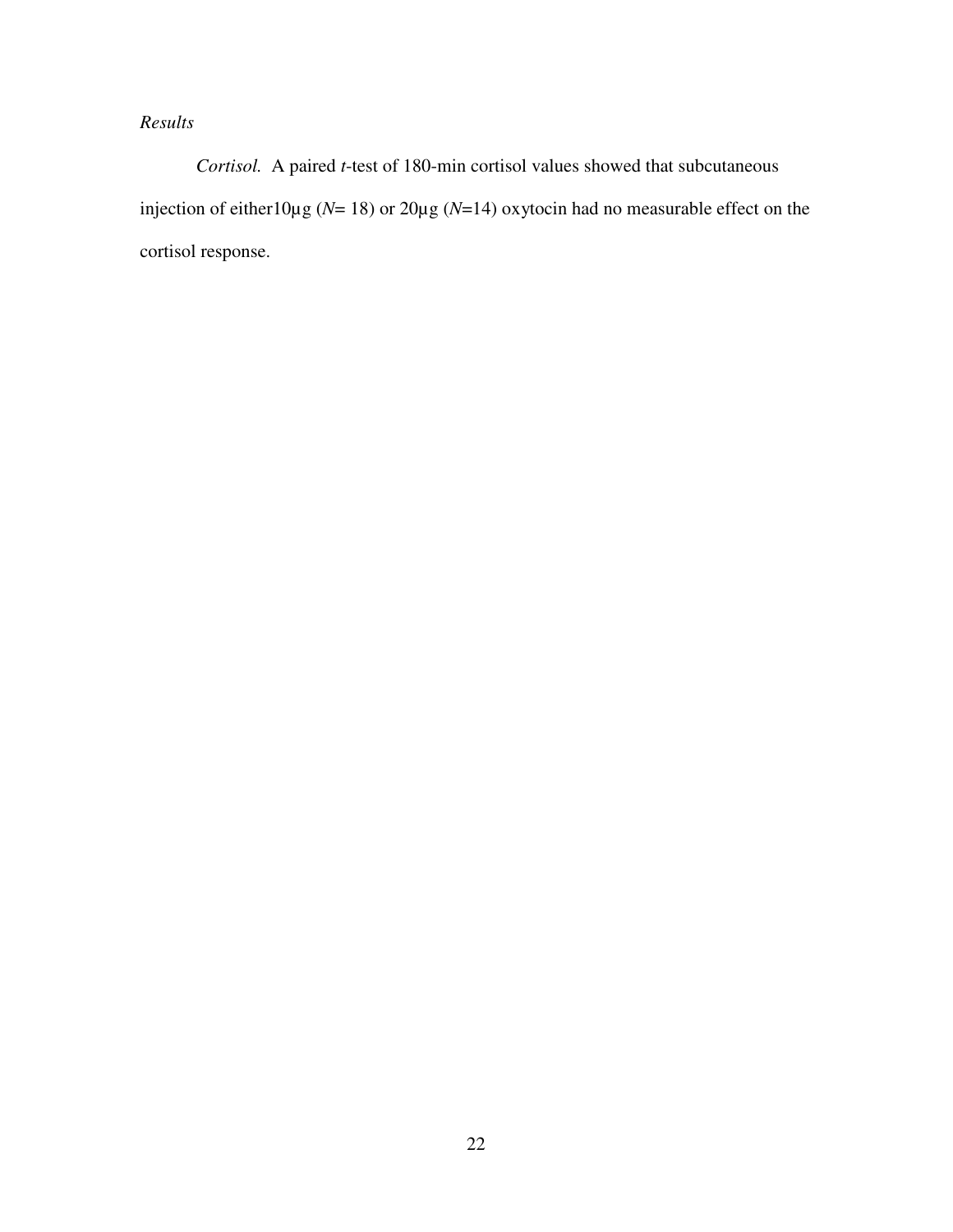

Fig.3. Mean resting plasma cortisol levels and levels at 180-min following oxytocin or saline injection in Experiment 2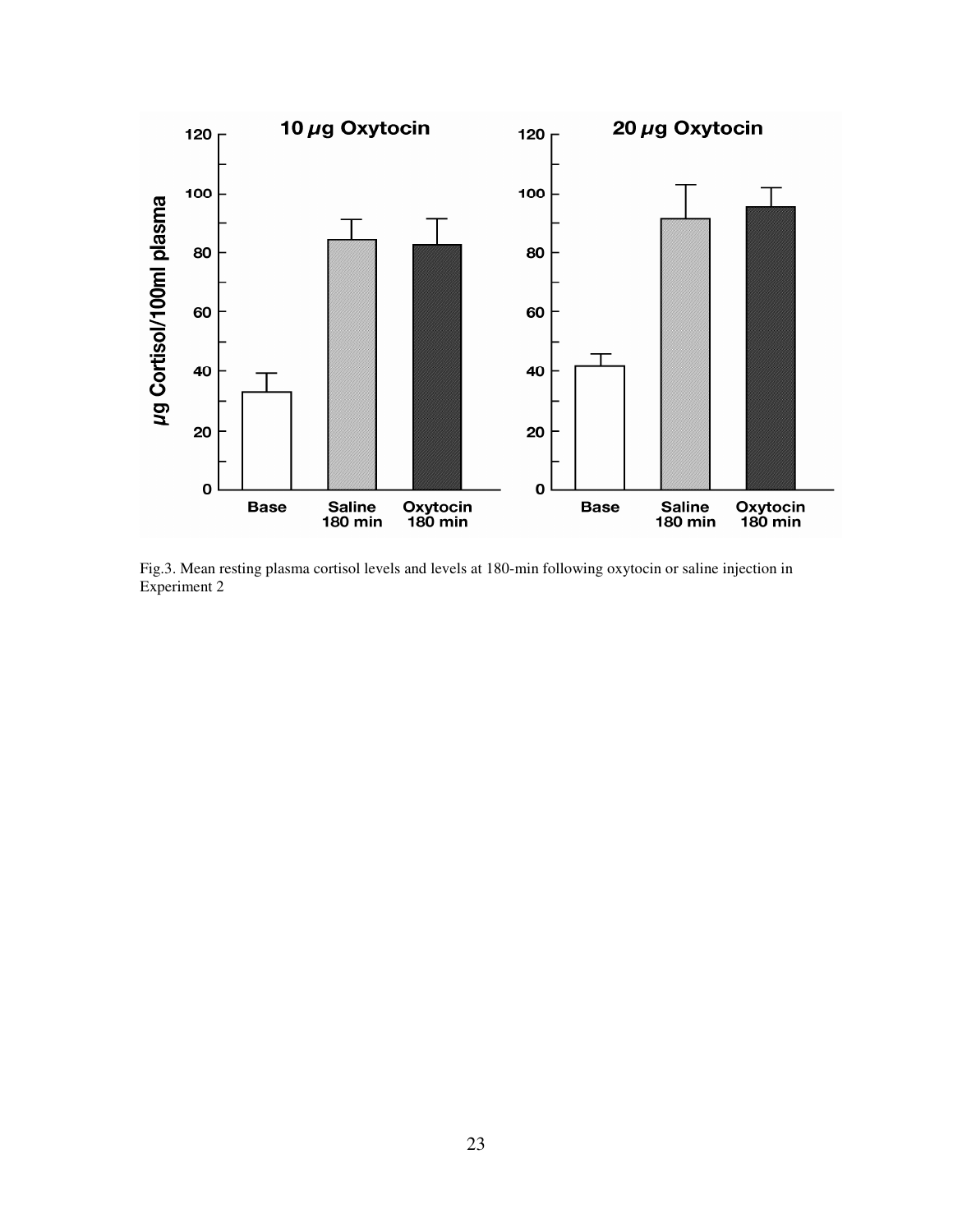*Active Behaviors.* The Wilcoxon test revealed no significant differences in the number of vocalizations or line-crossings exhibited following administration of 10µg (*N*=18) or 20µg oxytocin (*N*=18) vs. saline in female guinea pig pups. As in Experiment 1, the semi-interquartile ranges indicate high variability in the data.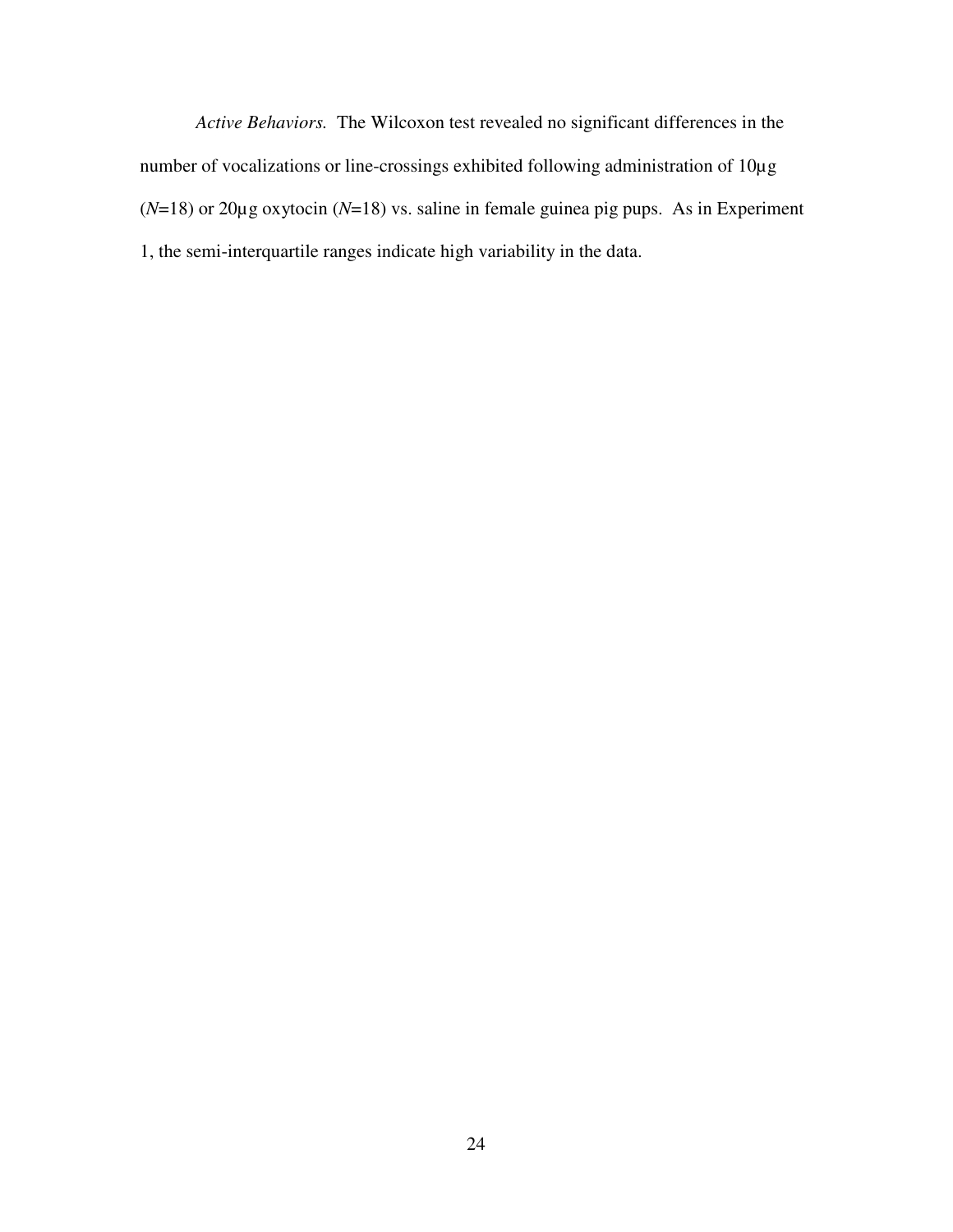|           | meanan ana senn-mierquarine Kange (sm) of neuve benaviors in Experiment 2 |          |        |  |
|-----------|---------------------------------------------------------------------------|----------|--------|--|
| $10\mu$ g |                                                                           | Oxytocin | Saline |  |
|           | Vocalizations                                                             |          |        |  |
|           | Median                                                                    | 925      | 389    |  |
|           | <b>SIR</b>                                                                | 797      | 671    |  |
|           | Line-crossings                                                            |          |        |  |
|           | Median                                                                    | 5        | 13     |  |
|           | <b>SIR</b>                                                                | 29       | 12     |  |
| $20\mu$ g |                                                                           |          |        |  |
|           | Vocalizations                                                             |          |        |  |
|           | Median                                                                    | 330      | 573    |  |
|           | <b>SIR</b>                                                                | 945      | 867    |  |
|           | Line-crossings                                                            |          |        |  |
|           | Median                                                                    | 10       | 3      |  |
|           | <b>SIR</b>                                                                | 23       | 16     |  |

Table 2

*Median and Semi-Interquartile Range (SIR) of Active Behaviors in Experiment 2*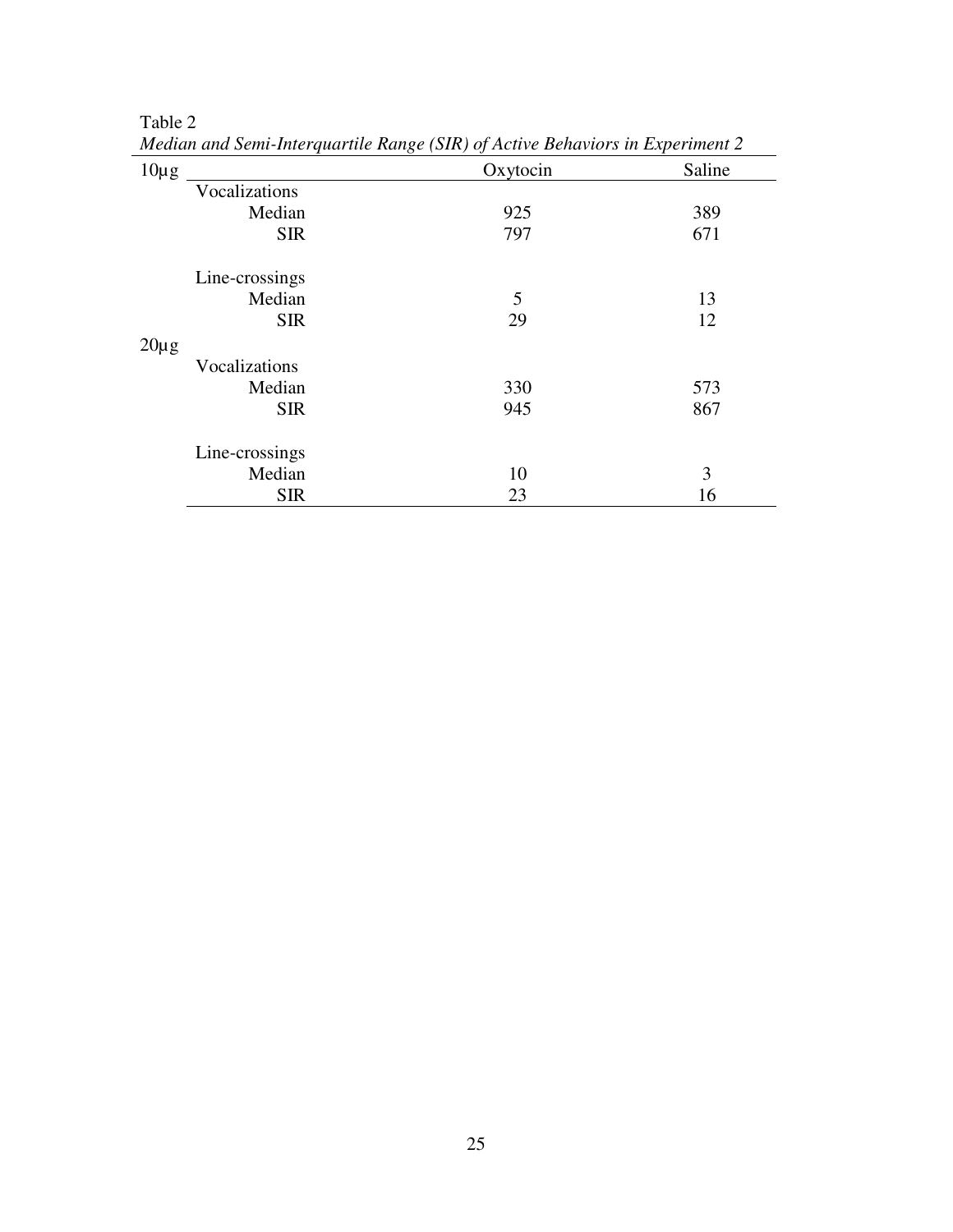*Passive Behaviors.* The Wilcoxon test revealed no significant difference for crouch, eye-close, piloerection, or the full passive response with administration of either 10µg (*N*=18) or 20µg (*N*=18) oxytocin vs saline in guinea pig pups.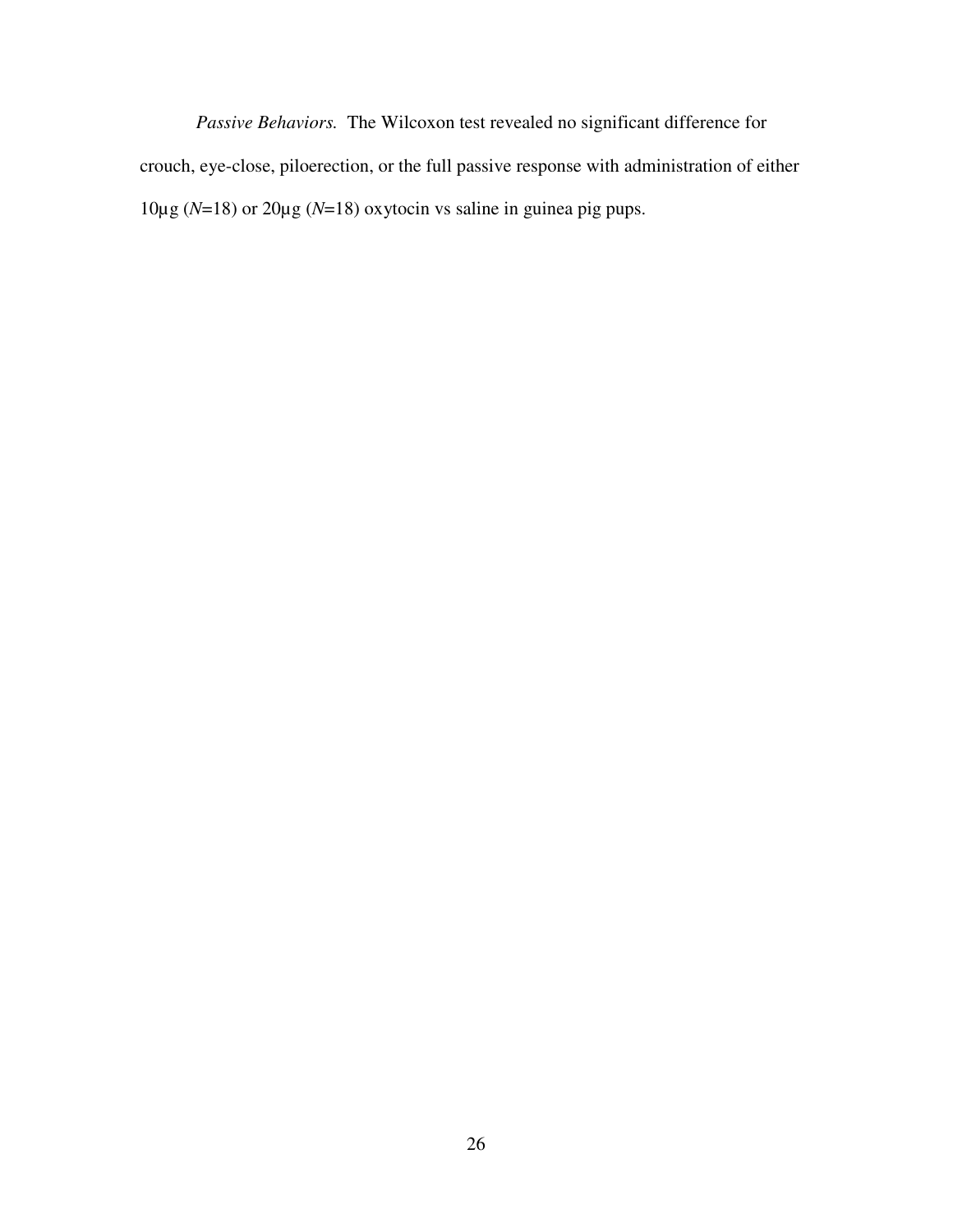

Fig.4. Median and semi interquartile range (SIR) number of crouch, eye-close, piloerection, and the full passive response observed in female guinea pig pups during 180-min isolation test in Experiment 2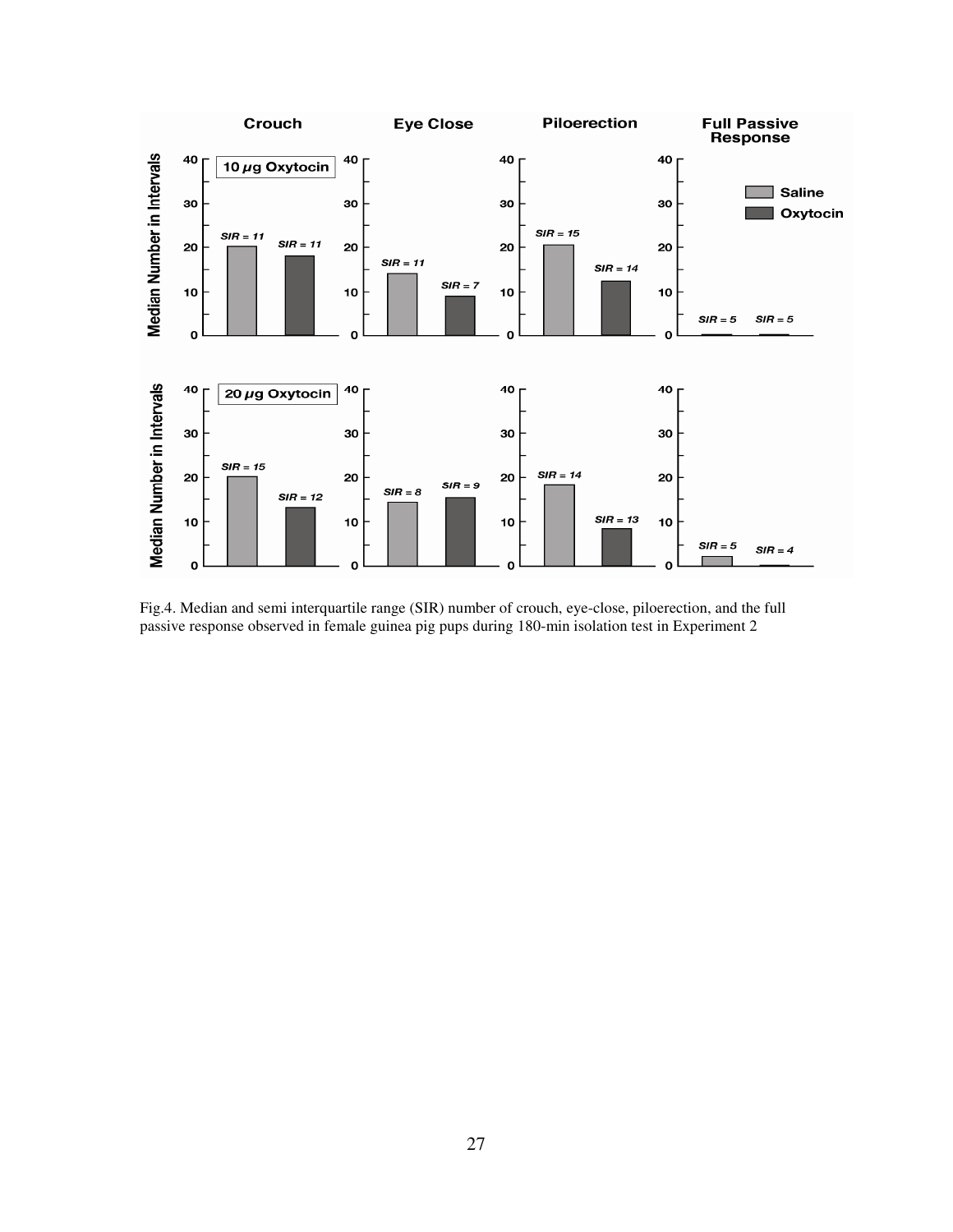#### *Discussion*

This experiment was quite similar to the first, but did not reveal any significant effects. The only differences between the two experiments were the addition of a second dose of oxytocin, 20µg, and the elimination of two blood samples (at 30 and 90-min). The first two blood samples were eliminated in Experiment 2 in order to reduce disturbance of the pup, which was thought to possibly reduce measurable effects of oxytocin. Instead the results suggest that the disturbance may have enhanced oxytocin's effects.

#### **Experiment 3**

In Experiments 1 and 2 oxytocin was administered via peripheral injection. In this experiment, oxytocin was administered centrally through an intracerebroventricular (ICV) cannula. Oxytocin has limited permeability through the blood brain barrier; therefore, central administration of oxytocin guarantees its presence within the brain. *Method*

A 1µg dose of oxytocin was chosen because this is a commonly used dose in rodents of the approximate size of guinea pig pups (Cho, et al., 1999). Initially, blood samples were taken three times on the testing day: 30, 90 and 180-minutes following isolation. A preliminary analysis of subjects indicated that no differences were apparent at 90 minutes and so this sample was omitted in tests of later tested pups to minimize disturbance. There was no difference in the response of pups that did and did not have blood collected at 90-min, and so data for the two subgroups were combined. Following the last behavior test, all pups were euthanized and the correct placement of the cannula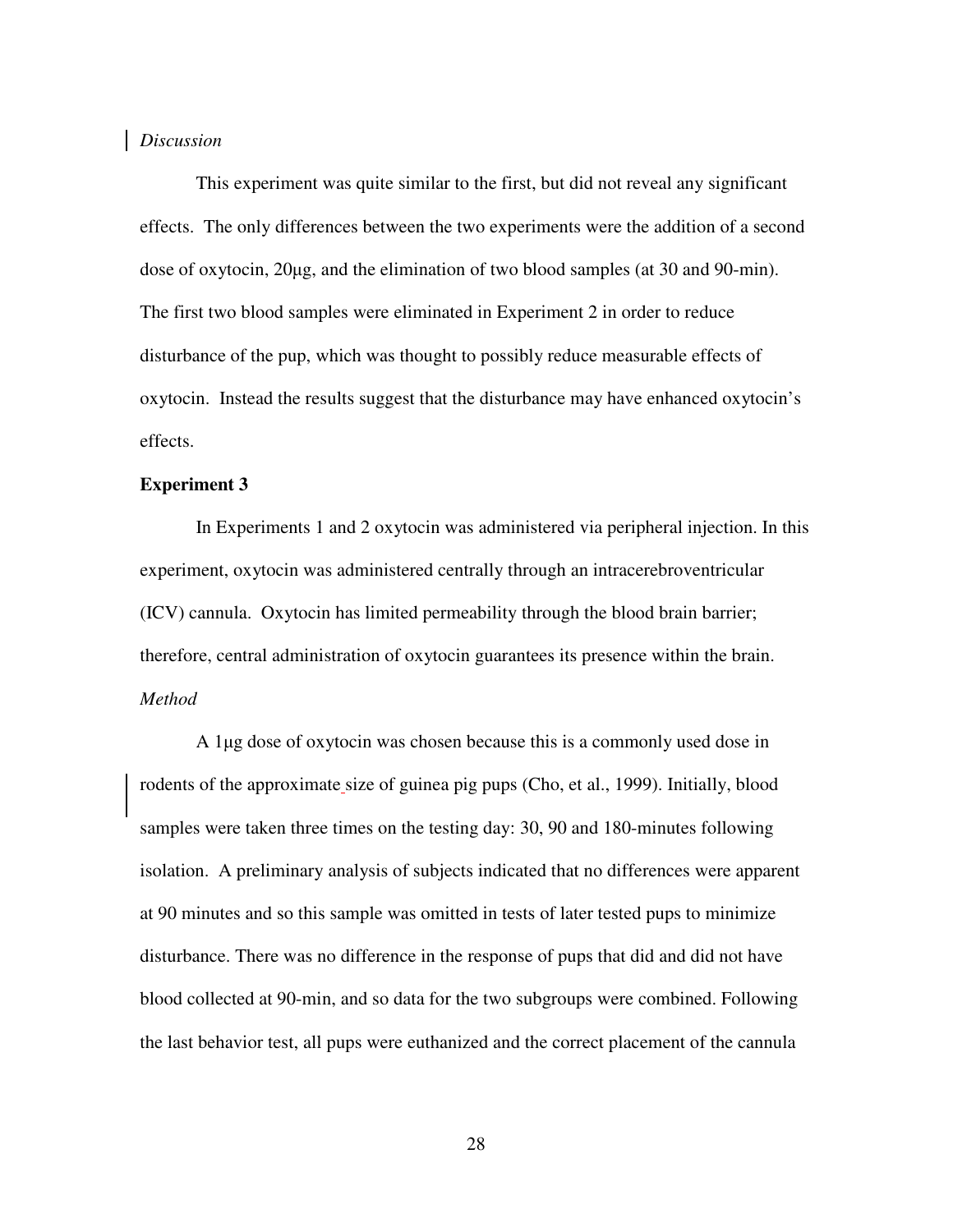was confirmed by injecting dye into the cannula. Only pups found to have dye in the lateral ventricle(s) were included in analyses.

# *Results*

*Cortisol.* The repeated measures ANOVA displayed a marginally significant Drug X Time interaction,  $F(1, 11) = 4.11$ ,  $p < 0.07$ ,  $N = 12$ . A planned comparison of the 30 min value showed that oxytocin significantly reduced the levels of circulating cortisol in pups compared to those who received aCSF,  $p$ < 0.04). In addition, there was a significant effect of Time,  $F(1, 11) = 7.65$ ,  $p < 0.02$ , with levels overall increasing from 30 to 180 min.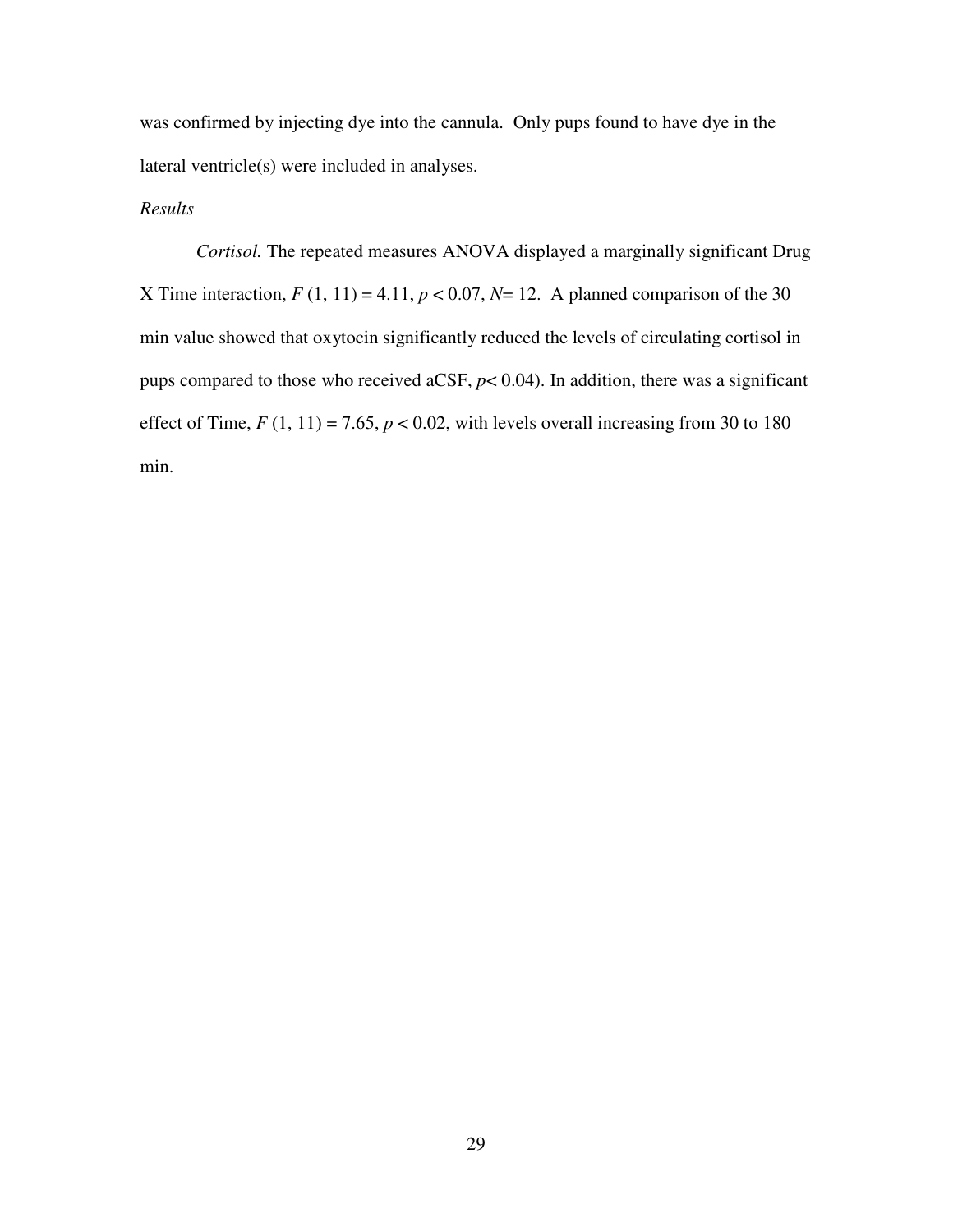

Fig.5. Mean basal plasma cortisol levels and levels at 30-min and 180-min following infusion of oxytocin or aCSF in Experiment 3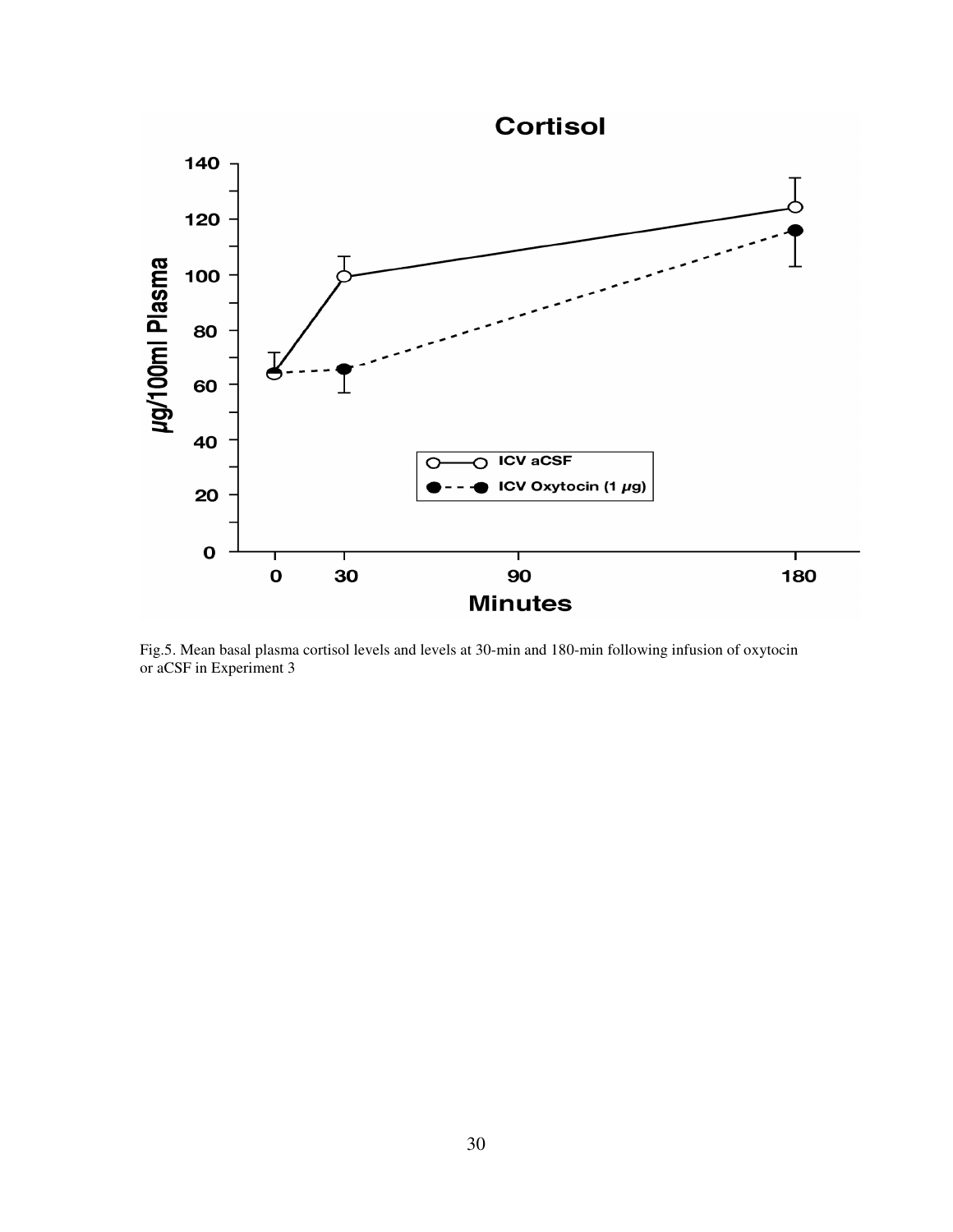*Active Behaviors.* There was no significant difference in the number of vocalizations or line-crossings exhibited with the central administration of 1µg oxytocin vs aCSF in guinea pig pups (*N*=12). As in Experiments 1 and 2, the semi-interquartile ranges indicated that scores were very variable.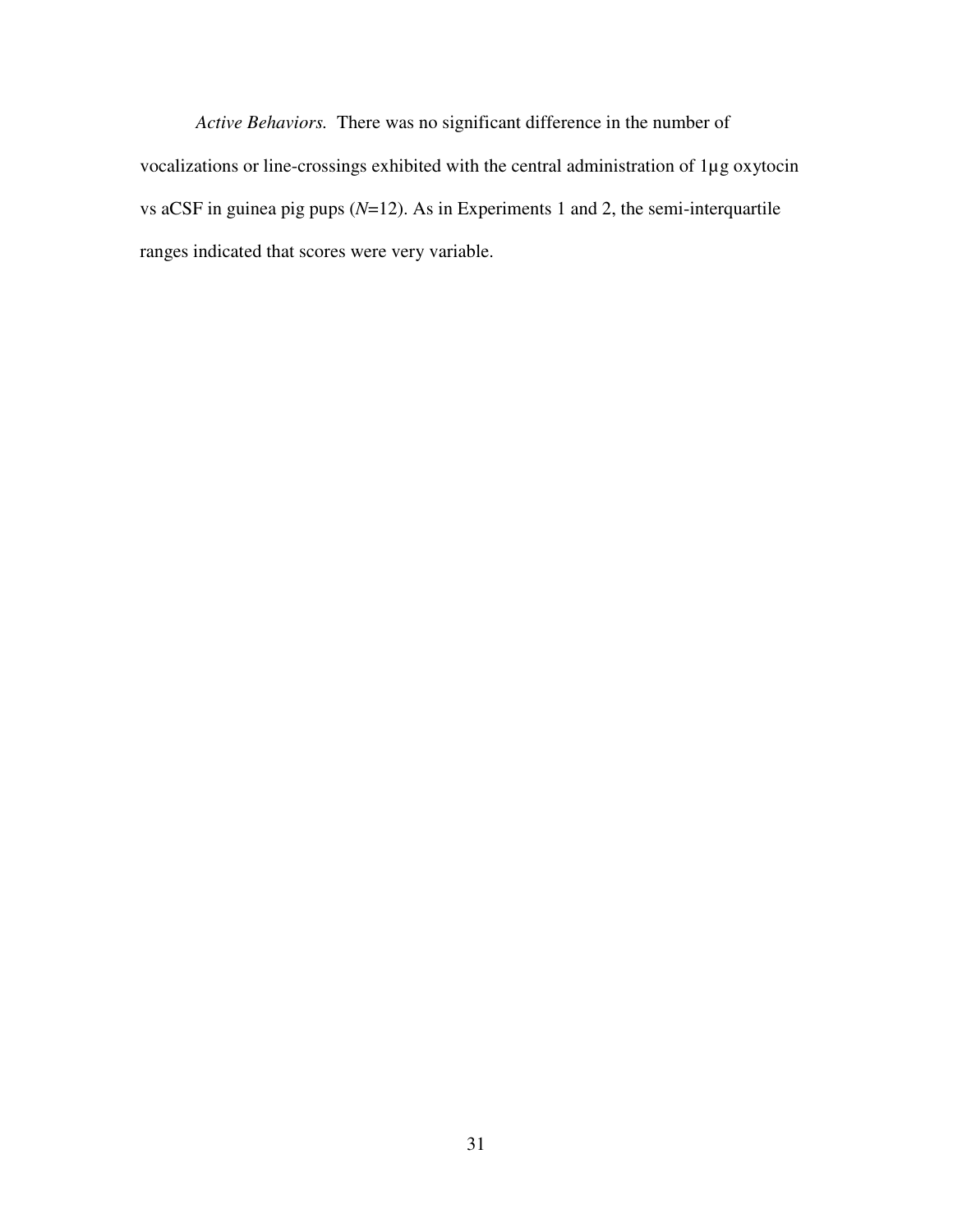|                | $Oxytocin(1\mu g)$ | aCSF |
|----------------|--------------------|------|
| Vocalizations  |                    |      |
| Median         | 33                 | 41   |
| <b>SIR</b>     | 88                 | 467  |
| Line-Crossings |                    |      |
| Median         | 14                 | ៗ    |
| <b>SIR</b>     | 30                 | 92   |
|                |                    |      |

Table 3 *Median and Semi-Interquartile Range (SIR) of Active Behaviors in Experiment 3*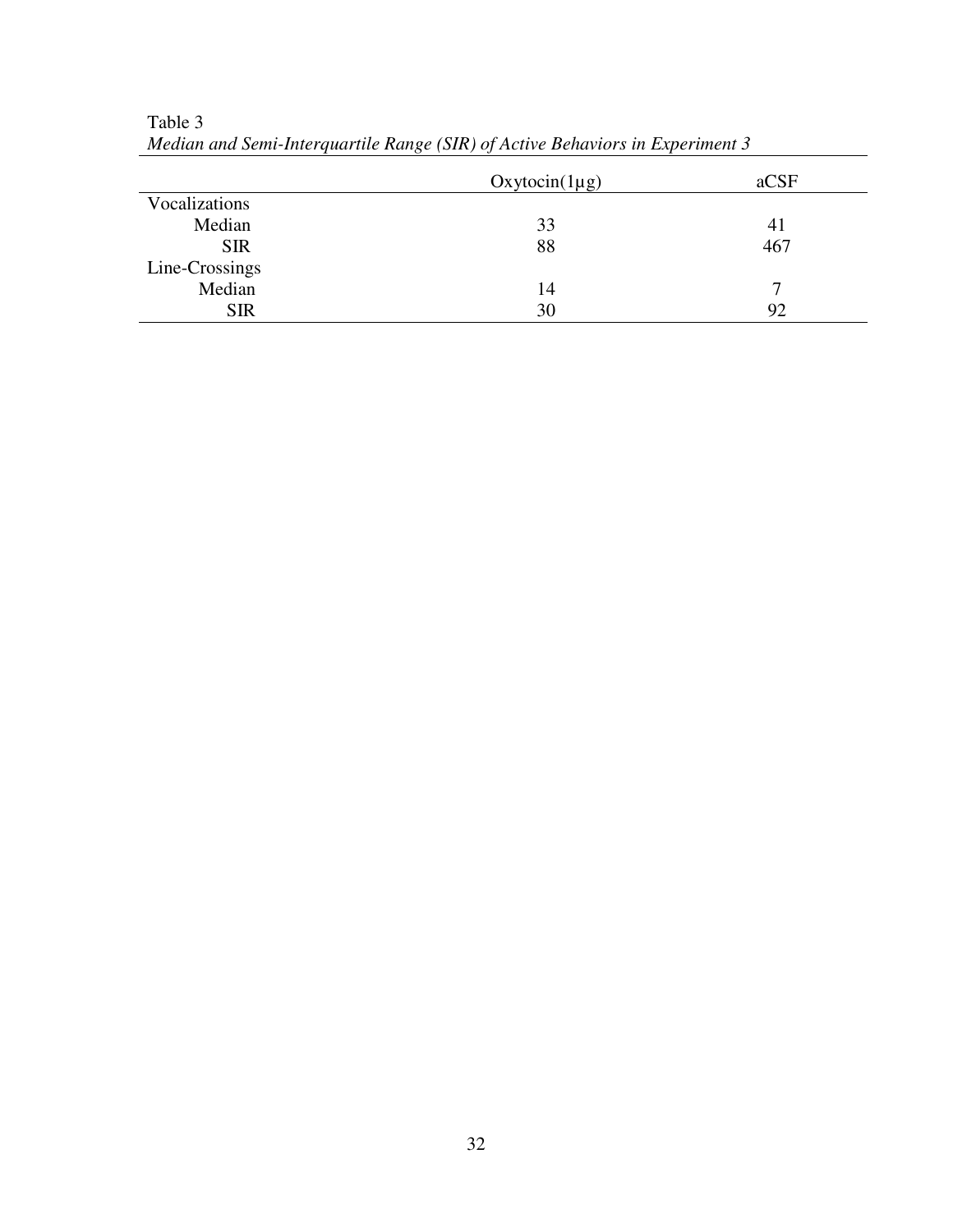*Passive Behaviors.* The Wilcoxon test revealed no significant effect for crouch, eye-close, piloerection, or the full passive response with the central administration of 1µg oxytocin vs aCSF in guinea pig pups (*N*=12). Still, the median values for all three individual passive behaviors following oxytocin administration are nearly half those following administration of aCSF.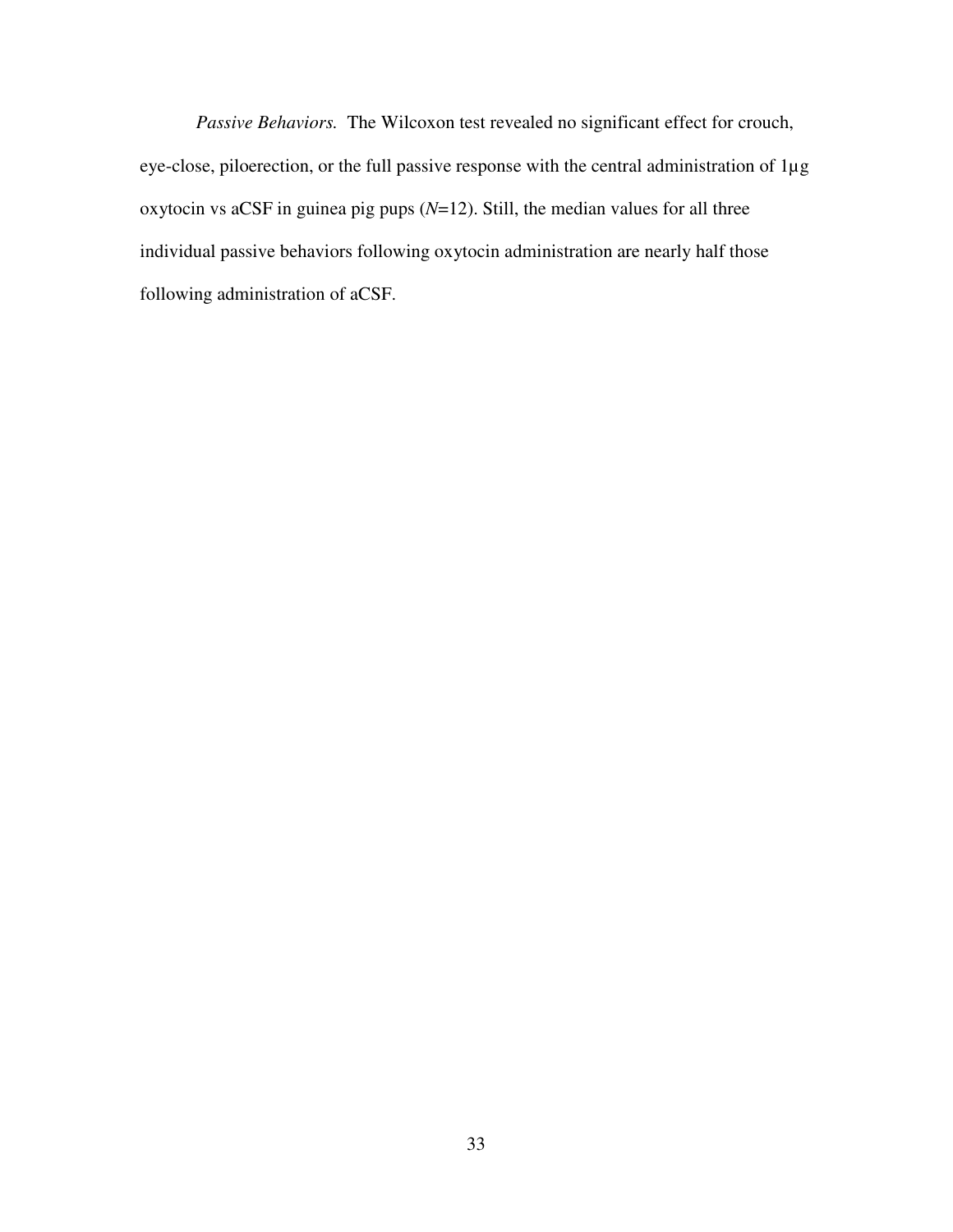

Fig.6. Median and semi-interquartile range (SIR) number of crouch, eye-close, piloerection, and the full passive response observed in female guinea pig pups during 180-min isolation test in Experiment 3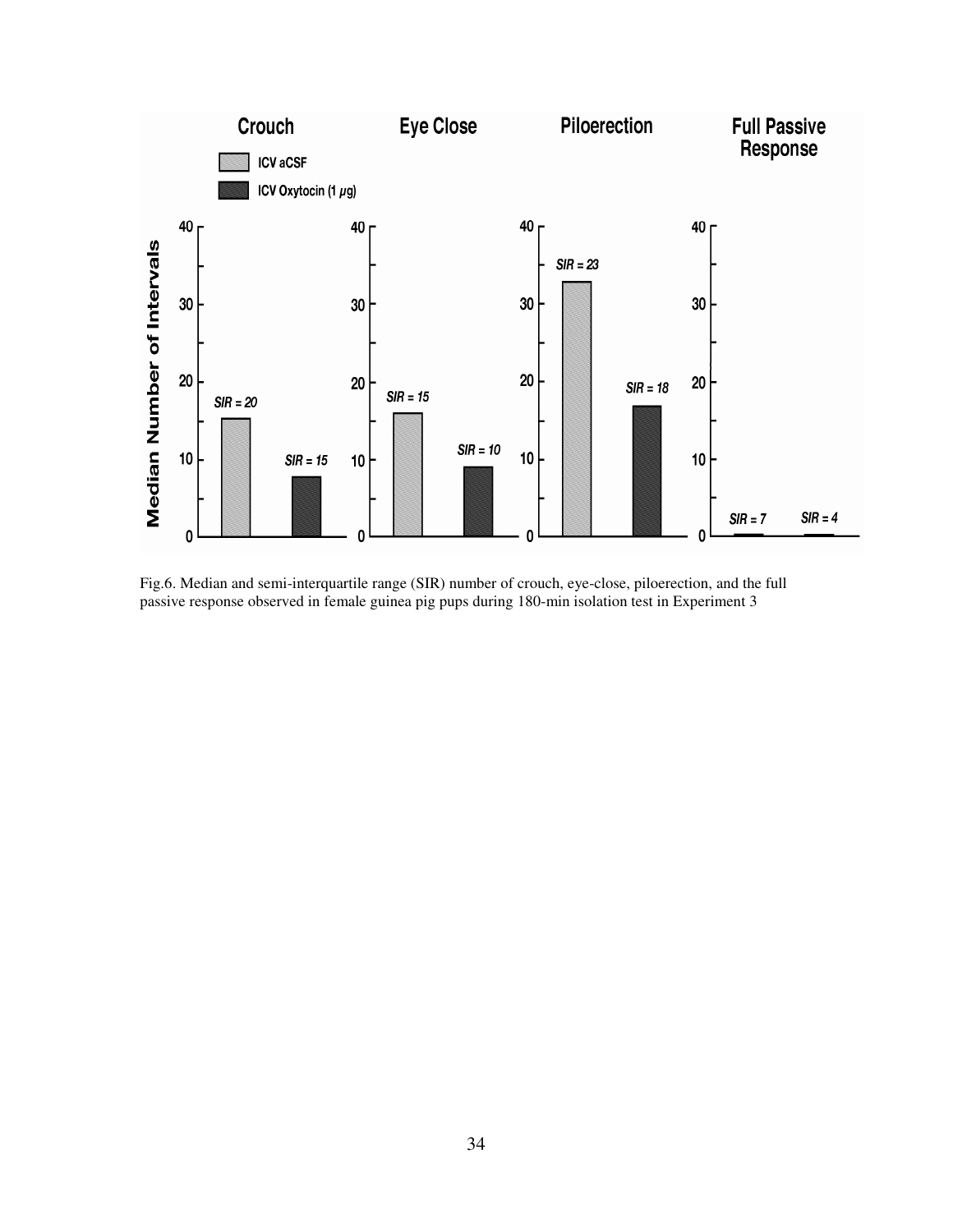#### *Discussion*

A significant reduction in the circulating cortisol levels at 30-min following oxytocin administration was found, with levels overall increasing from 30-min to 180 min. The active behaviors were not significantly affected. No significant differences were found for crouch, eye-closure, piloerection, or the full passive response behaviors. However, the median values for all three passive behaviors were nearly half those with administration of oxytocin. This suggests a tendency for this dose of oxytocin to have a slight effect on reducing passive behaviors. This suggestion would need to be tested in further experiments.

#### **General Discussion**

The presence of the mother has been shown to reduce the activity of the HPA axis in her pups when exposed to a novel environment. Oxytocin is hypothesized to be released in the young of several species in the presence of their mother. At 180-min of separation in Experiment 1, oxytocin reduced plasma cortisol levels in isolated guinea pig pups. This mimics the effect that the presence of an attachment figure has and is consistent with the idea that oxytocin may be involved in the mother's ability to reduce HPA activity in her pups. However, the cortisol effect seen in the first experiment was not found in the second. The only differences between the two experiments were the addition of a second dose of oxytocin, 20µg, and the elimination of two blood samples. Because the 10µg dose did not produce a decline in cortisol levels as it had in Experiment 1, the added disturbance of the two additional blood samples in Experiment 1 may have contributed to the difference in findings between these two experiments. Oxytocin release is typically elicited with somatosensory stimulation. Because the pups in the first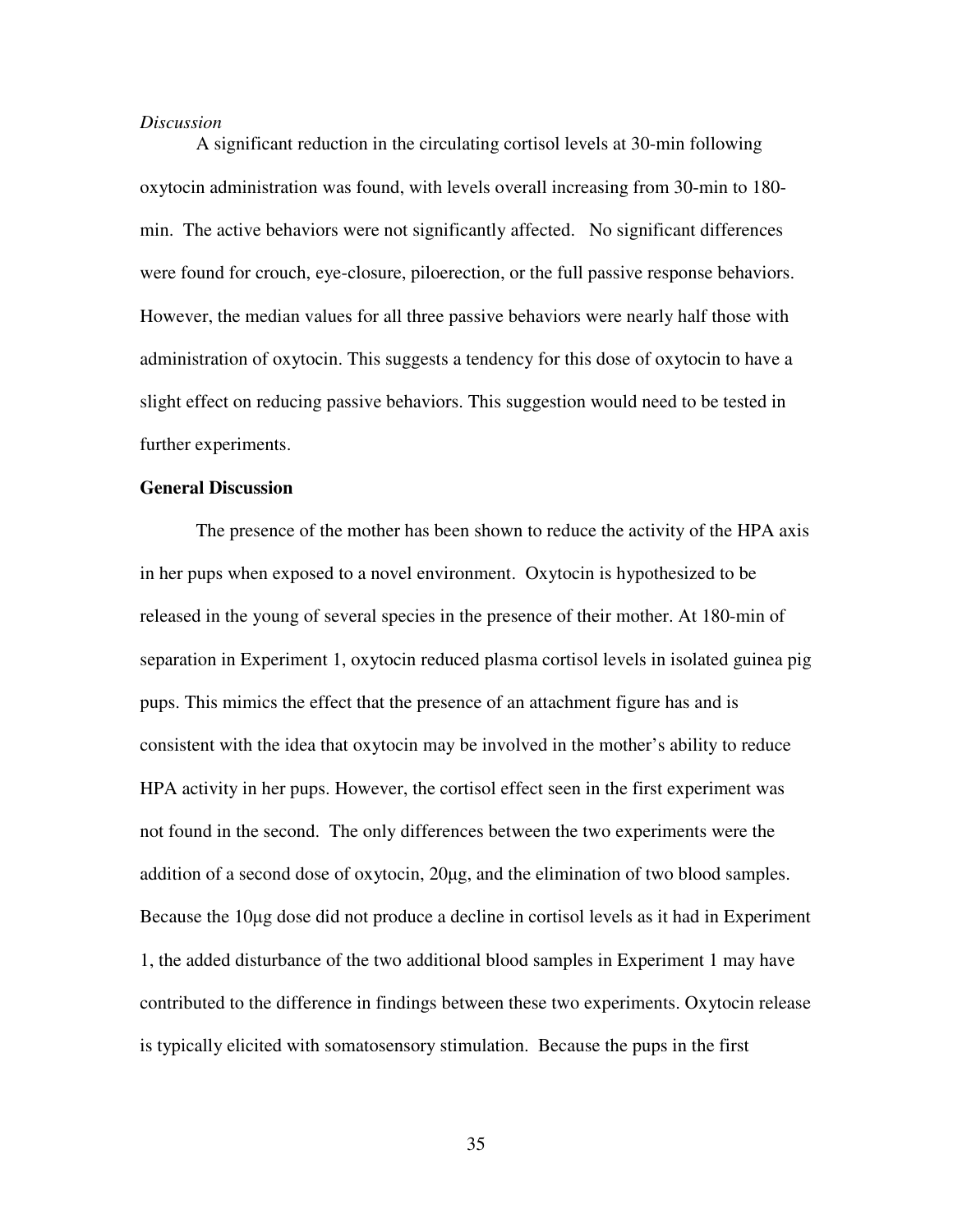experiment were handled more than those in the second, the added disturbance may actually have intensified the effect of oxytocin.

Another difference in the outcomes of Experiment 1 and 2 was that there was some reduction of passive responses with oxytocin in Experiment 1 but not Experiment 2. These passive responses are thought to be mediated by proinflammatory factors since administration of an anti-inflammatory has been shown to reduce these specific behaviors. Oxytocin is believed to have anti-inflammatory properties; a protective effect that may buffer the action of substances such as cytokines. However, data from this study suggests that oxytocin may only display anti-inflammatory action under certain conditions. In Experiment 1 only one passive behavior was significantly reduced with oxytocin administration and none were in Experiment 2. Yet, there was some tendency for the oxytocin condition to result in lower values of passive behaviors in both experiments.

Neither Experiment 1 nor 2 found significant effects on active behavior. The variability in these data may have contributed to the lack of significance. Oxytocin has been suggested to have anxiolytic-like effects in some animals; still, these effects may only be seen under certain testing conditions.

In Experiment 3, there was a significant reduction in the circulating cortisol levels at 30-min with oxytocin administration. The oxytocin was present in the CNS immediately upon infusion which may account for the effect being displayed after a short period of isolation. Central infusion of any substance ensures that the BBB has been traversed and the compound can act within the CNS. This suppression of the cortisol response was not present at 180-min.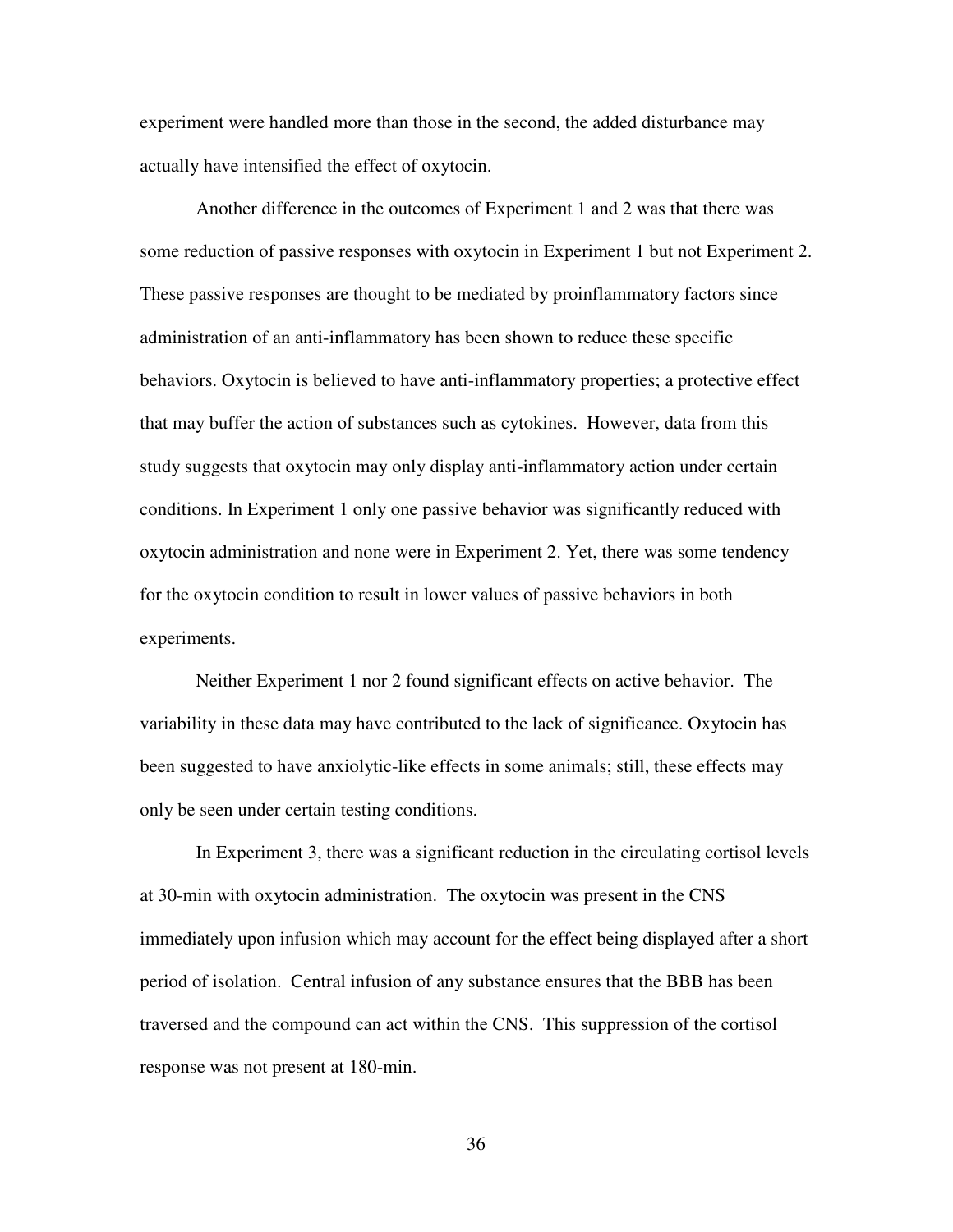No significant differences were found for crouch, eye-close, piloerection, or the full passive response with the central administration of 1µg oxytocin. However, the median values for all three individual passive behaviors were nearly half those with administration of oxytocin. This suggests a tendency for oxytocin to reduce the passive behaviors. Once again, there was no significant effect on the active behaviors.

Peripherally, oxytocin is best known for its hormonal actions during labor and lactation. Within the CNS its actions promote prosocial behaviors such as infant-mother attachment. The effects of centrally and peripherally administered oxytocin are different, but there is evidence that both play an important role in reducing the stress response. In this study, some aspects of oxytocin's capability to reduce responses to stress were revealed. The effect of central administration on behavior is more easily understood because the full dose of oxytocin is administered directly to the brain, whereas peripherally administered oxytocin must somehow exert action beyond the blood brain barrier. Both peripheral and central administration of oxytocin significantly reduced plasma cortisol levels at different time points of isolation. Oxytocin administered peripherally reduced the duration rather than the magnitude of the cortisol response. Data in this study suggest that oxytocin administered peripherally may take a longer time to influence the HPA axis. Peripheral administration of oxytocin also significantly reduced eye closure, a passive behavior; still, with both routes of administration oxytocin displayed a tendency toward the reduction of passive behavior.

 The half-life of oxytocin is minutes; small doses degrade more quickly than larger doses. One  $\mu$ g is a typical dose used for central infusion in rodents; yet larger doses may produce more significant results. Future studies might examine the effect of a larger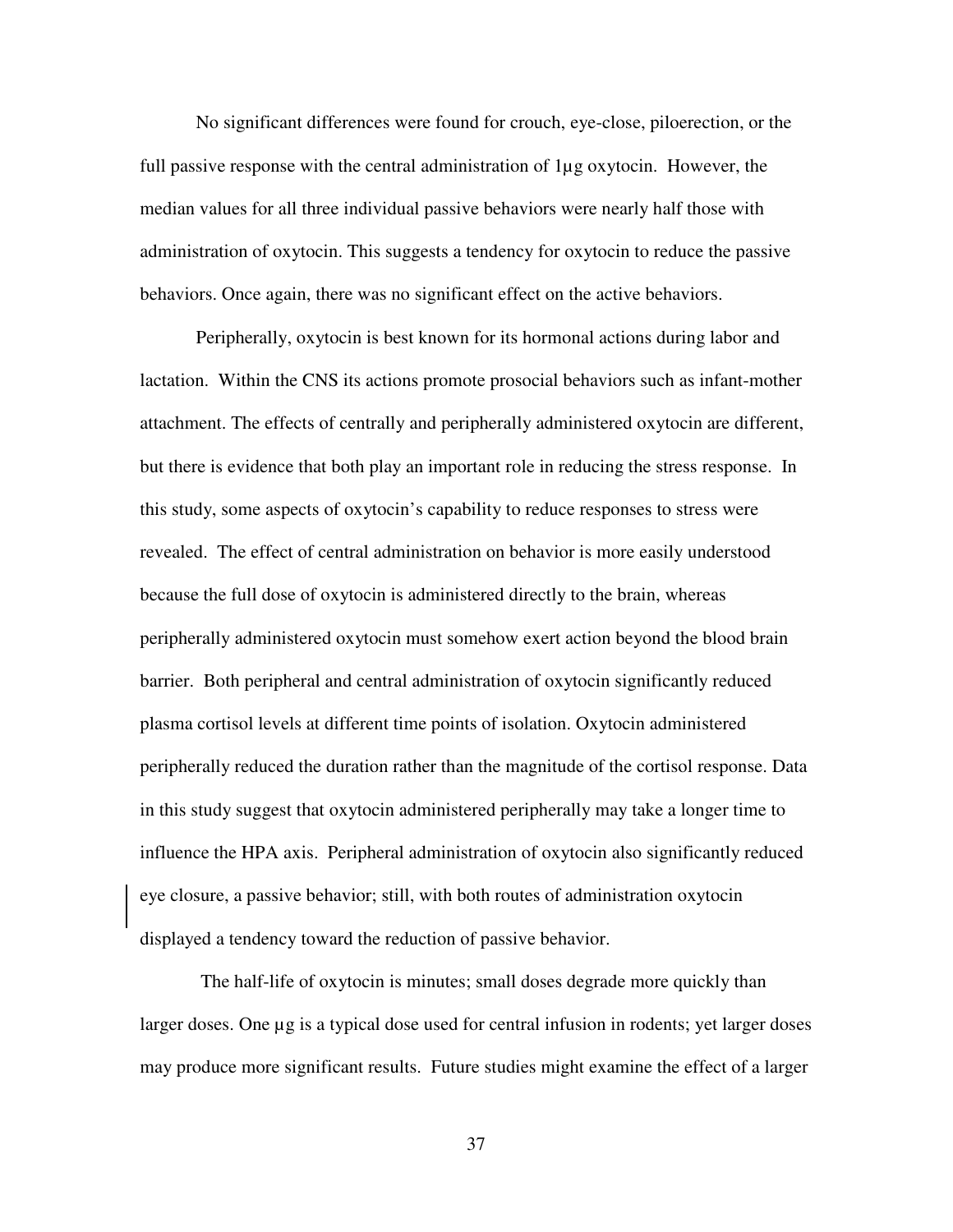dose on active and passive behaviors. In addition, future studies should examine the route by which peripherally administered oxytocin produces its effects. Action on plasma cortisol levels could be exerted either centrally or peripherally at the level of the adrenal. How peripheral injection of the peptide might affect behavior is less clear. In summary, the present three experiments offer some, though limited, support for the hypothesis.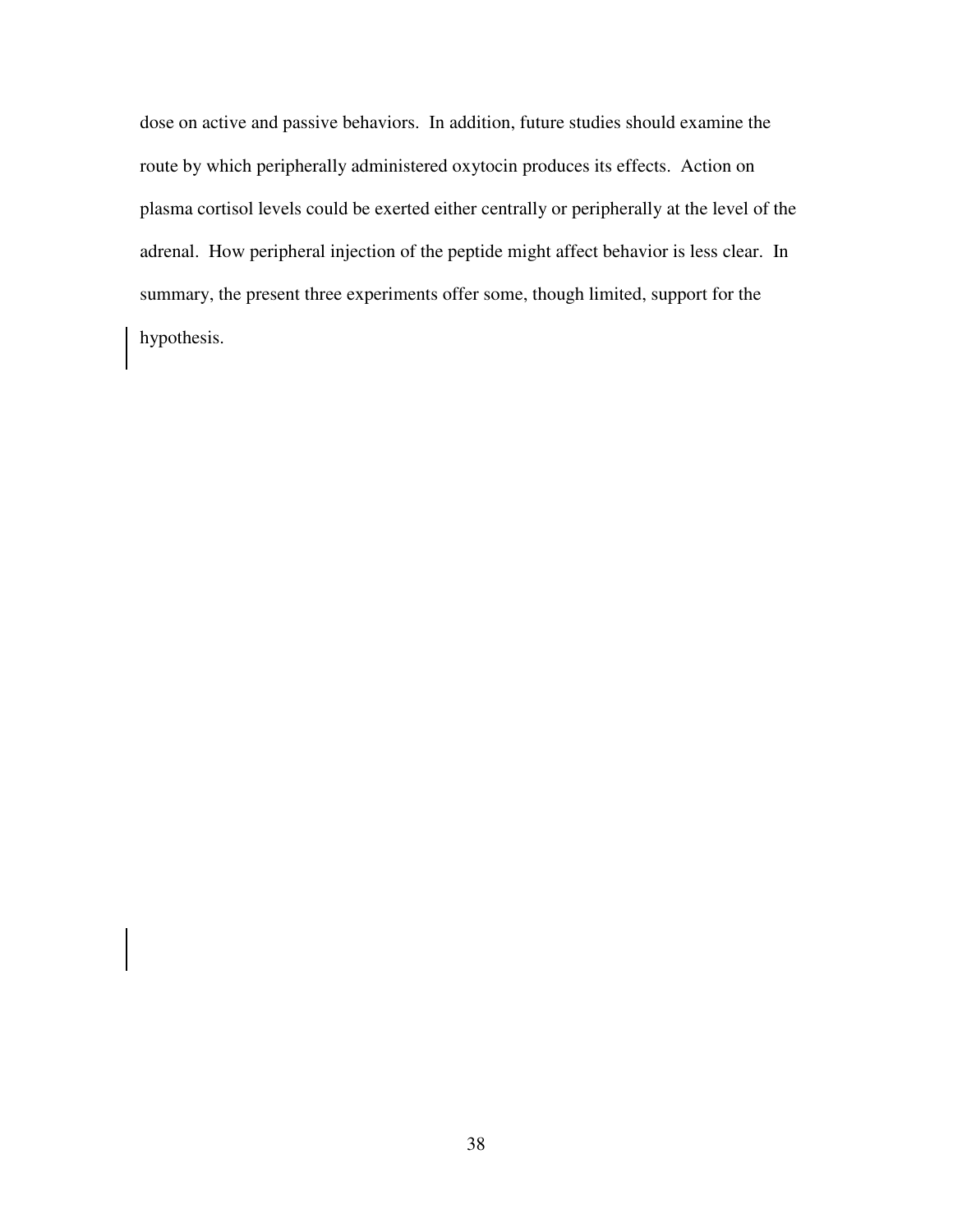# **References**

- Altemus, M., Deuster, P., Galliven, E., Carter, C., & Gold, P. (1995). Suppression of hypothalmic-pituitary-adrenal axis responses to stress in lactating women. *The Journal of clinical endocrinology and metabolism*, *80*(10), 2954-9.
- Altemus, M., Redwine, L., Leong, Y., Frye, C., Porges, S., & Carter, C. (2001). Responses to laboratory psychosocial stress in postpartum women. *Psychosomatic Medicine*, *63*(5), 814-21.
- Argiolas, A., & Gessa, G. (1991). Central functions of oxytocin. *Neuroscience Biobehavioral Review, 15*, 217-231.
- Bale, T., Davis, A., Auger, A., Dorsa, D., McCarthy, M. (2001). CNS region-specific oxytocin receptor espression: importance in regulation of anxiety and sex behavior. *Journal of Neuroscience 21*, 2546-2552.
- Carter, C., & Marr, J. (1970). Olfactory imprinting and age variables in the guinea-pig, Cavia porcellus. *Animal Behaviour*, *18*(2), 238-44.
- Carter, C. (1998). Neuroendocrine perspectives on social attachment and love. *Psychoneuroendocrinology*, *23*(8), 779-818.
- Cho, M., DeVries, A., Williams, J., & Carter, C. (1999). The effects of oxytocin and vasopressin on partner preferences in male and female prairie voles (Microtus ochrogaster). *Behavioral Neuroscience*, *113*(5), 1071-9.
- Harlow, H. (1958). The nature of love. *The American psychologist,13, 673-685.*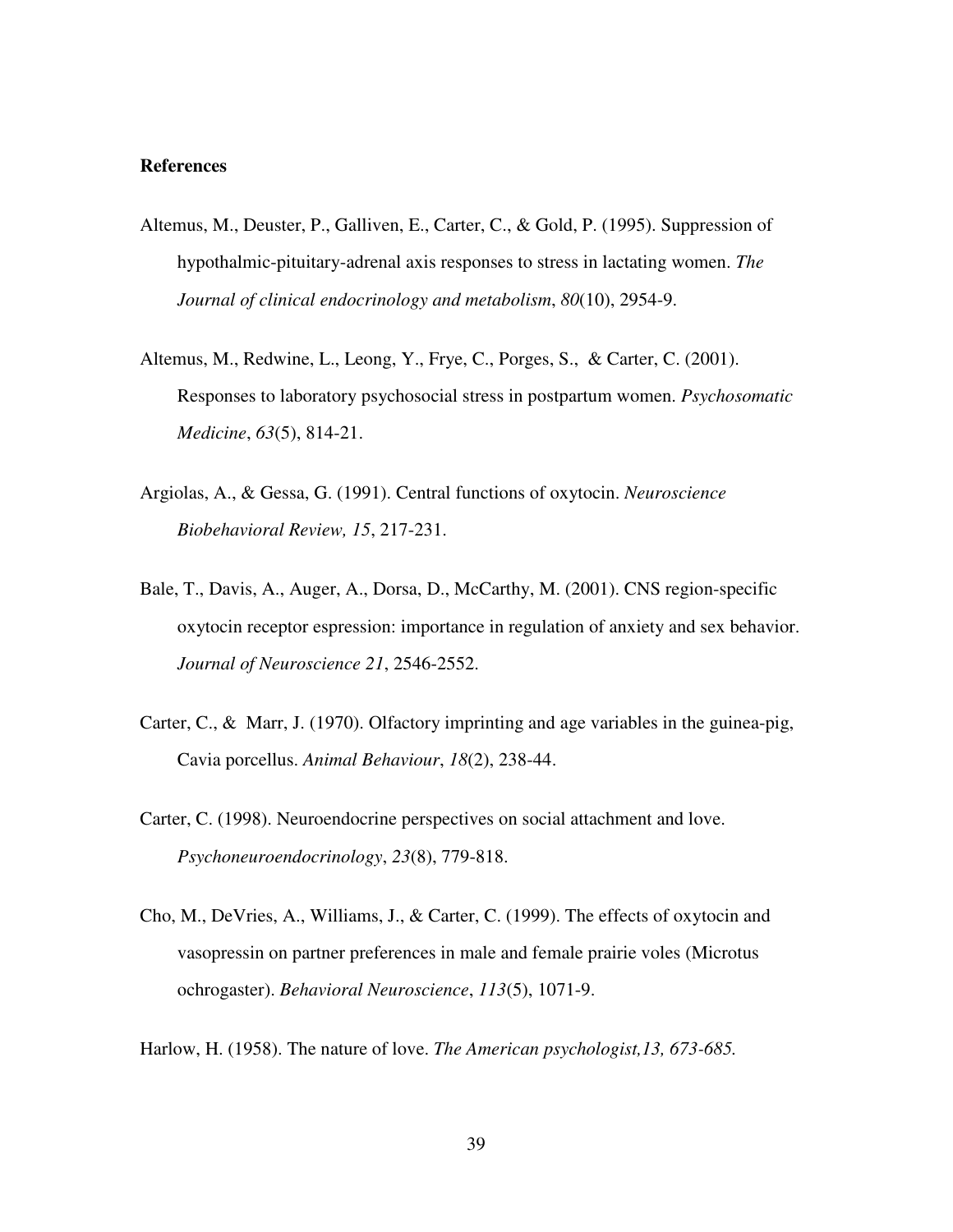- Heinrichs, M., Meinlschmidt, G., Neumann, I., Wagner, S., Kirschbaum, C., Ehlert, U. et al. (2001). Effects of suckling on hypothalamic-pituitary-adrenal axis responses to psychosocial stress in postpartum lactating women. *The Journal of clinical endocrinology and metabolism*, *86*(10), 4798-804.
- Heinrichs, M., Neumann, I., & Ehlert, U. (2002). Lactation and stress: protective effects of breast-feeding in humans. *Stress (Amsterdam, Netherlands)*, *5*(3), 195-203.
- Heinrichs, M., Baumgartner, T., Kirschbaum, C., & Ehlert, U. (2003). Social support and oxytocin interact to suppress cortisol and subjective responses to psychosocial stress. *Biological Psychiatry*, *54*(12), 1389-98.
- Hennessy, M., & Ritchey, R. (1987). Hormonal and behavioral attachment responses in infant guinea pigs. *Developmental Psychobiology*, *20*(6), 613-25.
- Hennessy, M., & Moorman, L. (1989). Factors influencing cortisol and behavioral responses to maternal separation in guinea pigs. *Behavioral Neuroscience*, *103*(2), 378-85.
- Hennessy, M., O'Leary, S., Hawke, J., & Wilson, S. (2002). Social influences on cortisol and behavioral responses of preweaning, periadolescent, and adult guinea pigs. *Physiology & Behavior*, *76*(2), 305-14.
- Hennessy, M., & Morris, A. (2005). Passive responses of young guinea pigs during exposure to a novel environment: influences of social partners and age. *Developmental Psychobiology*, *46*(2), 86-96.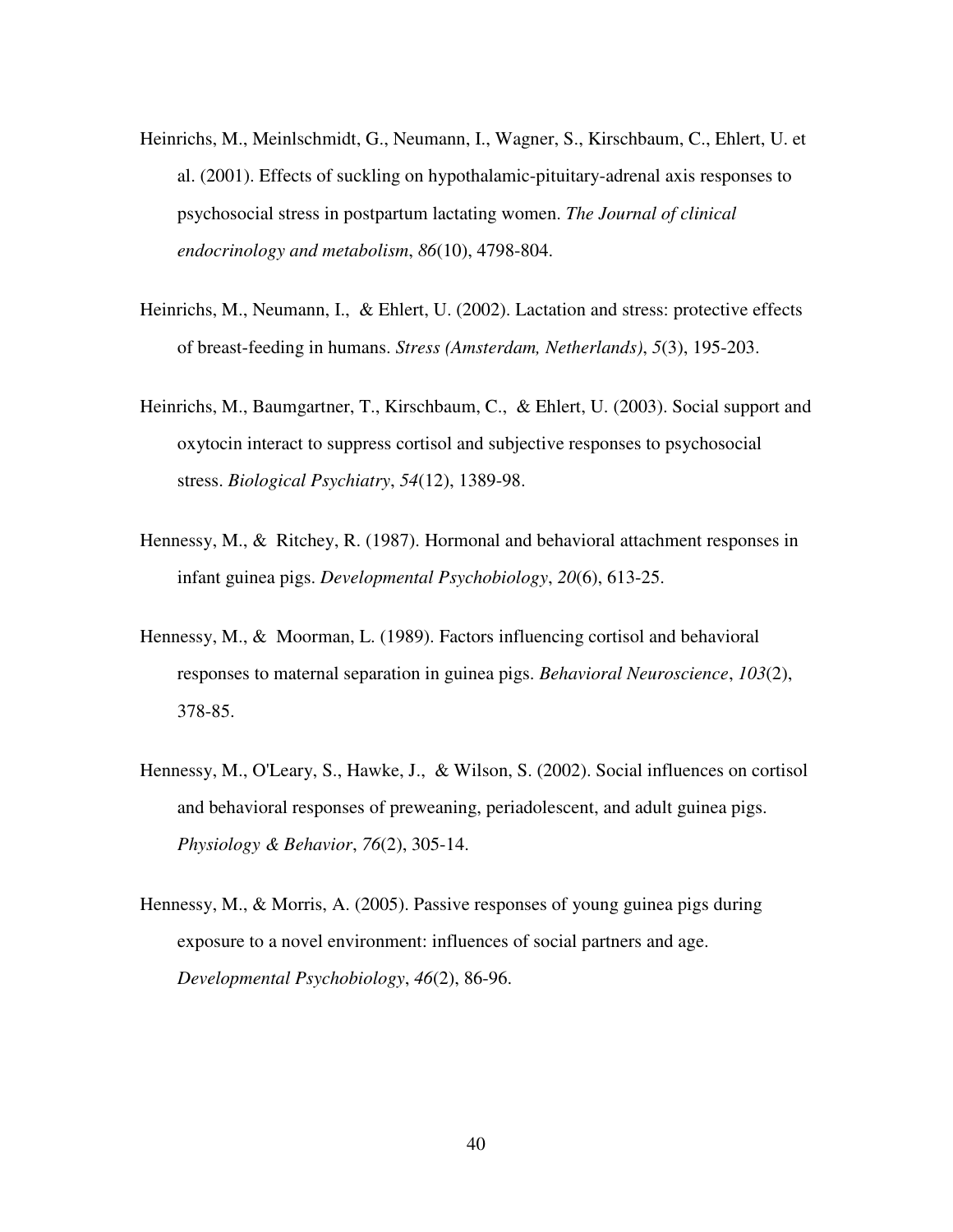- Hennessy, M., Deak, T., & Schiml-Webb, P. (2001). Stress-induced sickness behaviors: an alternative hypothesis for responses during maternal separation. *Developmental Psychobiology*, *39*(2), 76-83.
- Hennessy, M. (2003). Enduring maternal influences in a precocial rodent. *Developmental Psychobiology*, *42*(3), 225-36.
- Herman, B., & Panksepp, J. (1978). Effects of morphine and naloxone on separation distress and approach attachment: evidence for opiate mediation of social affect. *Pharmacology Biochemistry and Behavior*, *9*(2), 213-20.
- Insel, T., & Winslow, J. (1991). Central administration of oxytocin modulates the infant rat's response to social isolation. *European Journal of Pharmacology*, *203*(1), 149- 52.
- Insel, T., & Shapiro, L. (1992). Oxytocin receptor distribution reflects social organization in monogamous and polygamous voles. *Proceedings of the National Academy of Science, 89*, 5981-5985.
- Işeri, S., Sener, G., Sağlam, B., Gedik, N. et al. (2005). Oxytocin ameliorates oxidative colonic inflammation by a neutrophil-dependent mechanism. *Peptides (Tarrytown)*, *26*(3), 483-91.
- Işeri, S., Gedik, I., Erzik, C., Uslu, B., Arbak, S. et al. (2008). Oxytocin ameliorates skin damage and oxidant gastric injury in rats with thermal trauma. *Burns, Including Thermal Injury*, *34*(3), 361-9.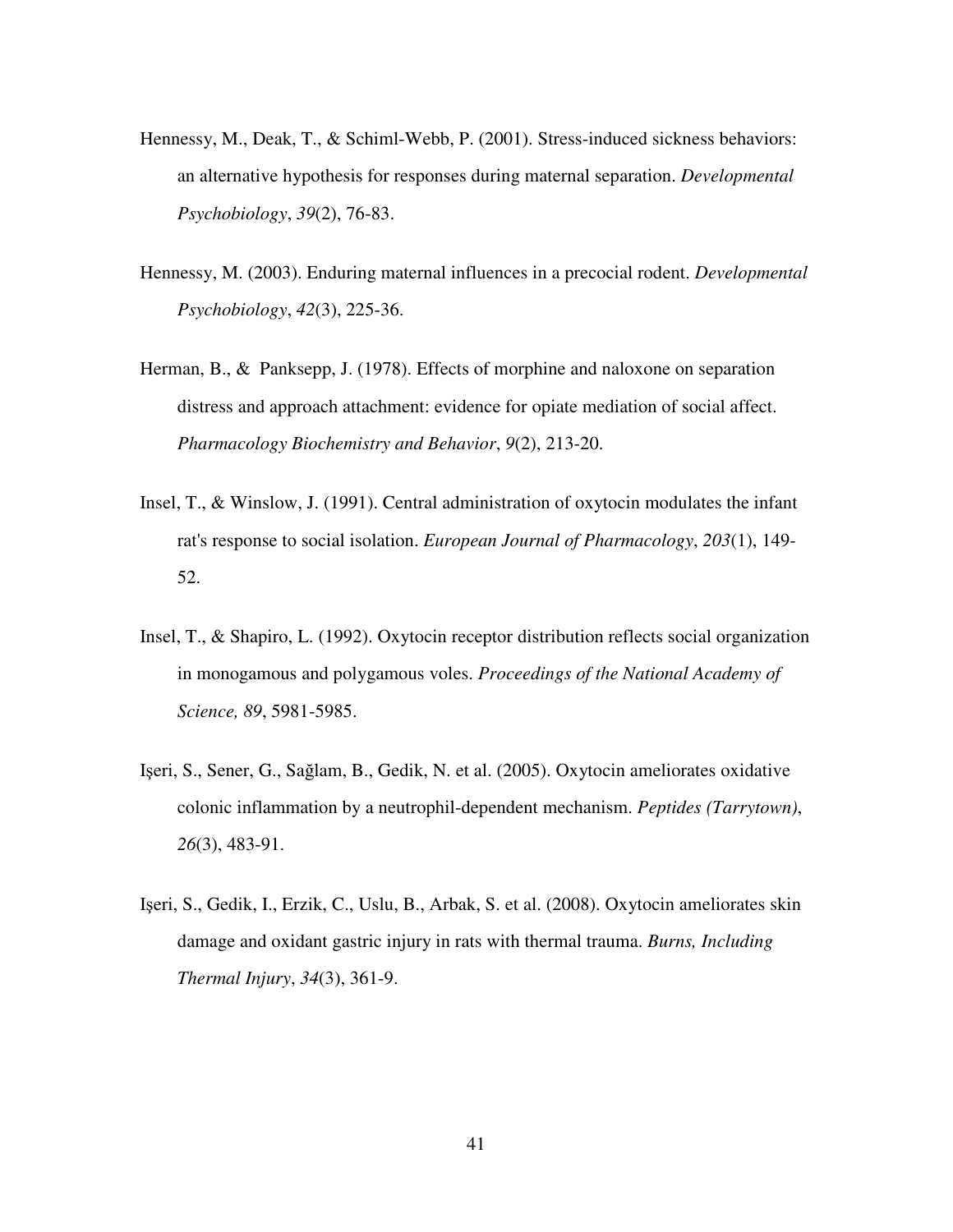- Jones, P., & Robinson, I. (1982). Differential clearance of neurophysin and neurohypophysial peptides from the cerebrospinal fluid in conscious guinea pigs. *Neuroendocrinology, 34*, 297-302.
- Kendrick, K., Keverne, E., Baldwin, B., & Sharman, D. (1986). Cerebrospinal fluid levels of acetylcholinesterase, monoamines and oxytocin during labor, parturition, vaginocervical stimulation, lamb separation and suckling in sheep. *Neuroendocrinology*, *44*(2), 149-56.
- Kendrick, K., Keverne, E., & Baldwin, B. (1987). Intracerebroventricular oxytocin stimulates maternal behavior in the sheep. *Neuroendocrinology*, *46*(1), 56-61.
- Kendrick, K., Lévy, F., & Keverne, E. (1991). Importance of vaginocervical stimulation for the formation of maternal bonding in primiparous and multiparous parturient ewes. *Physiology & Behavior*, *50*(3), 595-600.
- Lim, M., & Young, L. (2006). Neuropeptidergic regulation of affiliative behavior and social bonding in animals. *Hormones and Behavior*, *50*(4), 506-17.
- McCarthy, M., McDonald, C., Brooks, P., & Goldman, D. (1996). An anxiolytic action of oxytocin is enhanced by estrogen in the mouse. *Physiology of Behavior 60*, 1209- 1215.
- Molewijk, H., Hartog, K., Van der Poel, A., Mos, J., Olivier, B. (1996). Reduction of guinea pig pup isolation calls by anxiolytic and antidepressant drugs. *Psychopharmacology 128*, 31-38.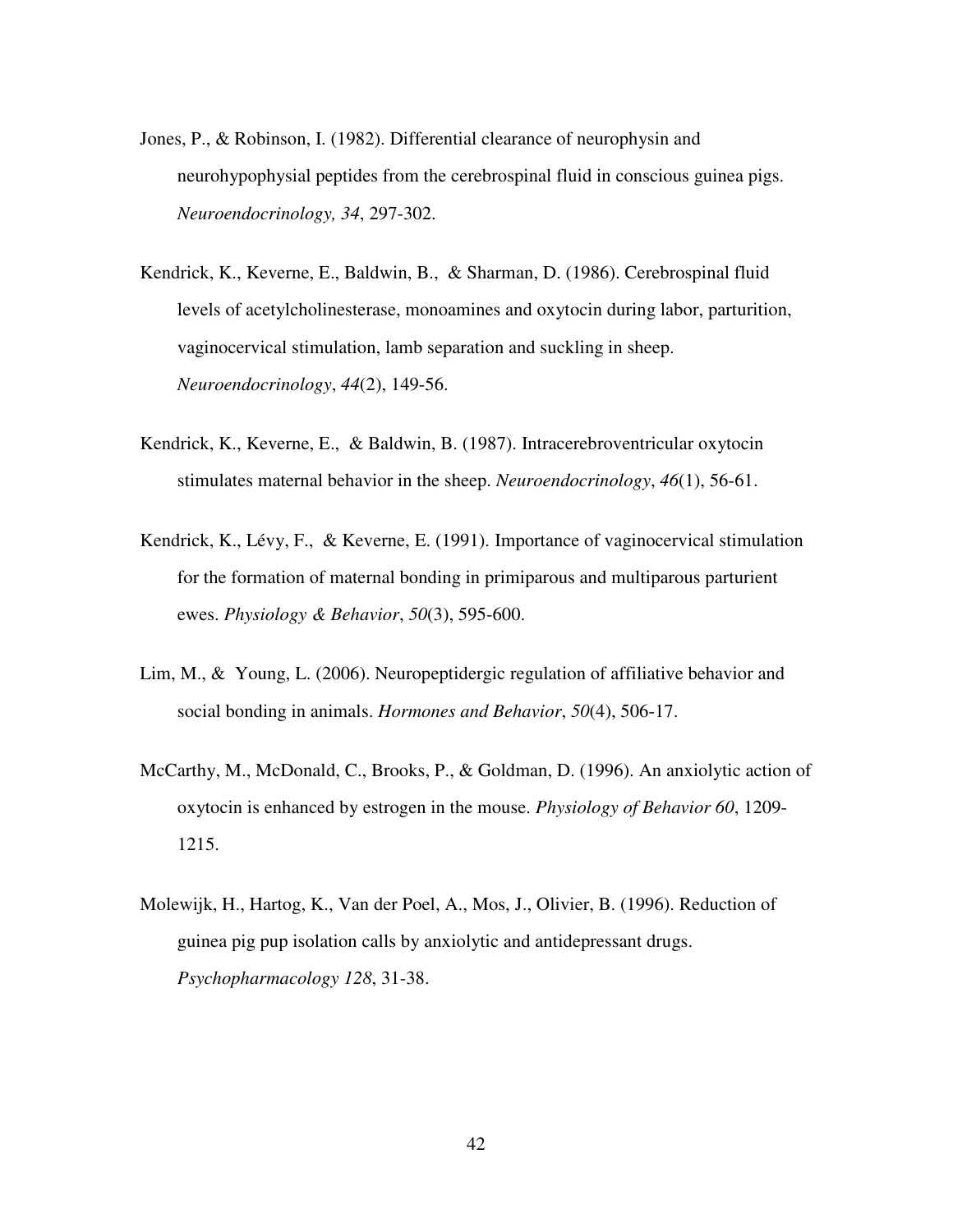- Nelson, E., & Panksepp, J. (1996). Oxytocin mediates acquisition of maternally associated odor preferences in preweanling rat pups. *Behavioral Neuroscience*, *110*(3), 583-92.
- Neumann, I., Krömer, S., Toschi, N., & Ebner, K. (2000). Brain oxytocin inhibits the (re)activity of the hypothalamo-pituitary-adrenal axis in male rats: involvement of hypothalamic and limbic brain regions. *Regulatory Peptides*, *96*(1-2), 31-8.
- Numan, M., & Insel, T. (2003). The neurobiology of parental behavior. Springer, Berlin Heidelberg New York
- Padhy, B., & Kumar, V. (2005). Inhibition of Calotropis procera latex-induced inflammatory hyperalgesia by oxytocin and melatonin. *Mediators of Inflammation*, *2005*(6), 360-5.
- Panksepp, J., Nelson, E., & Bekkedal, M. (1997). Brain systems for the mediation of social separation-distress and social-reward. Evolutionary antecedents and neuropeptide intermediaries. *Annals of the New York Academy of Sciences*, *807*, 78- 100.
- Petersson, M., Wiberg, U., Lundeberg, T. &Uvnäs-Moberg, K. (2001). Oxytocin decreases carrageenan induced inflammation in rats. *Peptides (Tarrytown)*, *22*(9), 1479-84.
- Razzoli, M., Cushing, B.S., Carter, C.S., Valsecchi, P. (2003). Hormonal regulation of agonistic and affiliative behavior in female Mongolian gerbils (Meriones unguiculatus). *Hormones & Behavior, 43*(5), 549-553.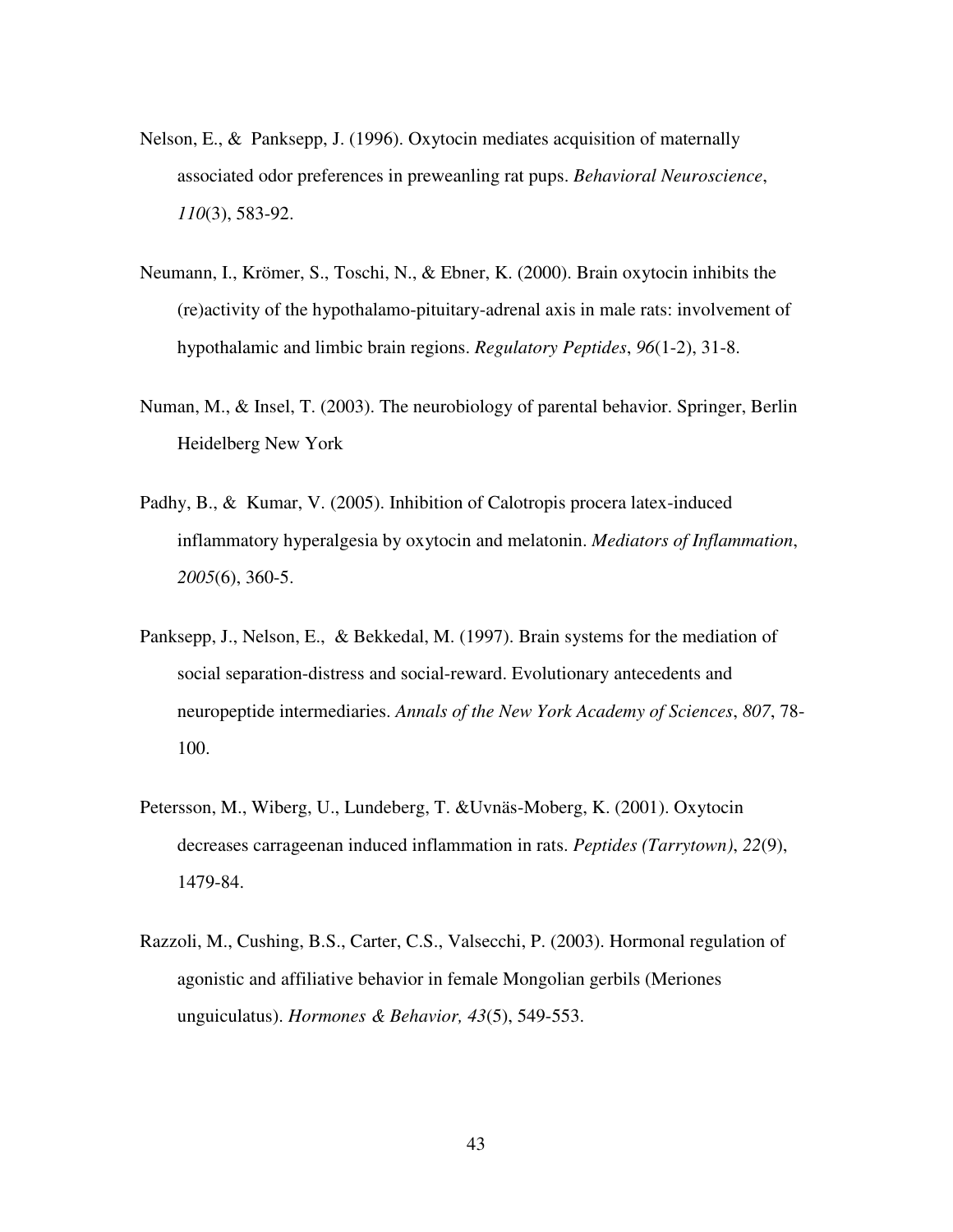- Ring, R., Malberg, J., Potestio, L., Ping, J., Boikess, S., Luo, B. et al. (2006). Anxiolyticlike activity of oxytocin in male mice: behavioral and autonomic evidence, therapeutic implications. *Psychopharmacology*, *185*(2), 218-25.
- Rosenblum, L., & Plimpton, E. (1981). The infant's effort to cope with separation. In M. Lewis & L. Rosenblum (Eds.), The uncommon child (pp. 225-257). New York: Plenum Press.
- Schiml-Webb, P., Deak, T., Greenlee, T., Maken, D., & Hennessy, M. (2006). Alphamelanocyte stimulating hormone reduces putative stress-induced sickness behaviors in isolated guinea pig pups. *Behavioral Brain Research*, *168*(2), 326-30.
- Suh, B., Liu, J., Rasmussen, D., Gibbs, D., Steinberg, J., & Yen, S. (1986). Role of oxytocin in the modulation of ACTH release in women. *Neuroendocrinology*, *44*(3), 309-13.
- Tuğtepe, H., Sener, G., Biyikli, N., Yüksel, M. et al. (2007). The protective effect of oxytocin on renal ischemia/reperfusion injury in rats. *Regulatory Peptides*, *140*(3), 101-8.
- Uvnäs-Moberg, K., Ahlenius, S., Hillegaart, V., & Alster, P. (1994). High doses of oxytocin cause sedation and low doses cause an anxiolytic-like effect in male rats. *Pharmacology Biochemistry and Behavior*, *49*(1), 101-6.
- Uvnäs-Moberg, K. (1998). Oxytocin may mediate the benefits of positive social interaction and emotions. *Psychoneuroendocrinology*, *23*(8), 819-35.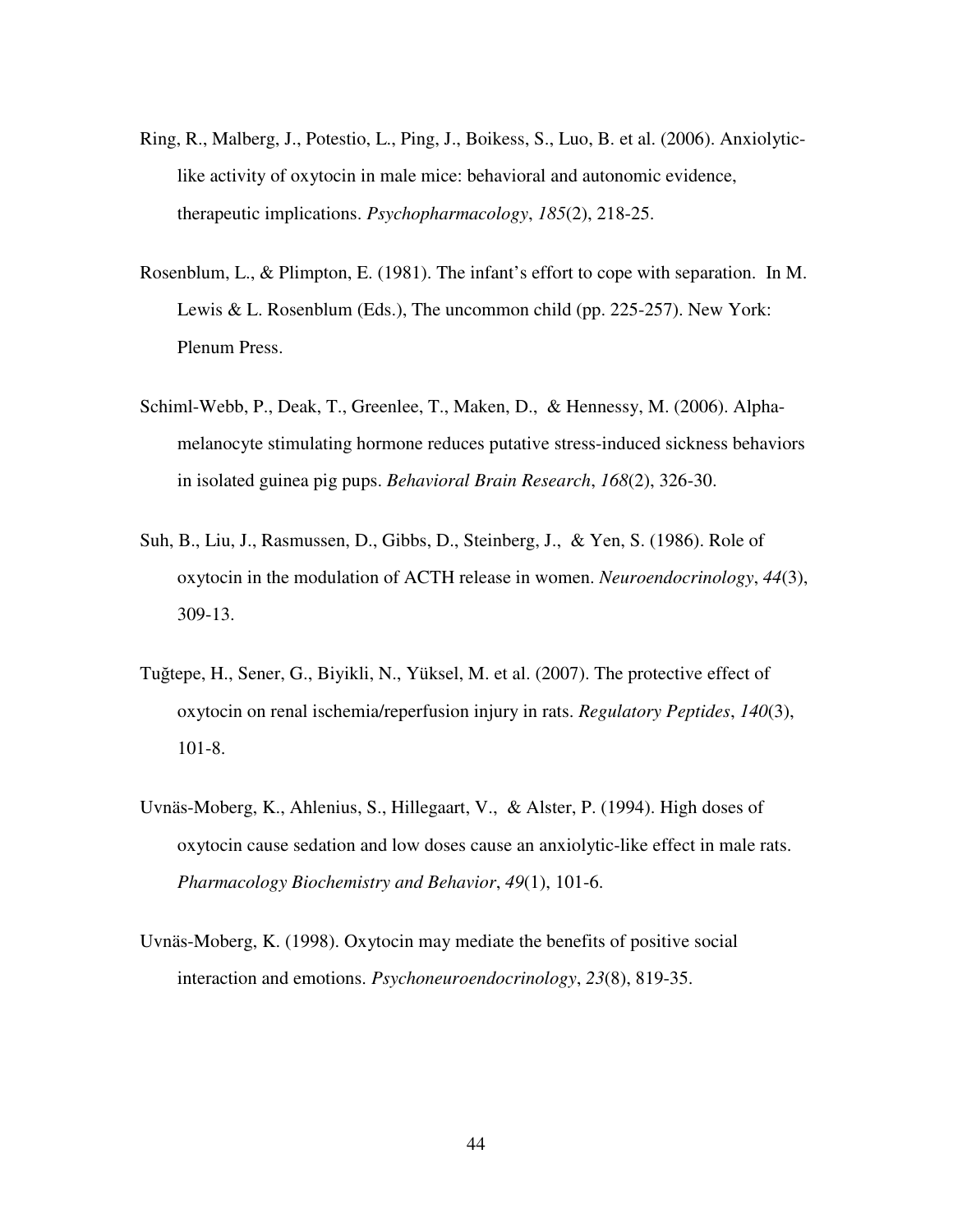- Uvnäs-Moberg, K., Bjökstrand, E., Hillegaart, V., & Ahlenius, S. (1999). Oxytocin as a possible mediator of SSRI-induced antidepressant effects. *Psychopharmacology*, *142*(1), 95-101.
- Waldherr, M., & Neumann, I. (2007). Centrally released oxytocin mediates matinginduced anxiolysis in male rats. *Proceedings of the National Academy of Sciences*, *104*(42), 16681-4.
- Williams, J., Carter, C., & Insel, T. (1992). Partner preference development in female prairie voles is facilitated by mating or the central infusion of oxytocin. *Annals of the New York Academy of Sciences*, *652*, 487-9.
- Williams, J., Insel, T., Harbaugh, C., & Carter, C. (1994). Oxytocin administered centrally facilitates formation of a partner preference in female prairie voles (Microtus ochrogaster). *Journal of Neuroendocrinology*, *6*(3), 247-50.
- Windle, R., Shanks, N., Lightman, S., & Ingram, C. (1997). Central oxytocin administration reduces stress-induced corticosterone release and anxiety behavior in rats. *Endocrinology*, *138*(7), 2829-34.
- Winslow, J., & Insel, T. (1993). Effects of central vasopressin administration to infant rats. *European Journal of Pharmacology*, *233*(1), 101-7.
- Winslow, J., Hastings, N., Carter, C., Harbaugh, C., & Insel, T. (1993). A role for central vasopressin in pair bonding in monogamous prairie voles. *Nature (London)*, *365*(6446), 545-8.